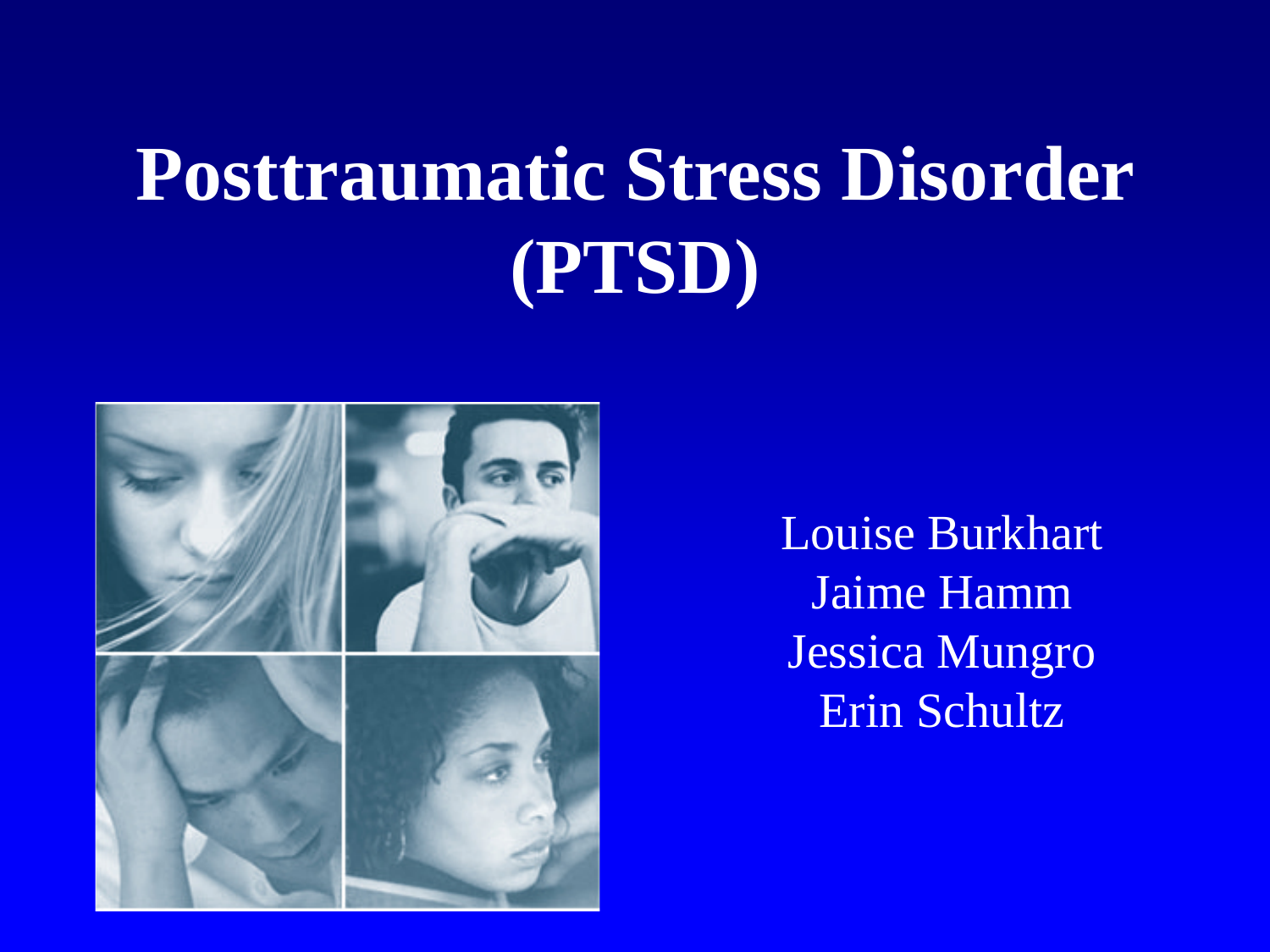

- Posttraumatic stress disorder (PTSD) is an anxiety disorder that a person may develop after experiencing or witnessing an extreme, overwhelming traumatic event during which they felt intense fear, helplessness, or horror.
- The dominant features of posttraumatic stress disorder are emotional numbing (i.e., emotional nonresponsiveness), hyperarousal (e.g., irritability, on constant alert for danger), and reexperiencing of the trauma (e.g., flashbacks, intrusive emotions).
- PTSD is as an anxiety disorder. Anxiety disorders cover several different forms of abnormal, pathological anxiety, fears, phobias and nervous conditions that may come on suddenly or gradually over a period of several years, and may impair or prevent the pursuing of normal daily routines.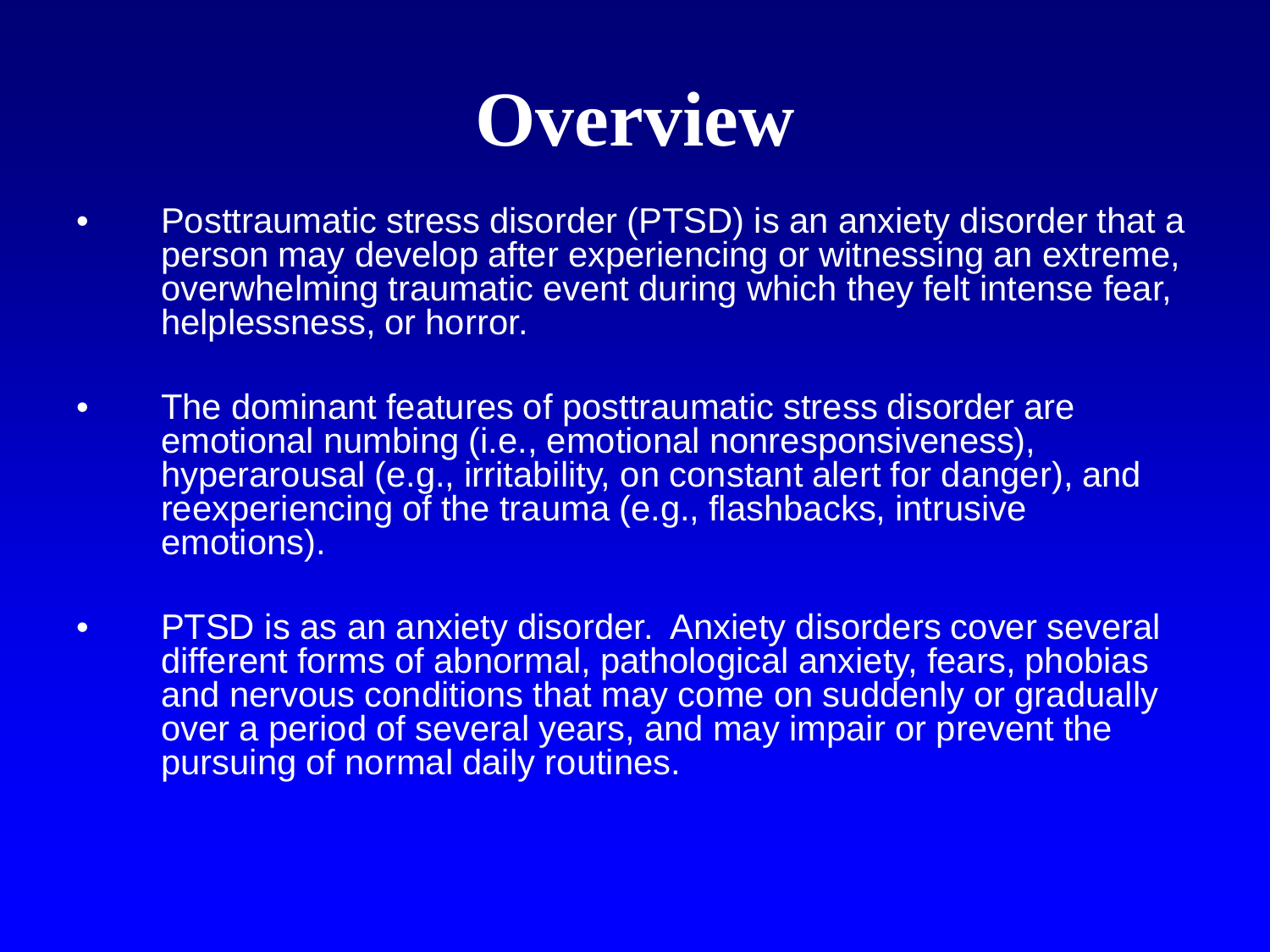# **Overview Continued**

Some of the disorders that must be ruled out when diagnosing PTSD include the following:

- Acute stress disorder (duration of up to 4 weeks)
- Adjustment disorder (less severe stressor or different symptom pattern)
- Mood disorder or other anxiety disorder (symptoms of avoidance, numbing, or hyperarousal are present before exposure to the stressor)
- Other disorders with intrusive thoughts or perceptual disturbances (obsessive compulsive disorder, schizophrenia, other psychotic disorder)
- Substance abuse or dependence disorder
- Furthermore, malingerers that is, people who falsely claim to be traumatized—sometimes feign PTSD symptoms in order to win money in a court case as compensation for "emotional suffering."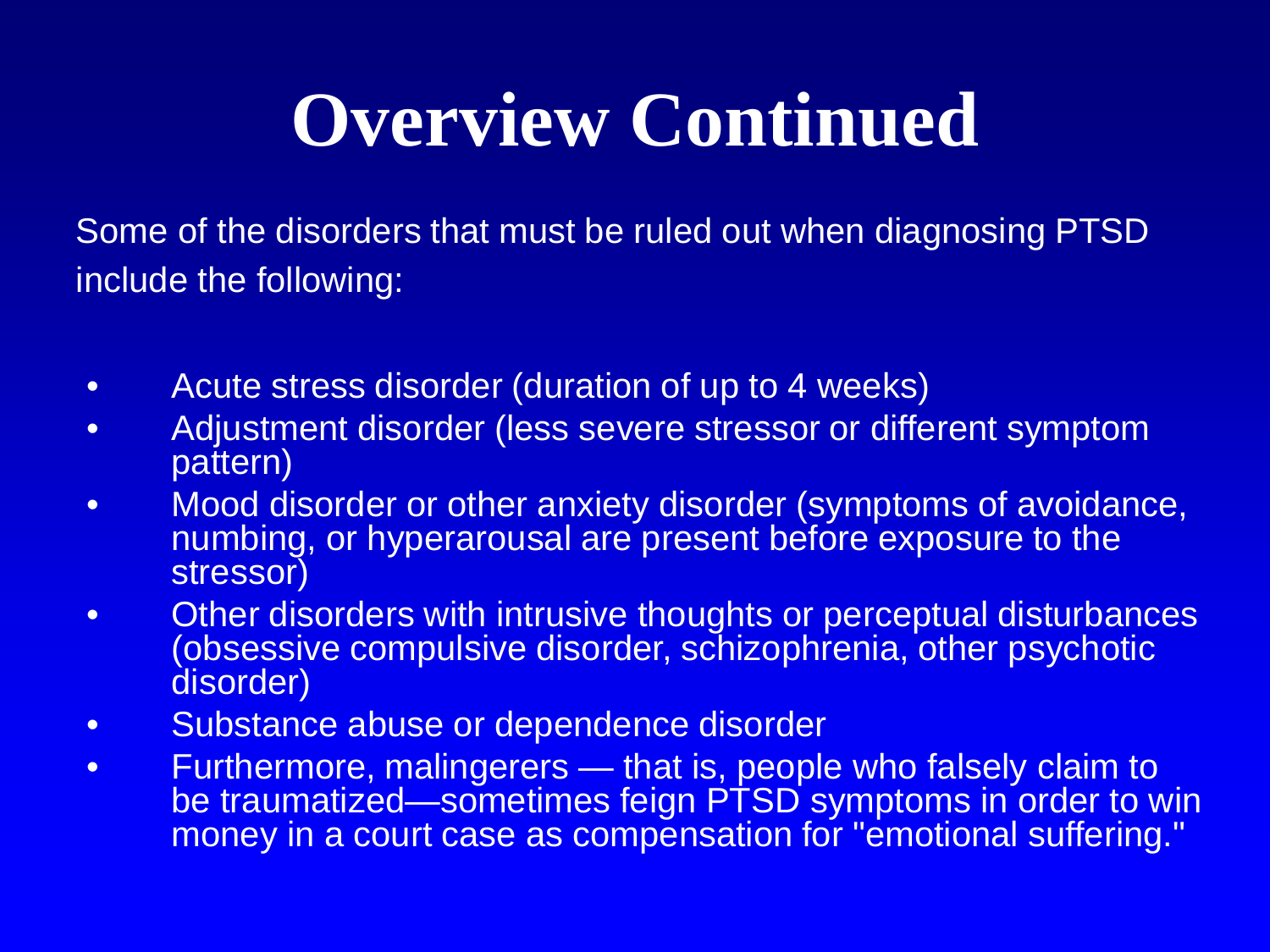# **Criterion for PTSD**

The person has been exposed to a traumatic event in which both of the following have been present:

- 1. The person has experienced, witnessed, or been confronted with an event or events that involve actual or threatened death or serious injury, or a threat to the physical integrity of oneself or others.
- 2. The person's response involved intense fear, helplessness, or horror. Note: in children, it may be expressed instead by disorganized or agitated behavior.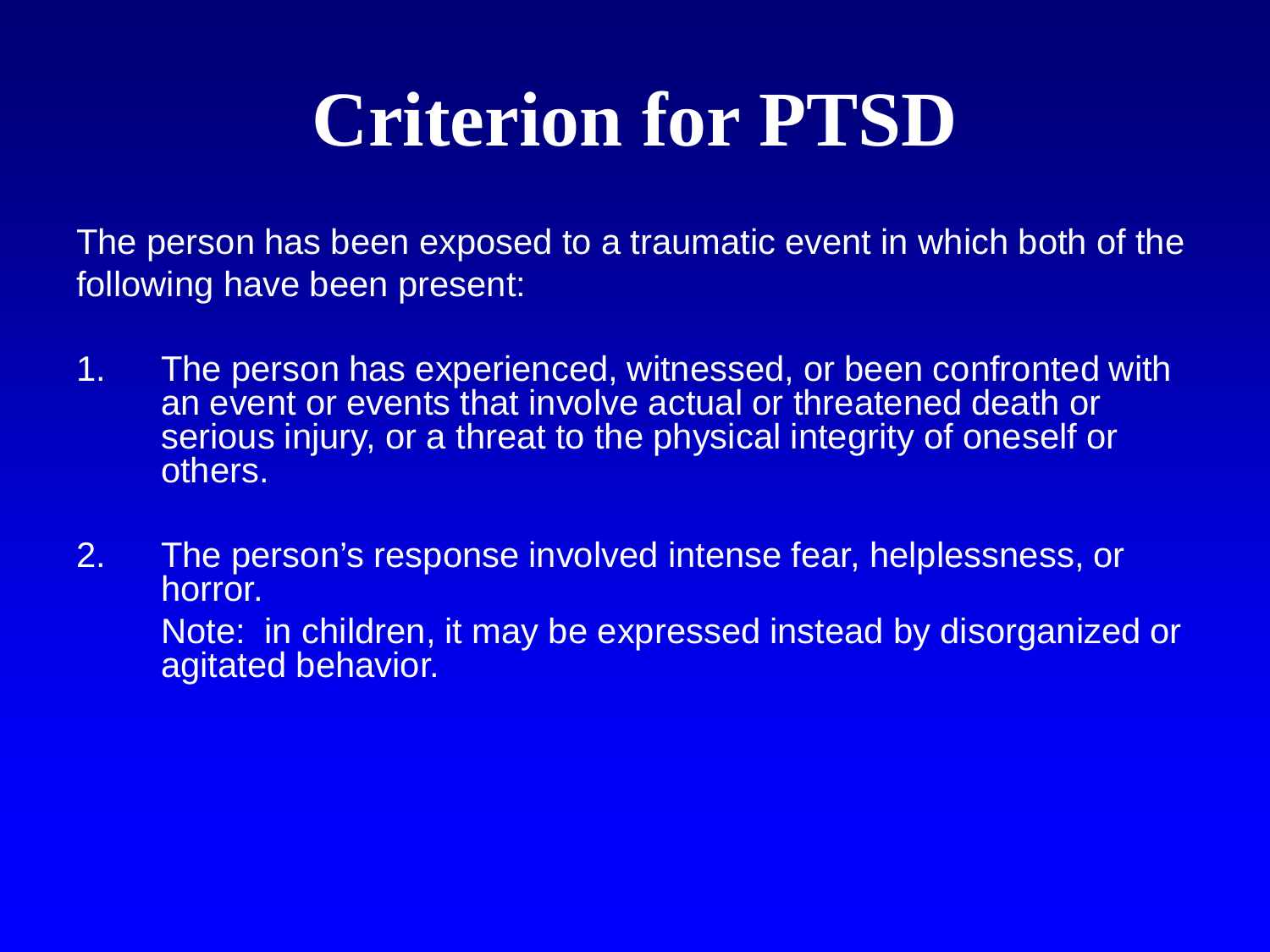## **Symptoms of PTSD are grouped into 3 Categories**

Intrusive elements:

- Recurrent and intrusive distressing recollections of the event.
- Recurrent dreams of the event
- Sudden acting or feeling as if the traumatic event were recurring
- Intense psychological distress at exposure to things that symbolizes or resembles an aspect of the trauma, including anniversaries thereof.
- Physiological reactivity when exposed to internal or external cues of the event.
- At least one of these symptoms to be diagnosed with Post Traumatic Stress Disorder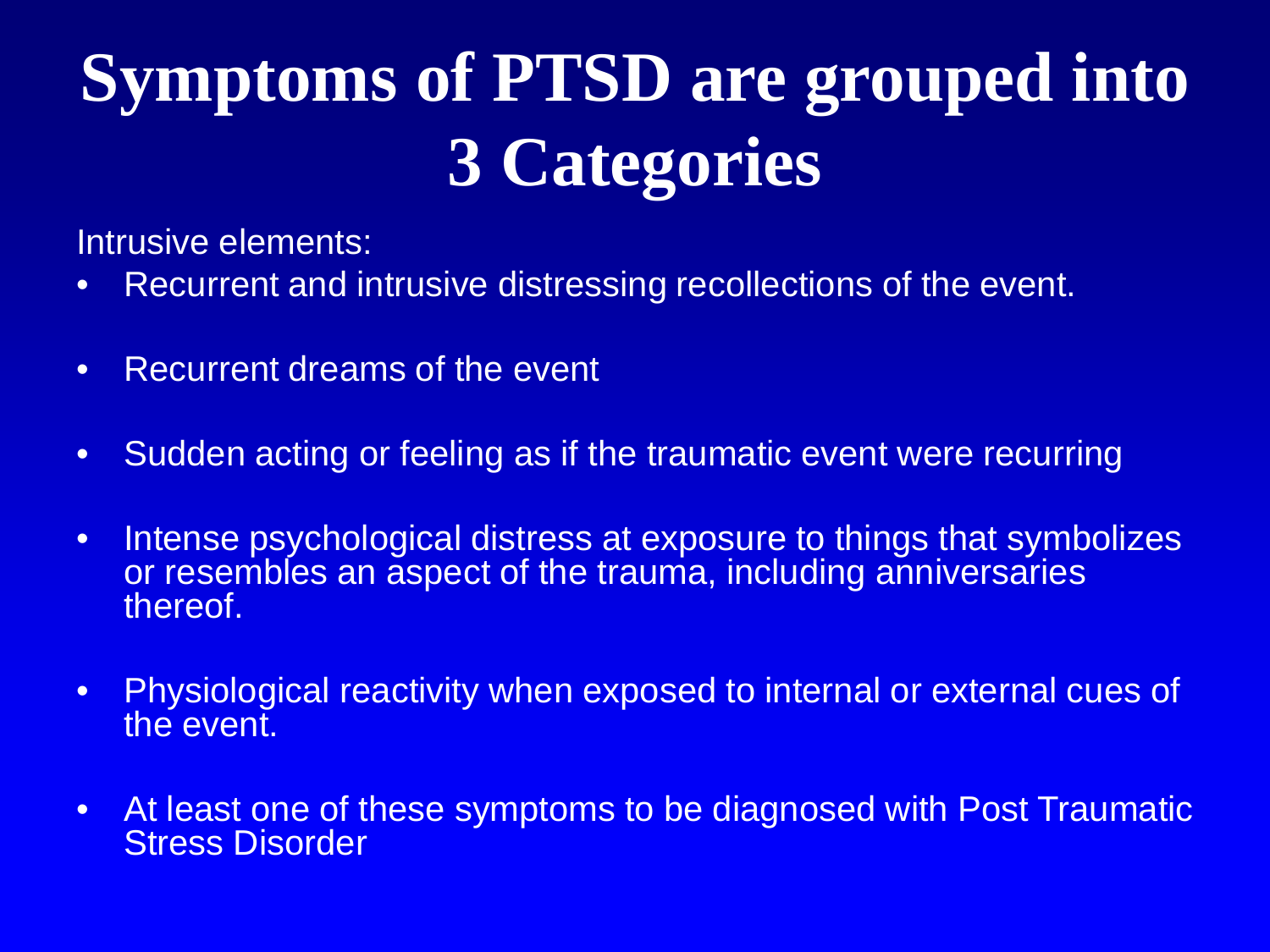#### **Avoidance Features**

- Efforts to avoid the thought or feelings associated with the trauma
- Efforts to avoid activities, places, people or situations that arouse recollection of the trauma.
- Inability to recall an important aspect of the trauma (psychological amnesia)
- Markedly diminish interest in significant activities
- Feelings of detachment or estrangement from others
- Restricted range of affect-unable to have loving feelings
- Sense of foreshortened future- does not expect to have career, marriage, children or normal life span.

*At least three of these symptoms to be diagnosed with PTSD*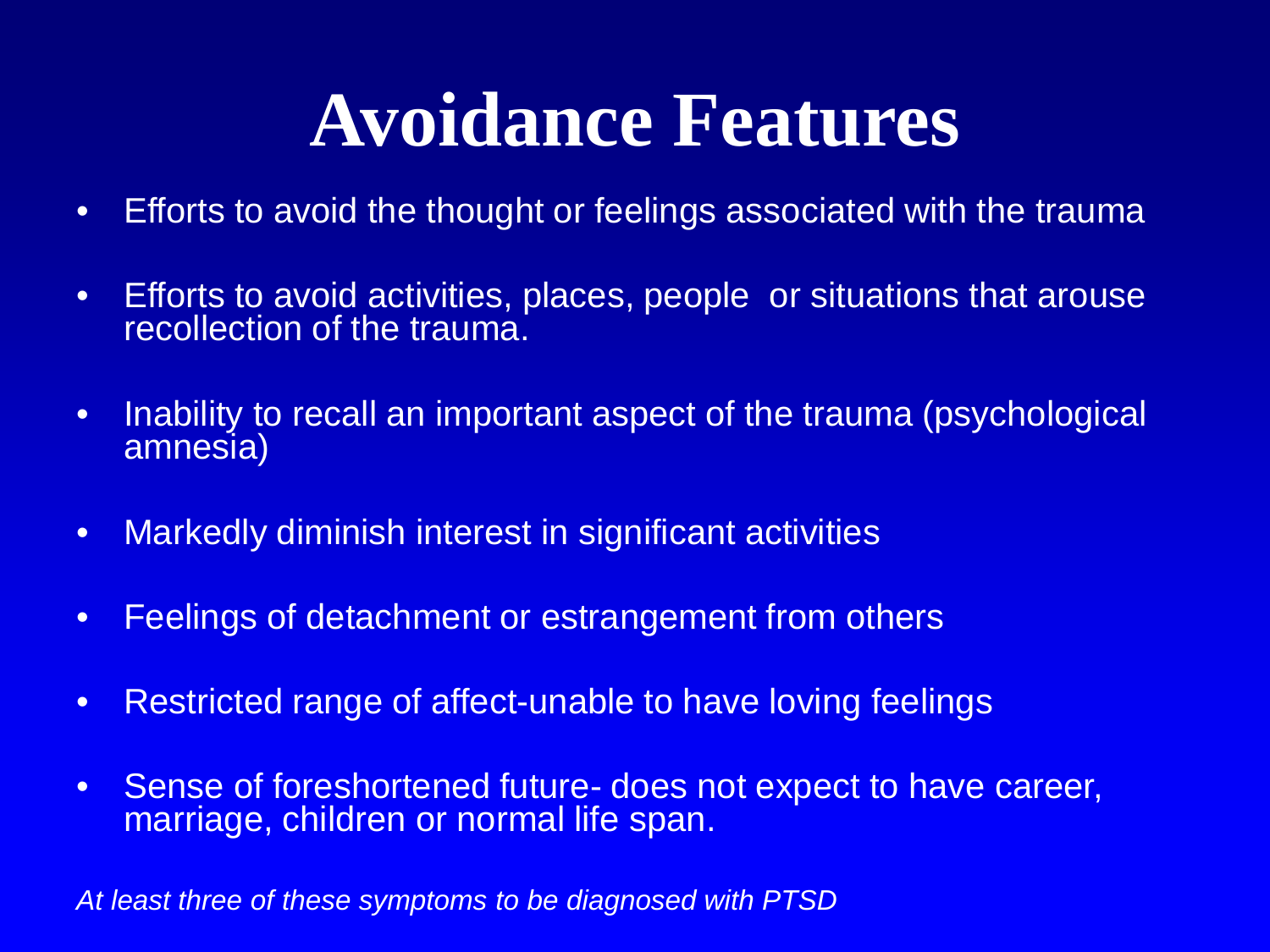# **Persistent symptoms of increased arousal (not present before trauma)**

- Difficulty falling asleep or staying asleep
- Irritability or outburst of anger-irritability can progress to rage
- Difficulty concentrating
- Hypervigilence- resembles frank paranoia
- Exaggerated startled response

*At least two of these symptoms to be diagnosed with PTSD*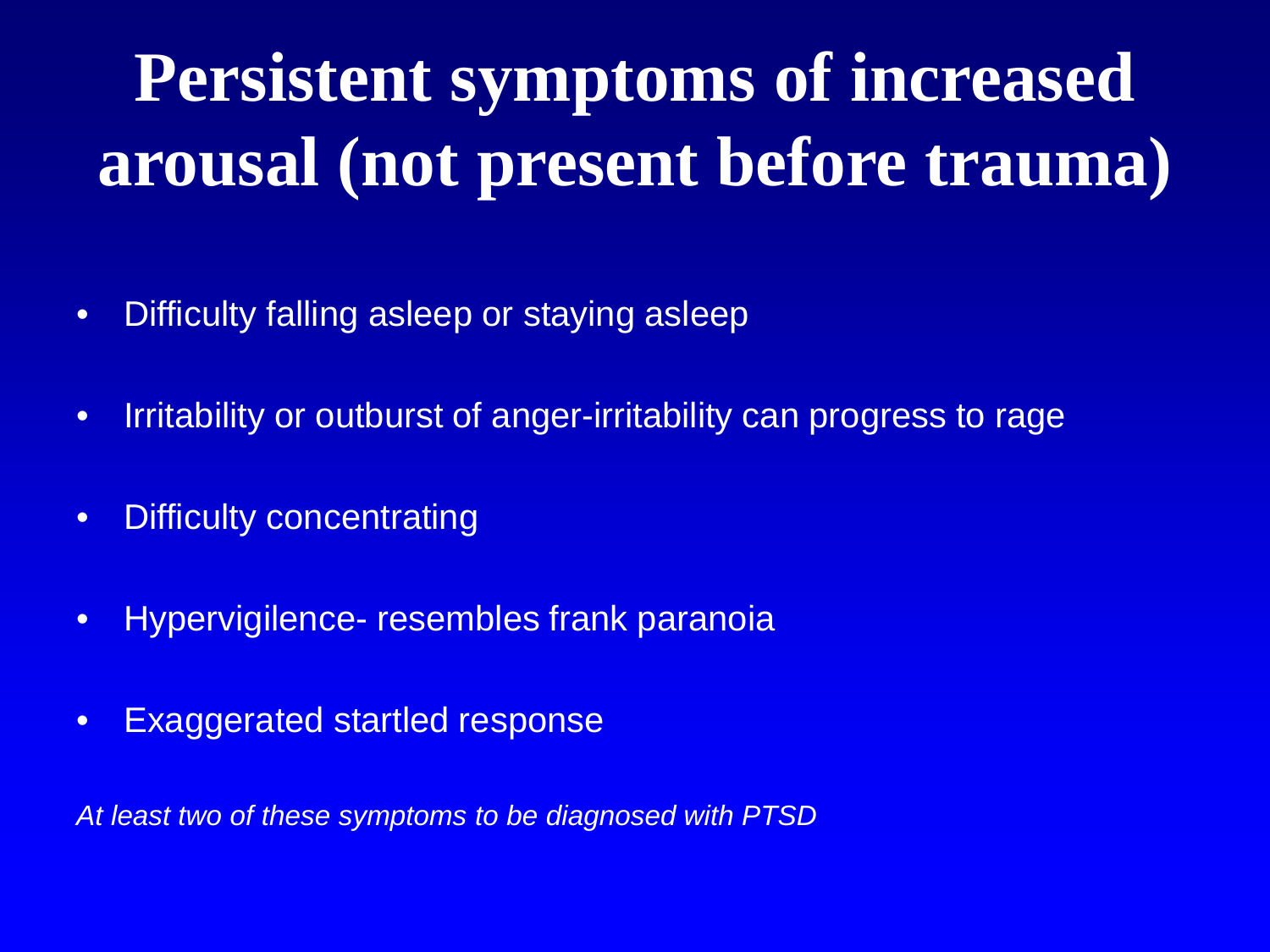

- 1 or more Re-experiencing symptom
- 3 or more Avoidance symptoms
- 2 or more Increased arousal symptoms
- All of which must be present for a duration of more than 1 month and causes clinically significant distress or impairment in social, occupational, or other important areas of functioning.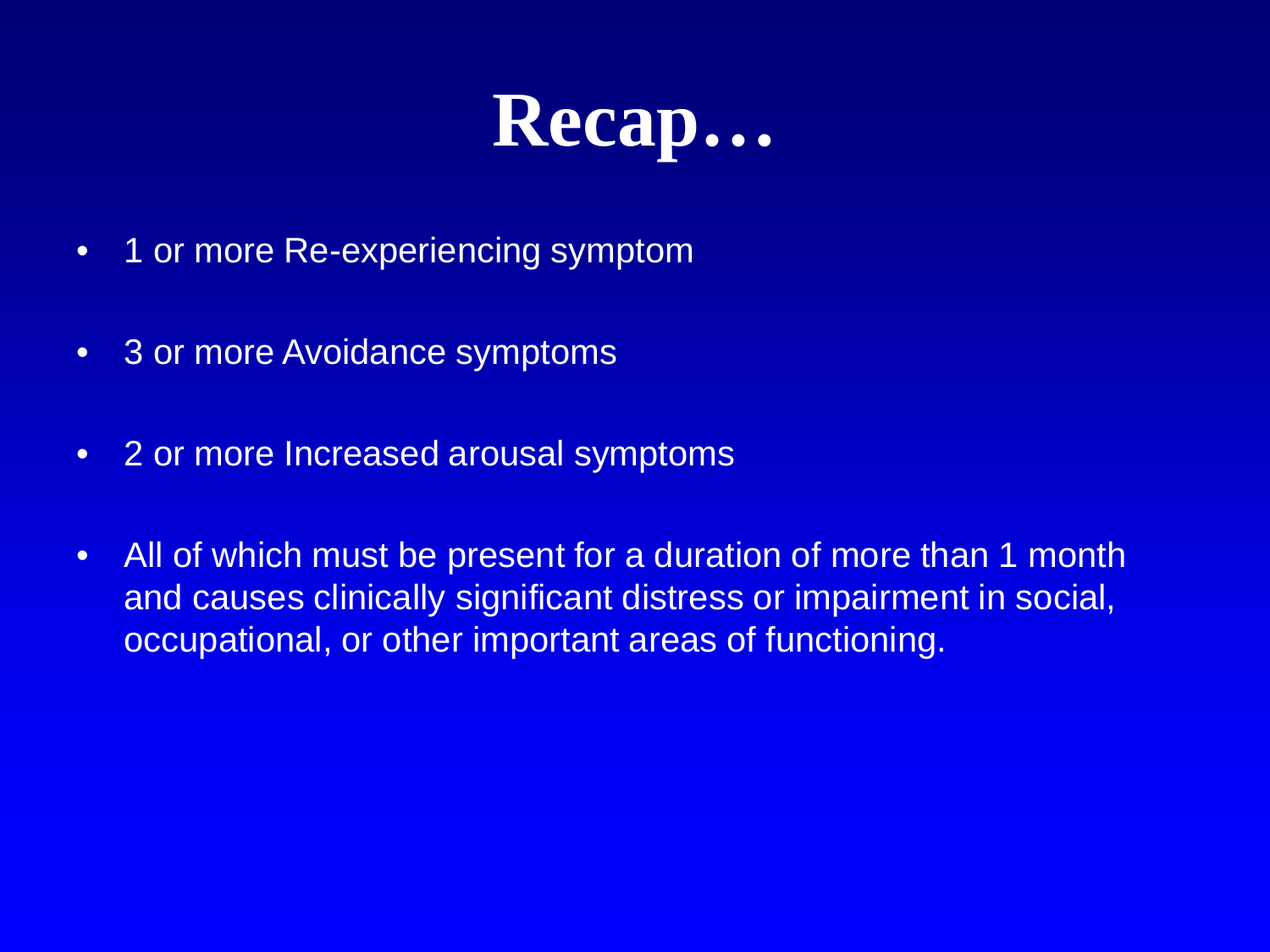# **Types of PTSD**

- Acute PTSD symptoms less than three months
- Chronic PTSD symptoms more than three months
- Although symptoms usually begin within 3 months of exposure, a delayed onset is possible months or even years after the event has occurred.

*[Can J Psychiatry, Vol 51, Suppl 2, July 2006]*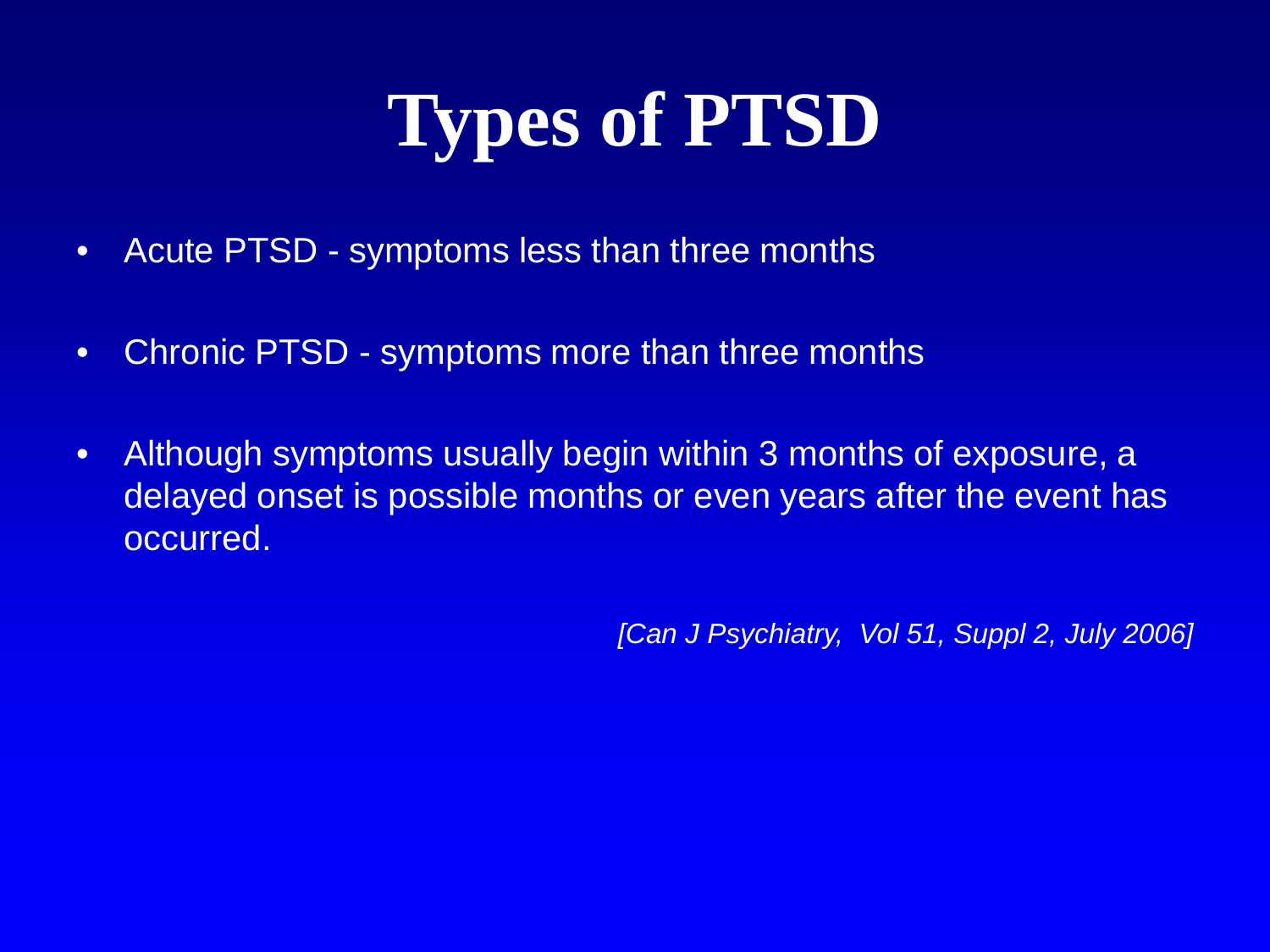# **Diagnosis of PTSD**

- There are no laboratory tests to detect PTSD. To diagnose PTSD, a healthcare provider will consider the above symptoms together with history of trauma. He or she will likely also use psychological assessment tools to confirm the diagnosis and involve an appropriately trained specialist
- Although it may be tempting to diagnosis yourself, the diagnosis should be made by a mental health professional. This usually involves a a formal evaluation.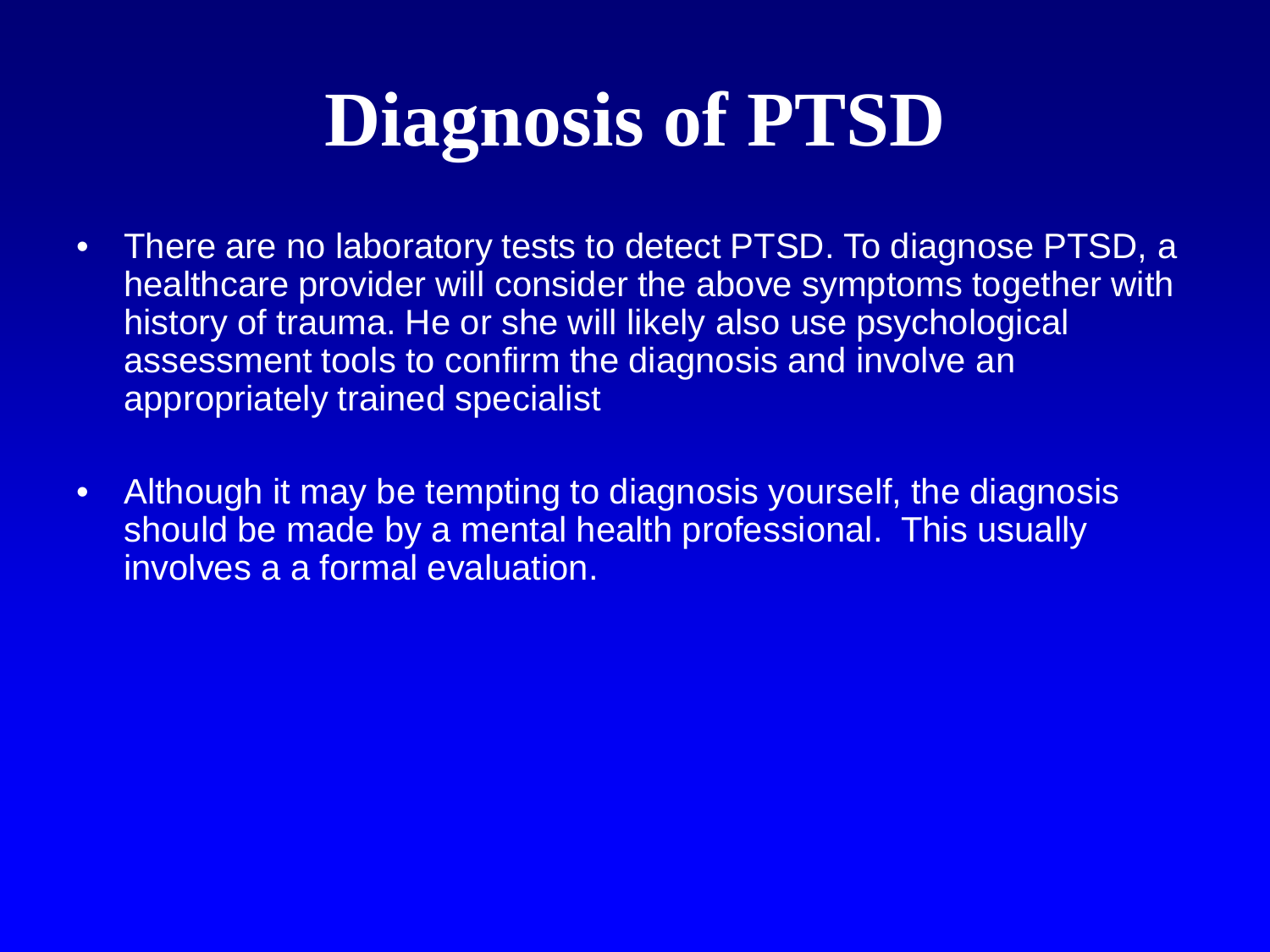#### **Age of Onset and Cultural Features**

- Can occur at any age, including childhood, and can affect anyone.
- Individuals who have recently immigrated from areas of considerable social unrest and civil conflict may have elevated rates of PTSD.
- No clear evidence that members of different ethnic or minority groups are more or less susceptible than others.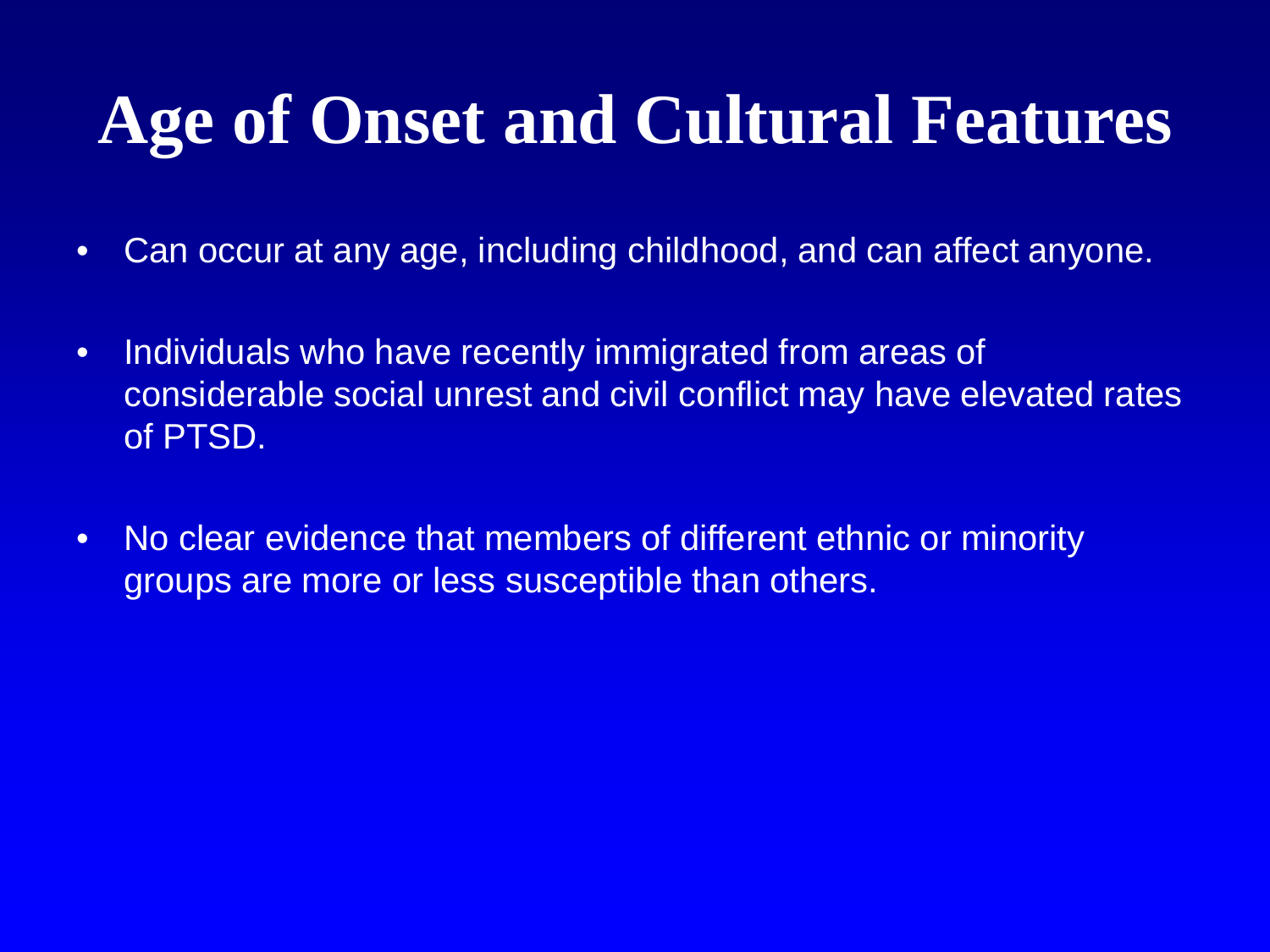

• Symptoms usually begin within the first 3 months after the trauma, although there may be a delay of months, or even years, before symptoms appear.

Immediate Onset

- Better response to treatment
- Better prognosis (i.e., less severe symptoms)
- Fewer associated symptoms or complications
- Symptoms are resolved within 6 months

Delayed Onset

- Characterized by an onset of symptoms at least 6 months after the stressor
- Associated symptoms and conditions develop
- Condition more likely to become chronic
- Possible repressed memories
- Worse prognosis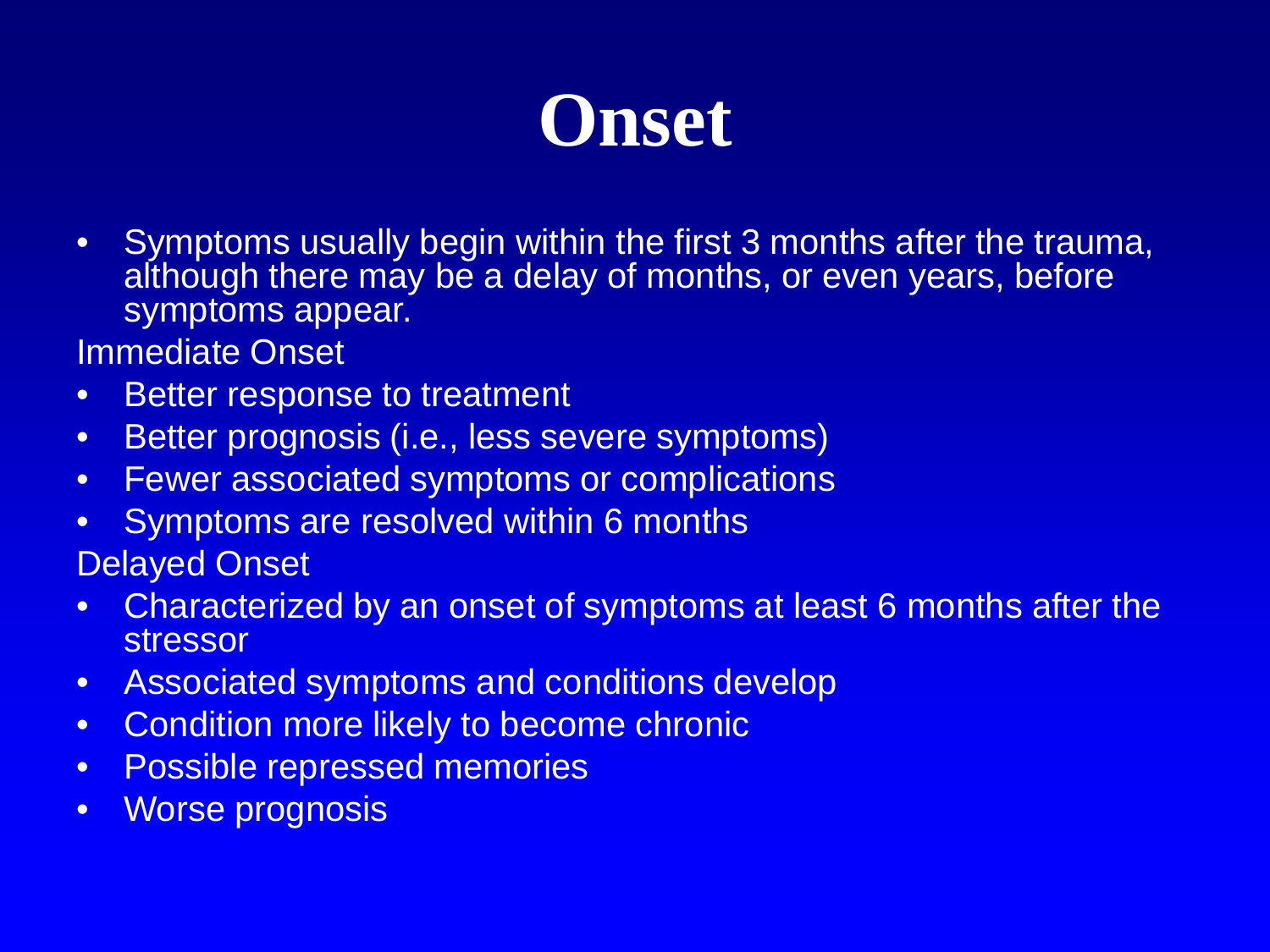

- The symptoms and the relative predominance of re-experiencing, avoidance, and increased arousal symptoms may vary over time.
- Duration of symptoms also varies: Complete recovery occurs within 3 months after the trauma in approximately half of the cases. Others can have persisting symptoms for longer than 12 months after the trauma.
- Symptom reactivation may occur in response to reminders of the original trauma, life stressors, or new traumatic events.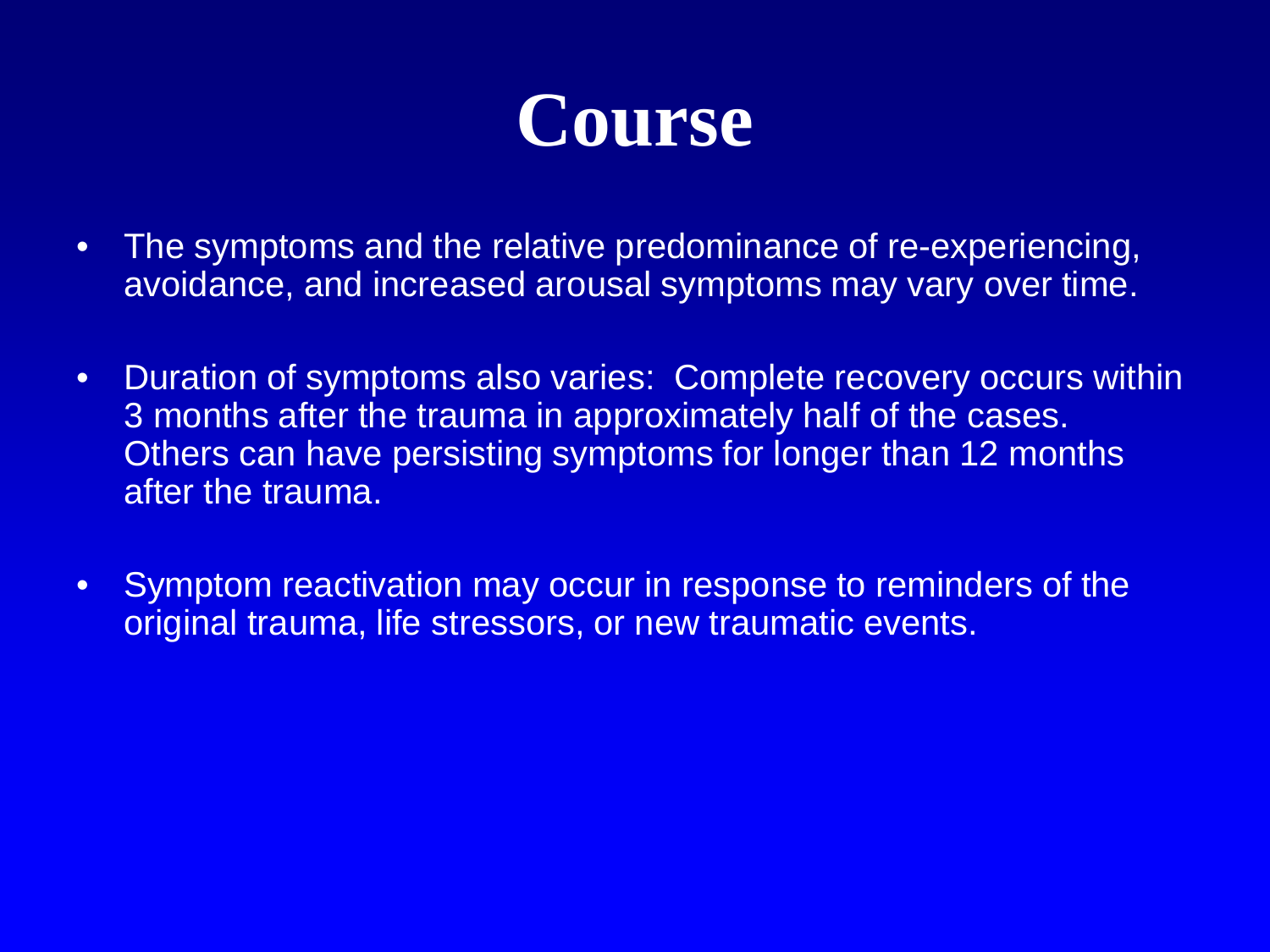## **Course Continued**

- The severity, duration, and proximity of an individual's exposure to a traumatic event are the most important factors affecting the likelihood of developing PTSD.
- Social supports, family history, childhood experiences, personality variables, and pre-existing mental disorders may influence the development of PTSD.
- PTSD can also develop in individuals without any predisposing conditions, particularly if the stressor is extreme.
- The disorder may be especially severe or long lasting when the stressor is of human design (torture, rape).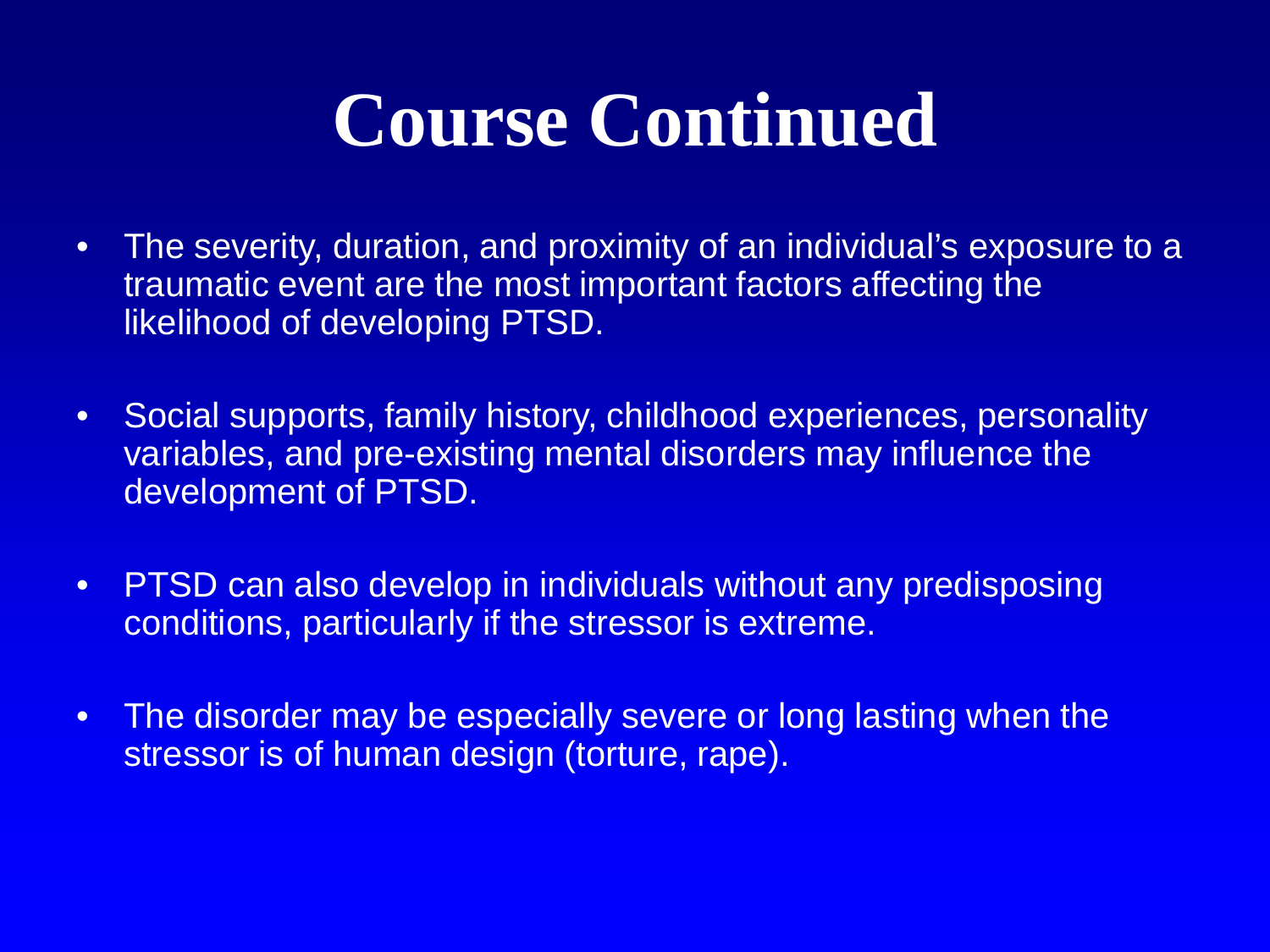#### **Possible Causes**

A person develops PTSD in response to exposure to an extreme traumatic stressor involving direct personal experience of an event.

This includes:

- actual or threatened death or serious injury
- threat to one's physical integrity
- witnessing an event that involves death, injury, or a threat to the physical integrity of another person
- learning about unexpected or violent death, serious harm, or threat of death or injury experienced by a family member or other close associate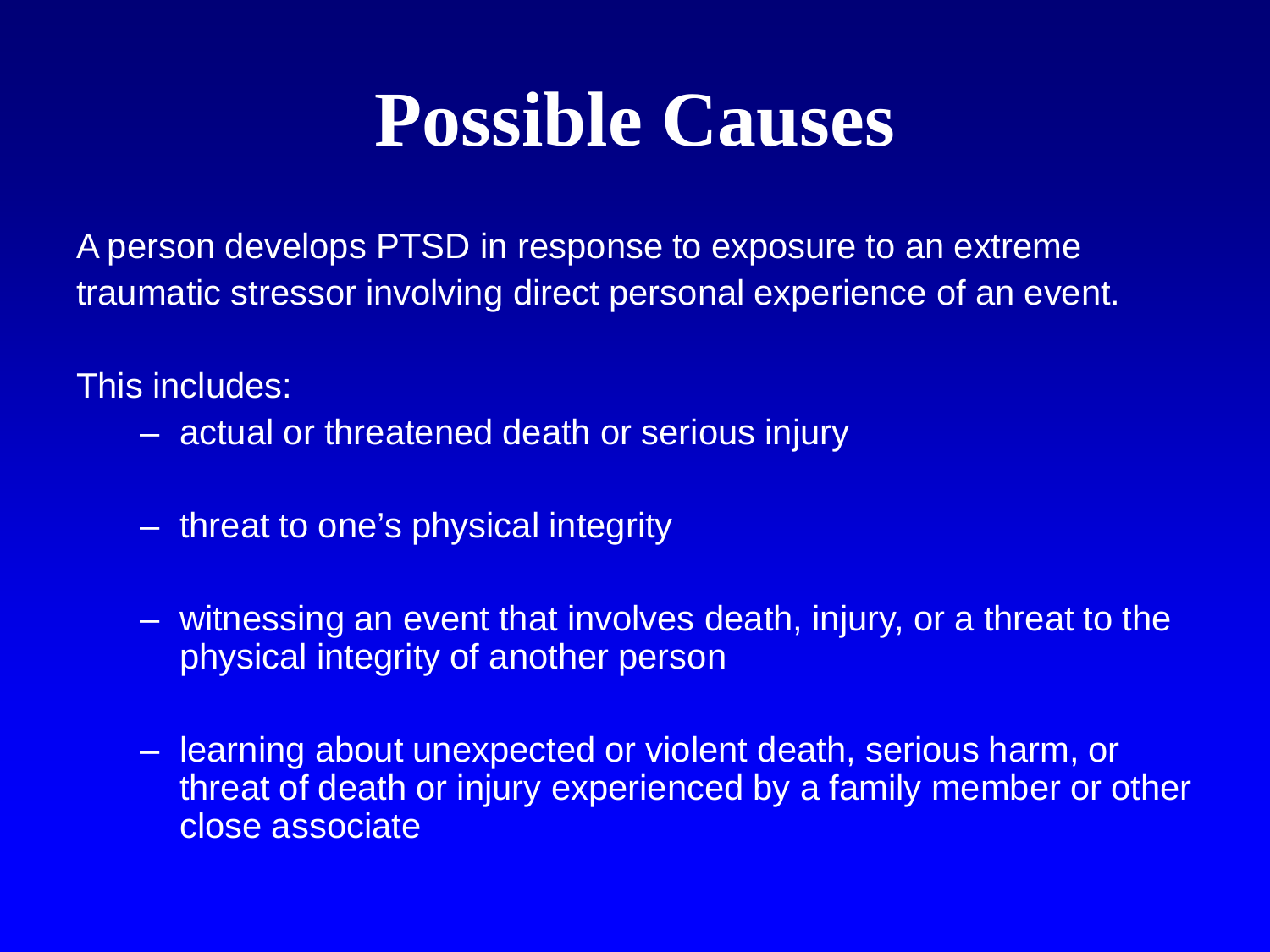## **Examples of Traumatic Events Experienced Directly**

- Military combat
- Violent personal assault (sexual assault, physical attack, robbery, mugging)
- Being kidnapped
- Being taken hostage
- Terrorist attack
- Torture
- Incarceration as a prisoner of war or in a concentration camp
- Natural or manmade disasters
- Severe automobile accidents
- Being diagnosed with a life-threatening illness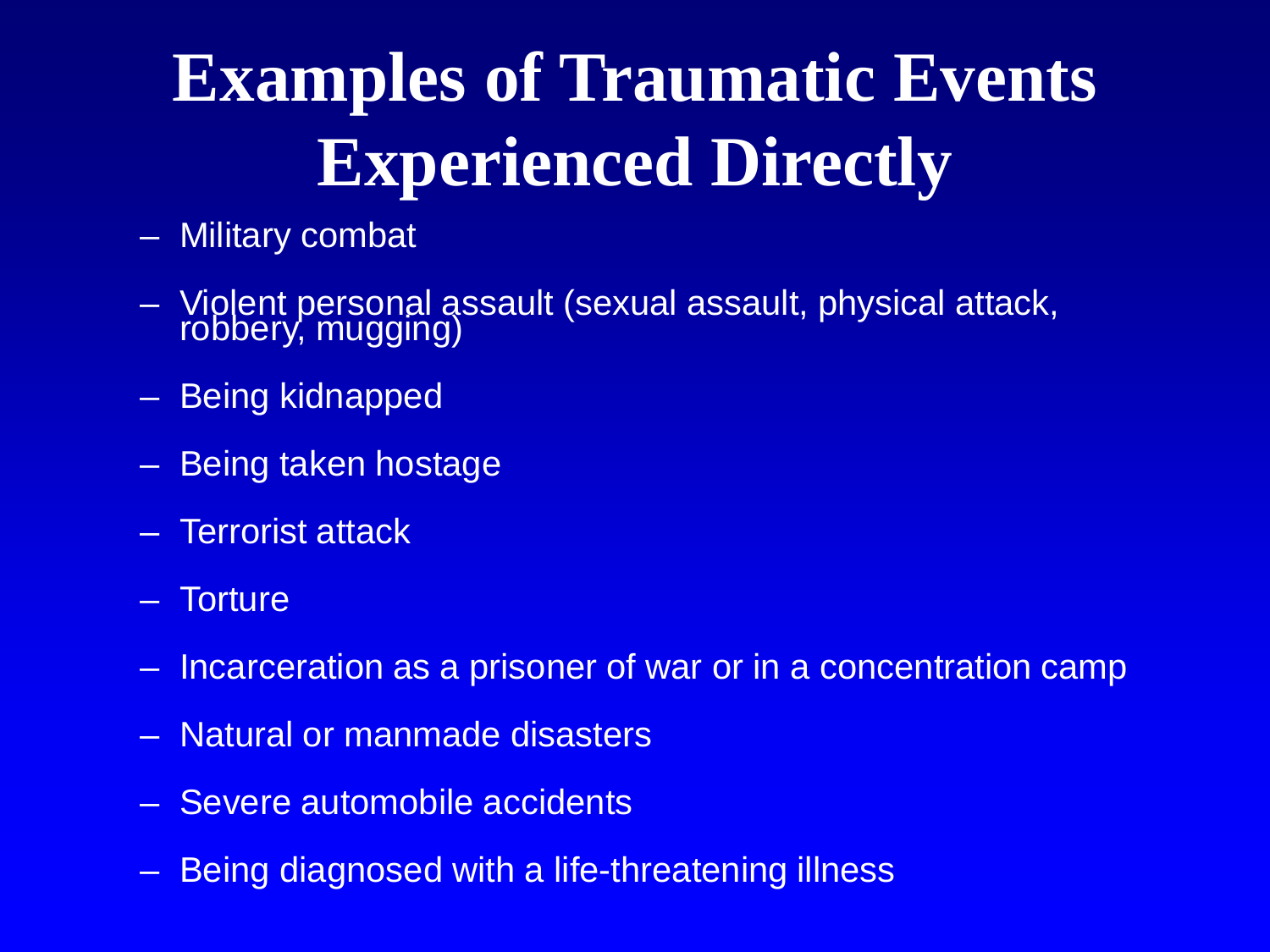### **Examples of Witnessed Traumatic Events**

- Observing the serious injury or unnatural death of another person due to violent assault, accident, war, or disaster
- Unexpectedly witnessing a dead body or body parts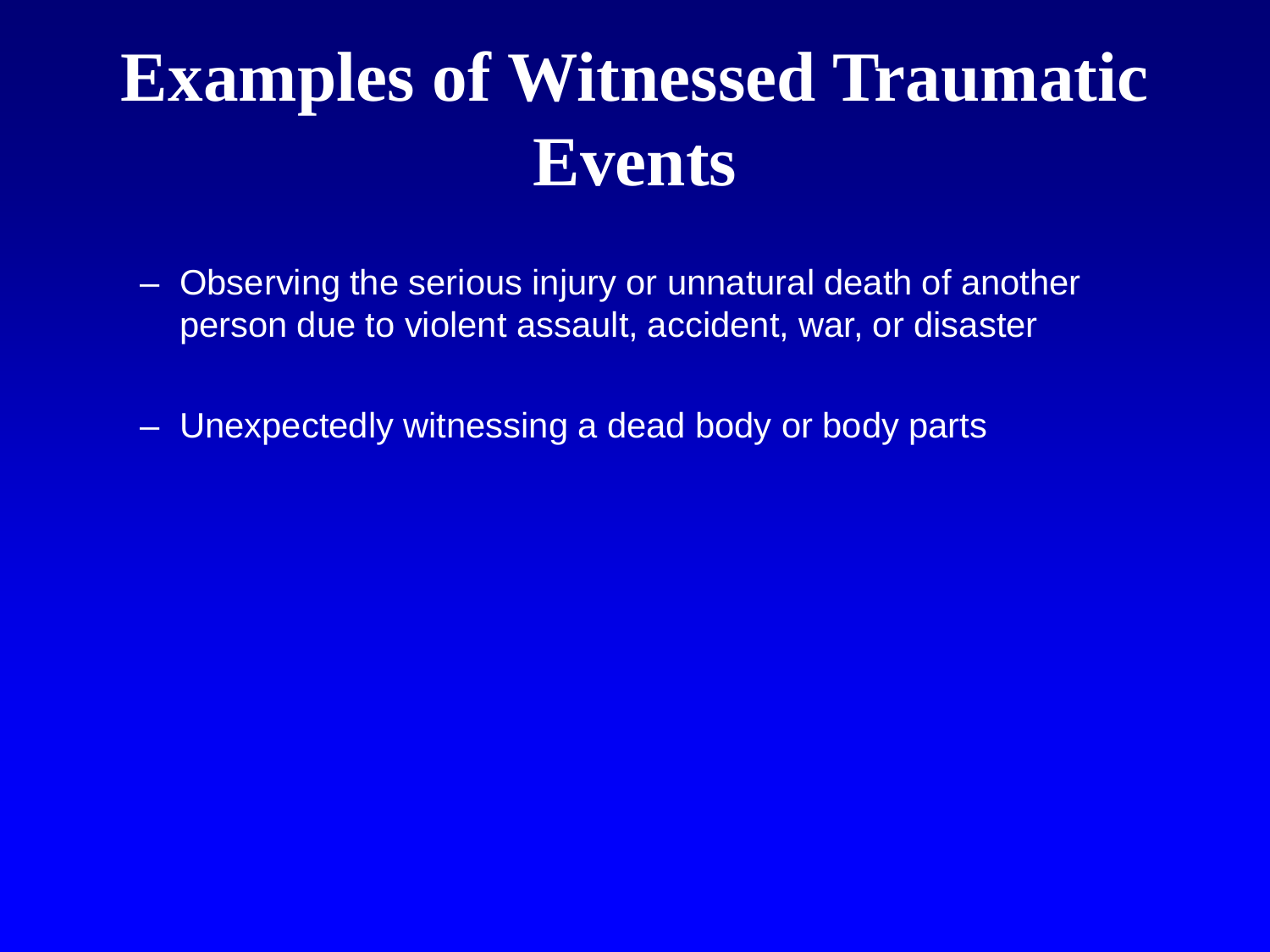## **Examples of Events Experienced by Others that are Learned About**

- Learning of a violent personal assault, serious accident, or serious injury experienced by a family member or a close friend
- Learning of a sudden, unexpected death of a family member or a close friend
- Learning that one's child has a life-threatening disease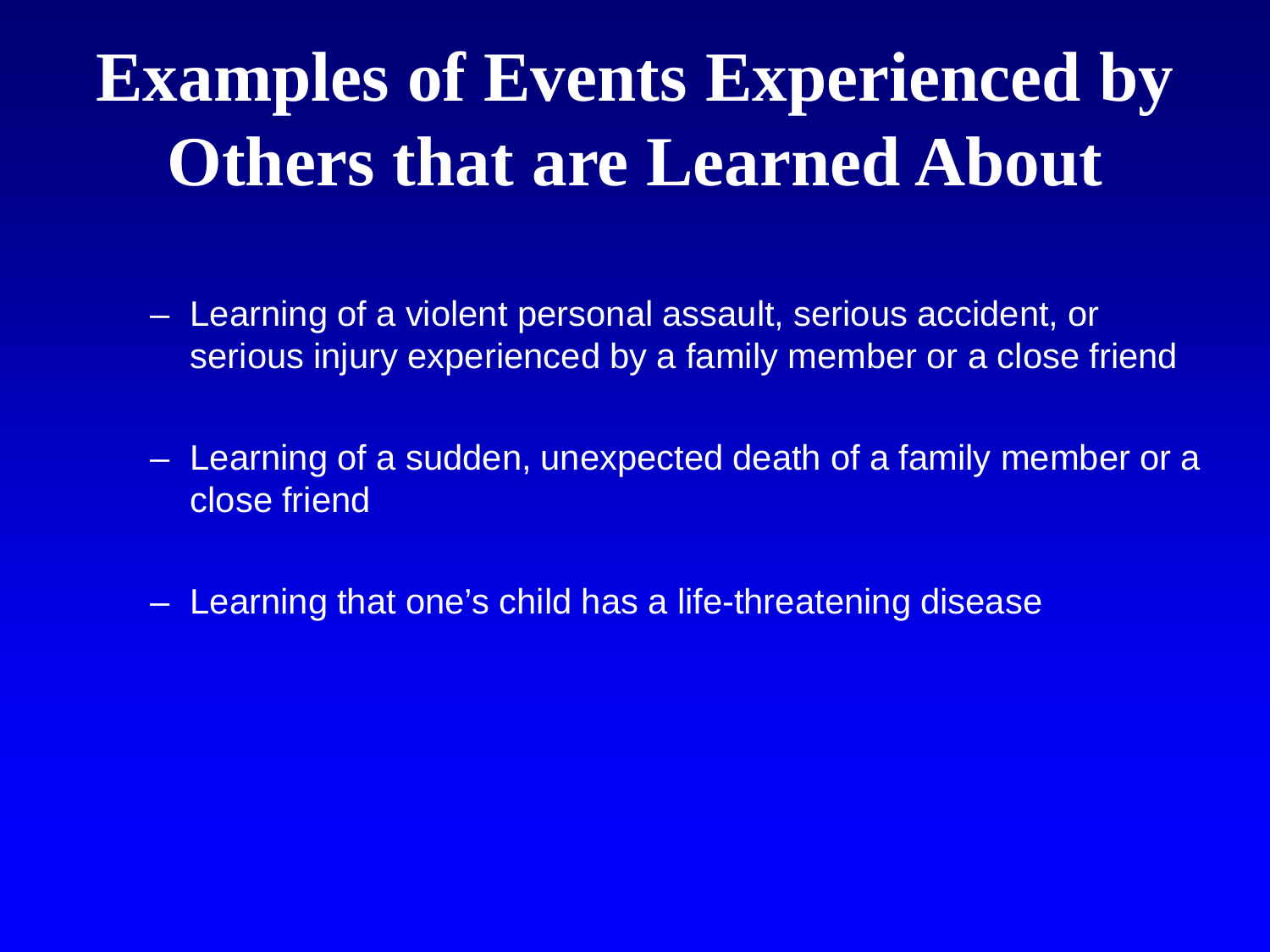# **Chance of Developing PTSD**

- Likelihood of developing this disorder may increase as the intensity of and physical proximity to the stressors increase.
- There is evidence of a heritable component to the transmission of PTSD
	- A history of depression in relatives has been related to an increased vulnerability to developing PTSD.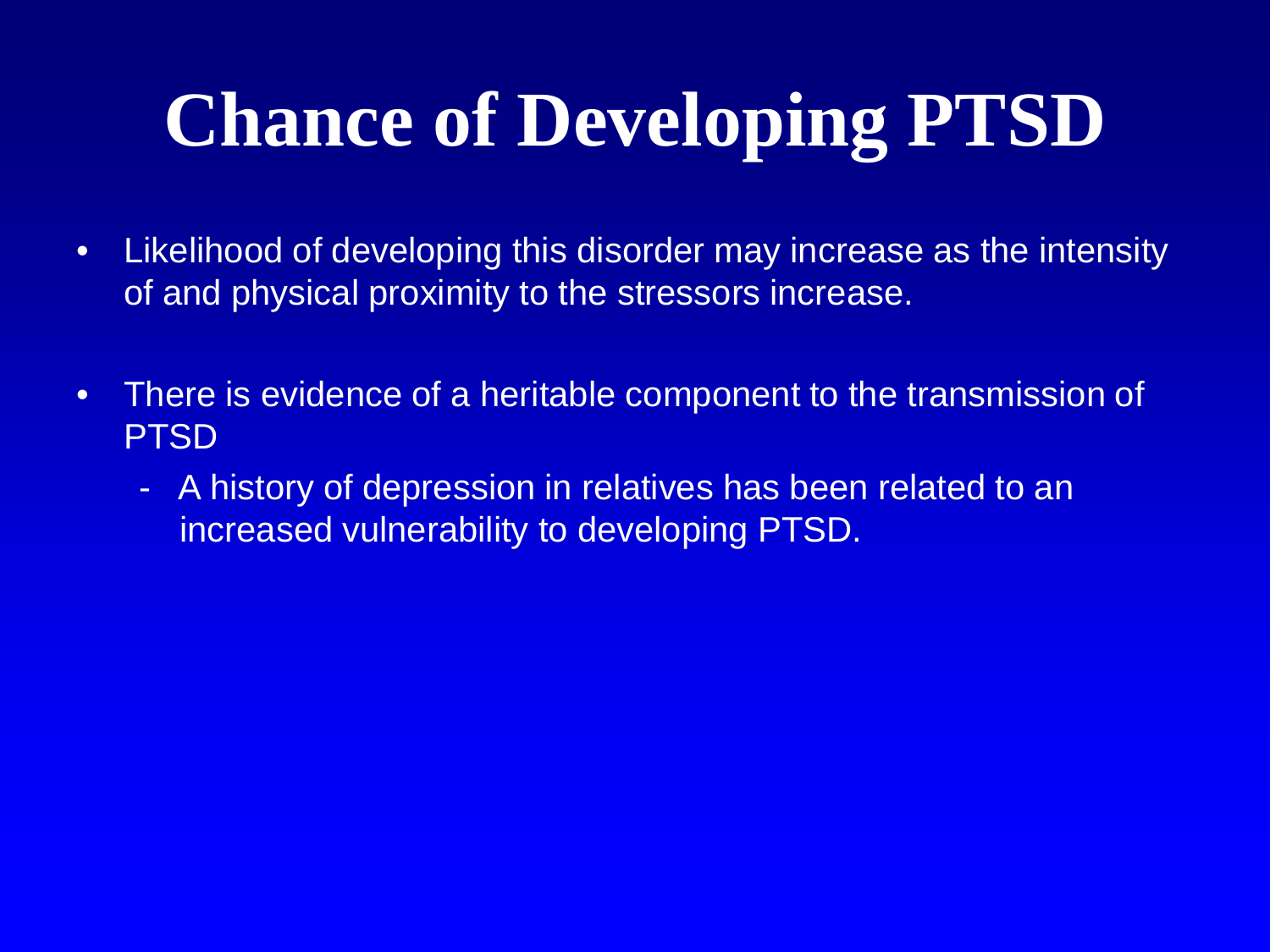#### **Prevalence**

- Approximately 70% of adults in the United States have experienced a traumatic event at least once in their lifetime. Up to 20% of these people will go on to develop PTSD.
- An estimated 5.2 million American adults ages 18-54 have PTSD (or approximately 3.6%).
- Women are about twice as likely as men to develop PTSD.
- Approximately 30% of Vietnam veterans developed PTSD at some point after the war and 8% after the Persian Gulf War.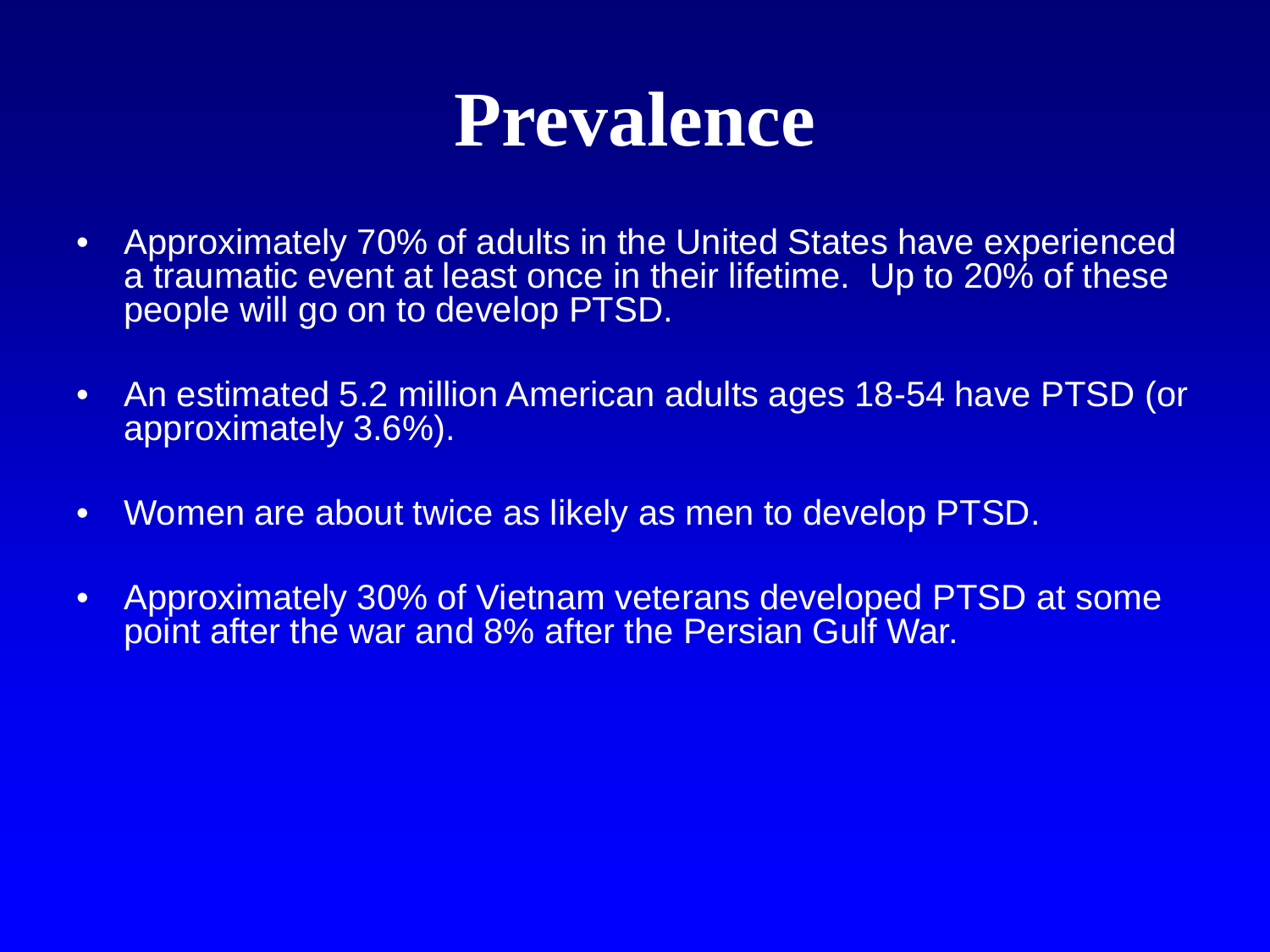## **Estimated Risk for Developing PTSD Based on Event**

- Rape (49%)
- Severe beating or physical assault (31.9%)
- Other sexual assault (23.7%)
- Serious accident or injury (i.e. car or train accident) (16.8%)
- Shooting or stabbing (15.4%)
- Sudden, unexpected death of family member or friend (14.3%)
- Child's life-threatening illness (10.4%)
- Witness to killing of serious injury (7.3%)
- Natural Disaster (3.8%)

*www.ptsdalliance.org www.nimh.nih.gov/pulicat/reliving.cfm*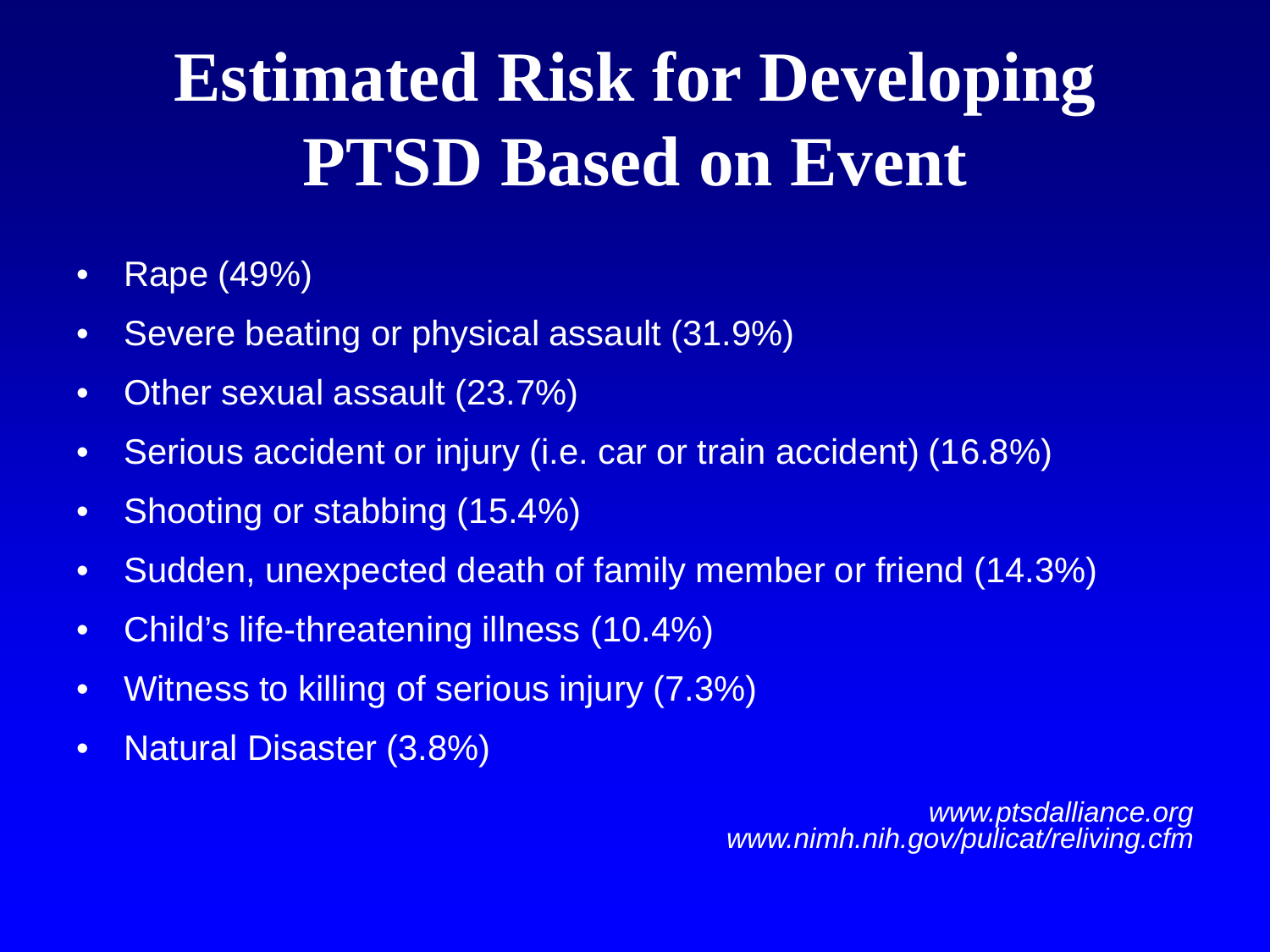### **The Evaluation**

• The nature of the evaluation for PTSD can vary widely depending on how the evaluation will be used and the training of the professional evaluator. An interviewer may take anywhere from 15 minutes to eight or more 1 hour sessions when the information is needed for legal or disability claims. Regardless of the length of the evaluation, it will include in-depth questioning of the traumatic event and symptoms being experienced as a result of these experiences.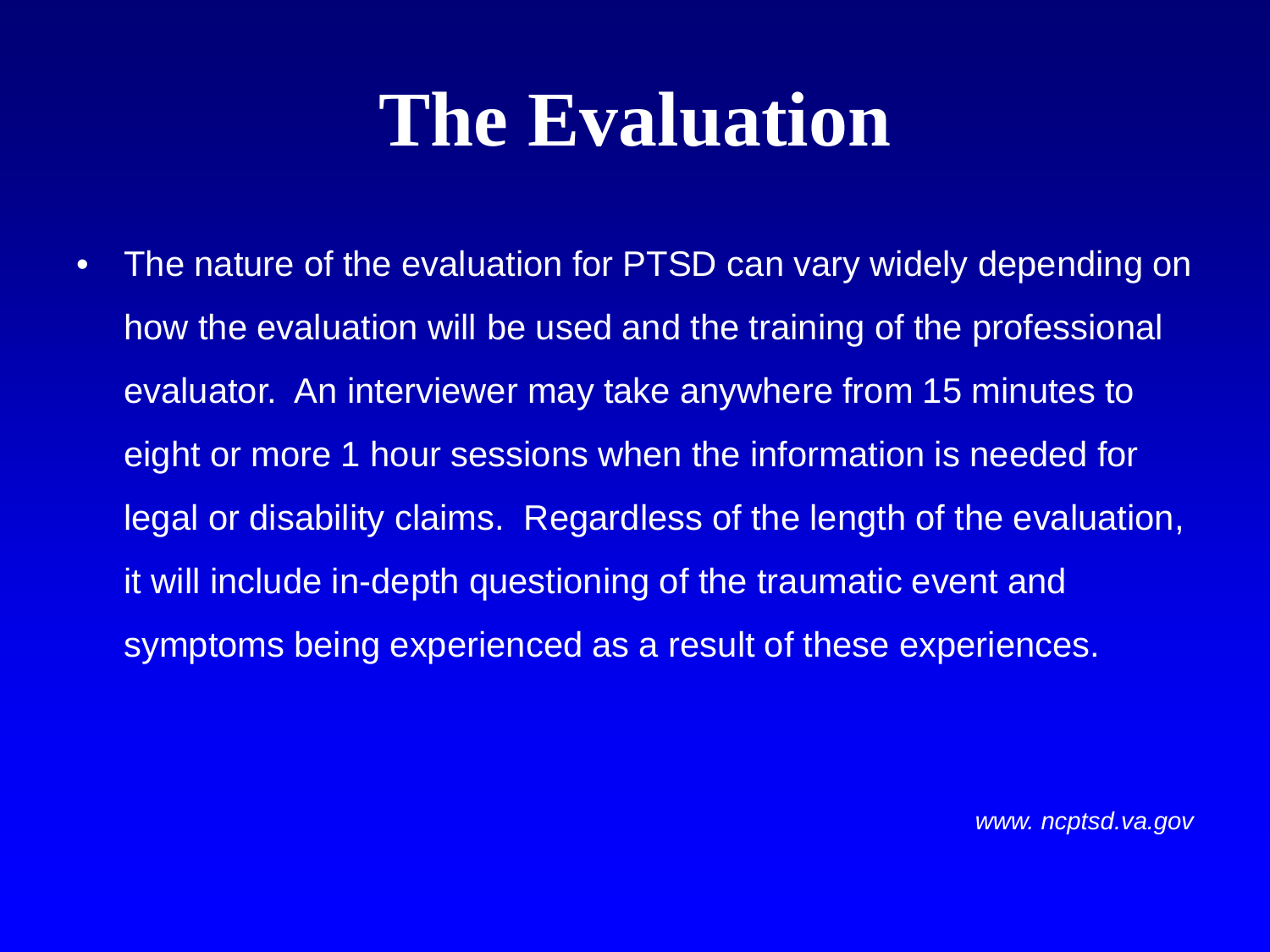## **Evaluation Continued**

More thorough assessments are likely to include:

- Detailed structured interviews and psychological tests on which you record your thoughts and feelings
- Close family member may be asked to provide more information
- Client may undergo a procedure that examines your physiological reactions (heart rate, blood pressure, plasma NE measurements) to mild reminders of your trauma.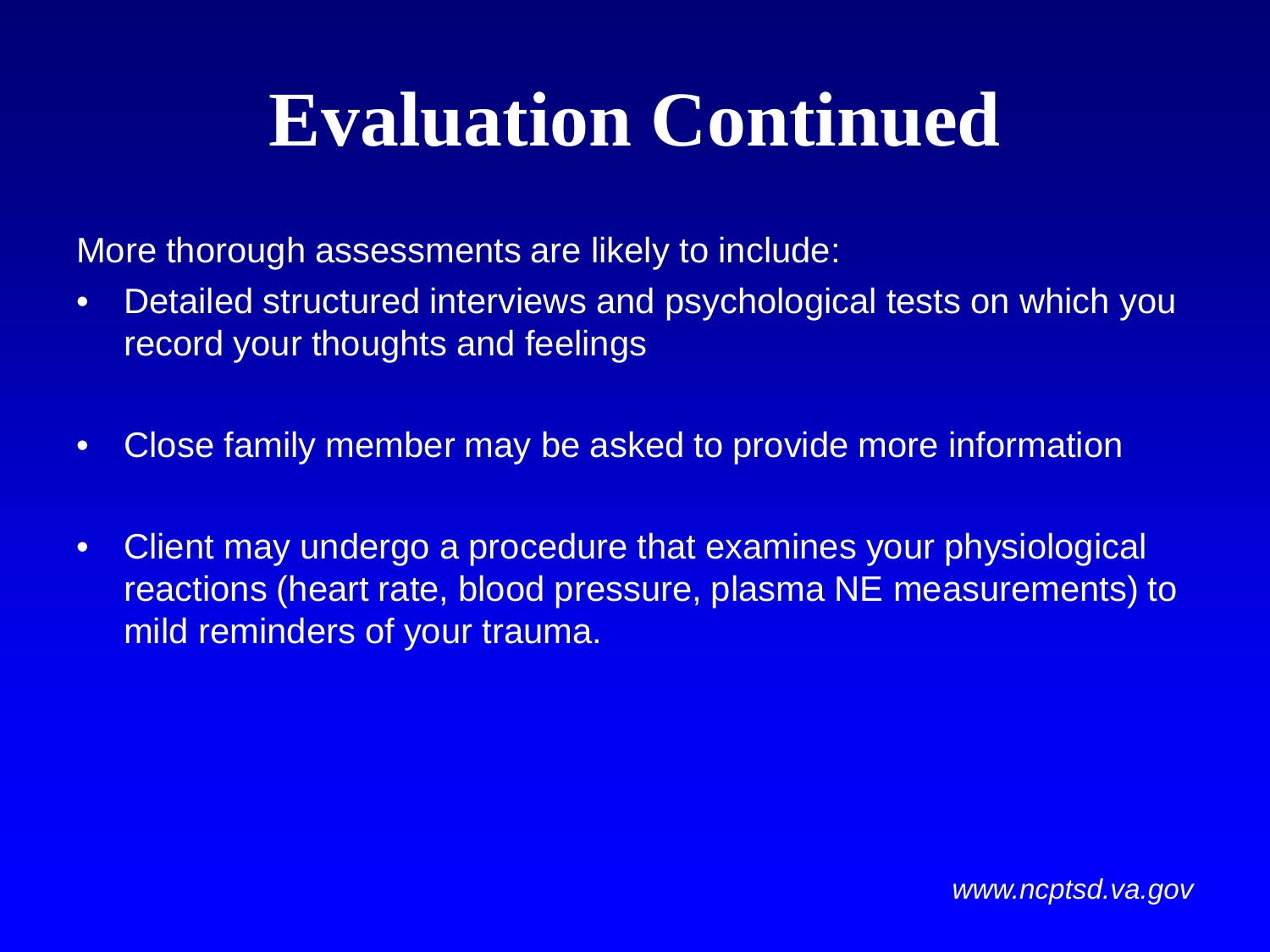#### **Assessment Tools**

- Two main categories of PTSD evaluations are structured interviews and self report questionnaires.
- Interviews
- Clinician Administered PTSD Scale (CAPS) developed by National Center for PTSD
- It has a format that requests information about the frequency and intensity of the core PTSD symptoms and common associated symptoms which may have implications on treatment and recovery. The CAPS-1 yields both continuous and dichotomous scores for current and lifetime PTSD symptoms.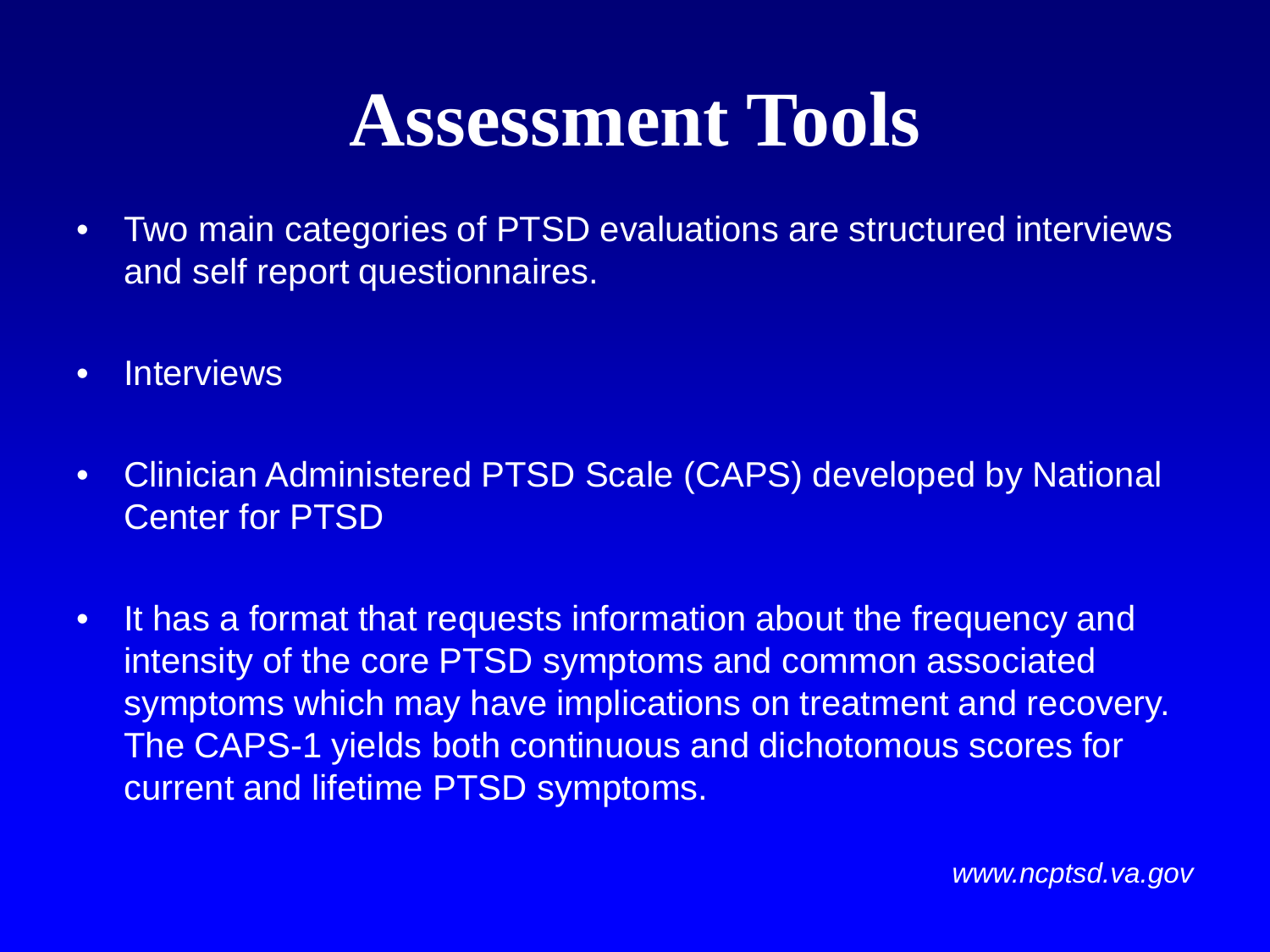# **Treatment Outcome PTSD Scale (TOP-8)**

• It is shorter, is easier to use, and is highly correlated with the CAPS, which is more time-consuming and less practical for use in clinical practice

#### • Scores:

- 5 or less reflects no or minimal PTSD symptoms
- 7 equals mild symptoms
- 15 moderate symptoms
- 21 indicates severe symptoms
- Remission in PTSD should be defined as no longer meeting the diagnostic criteria for the disorder, full functionality, and no or minimal anxiety and depression symptoms.

*Can J Psychiatry, Vol 51, Suppl 2 July 2006*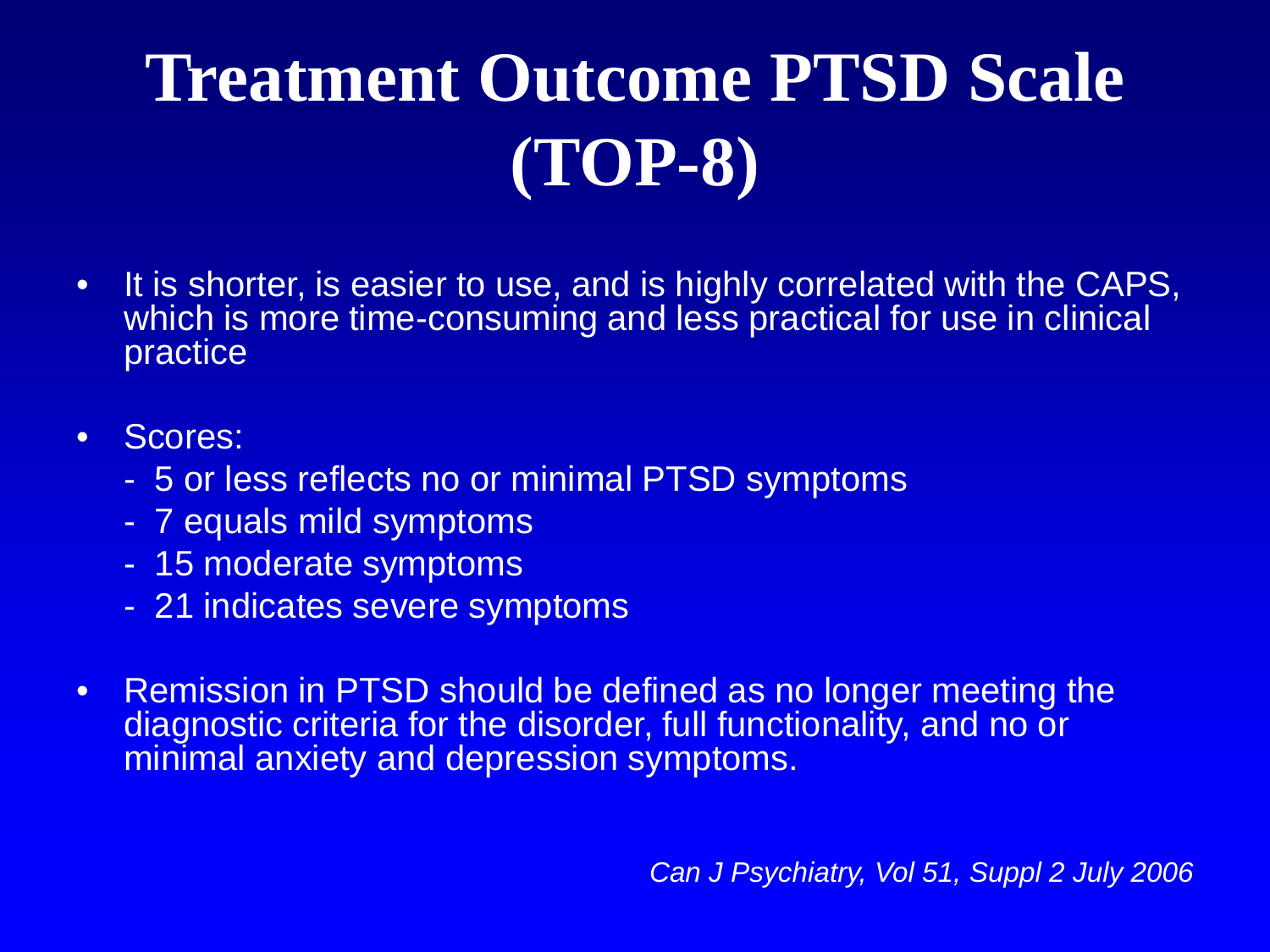## **Other Interviews**

- Structured Clinical interview for DSM (SCID) used in assessment of a range of psychiatric disorder including PTSD
- Anxiety Disorder Interview Schedule revised (ADIS)
- Structured Interview for PTSD (SI-PTSD)
- PTSD Symptom Scale Interview (PSS-I)
- Each has unique features

*www.ncptsd.va.gov*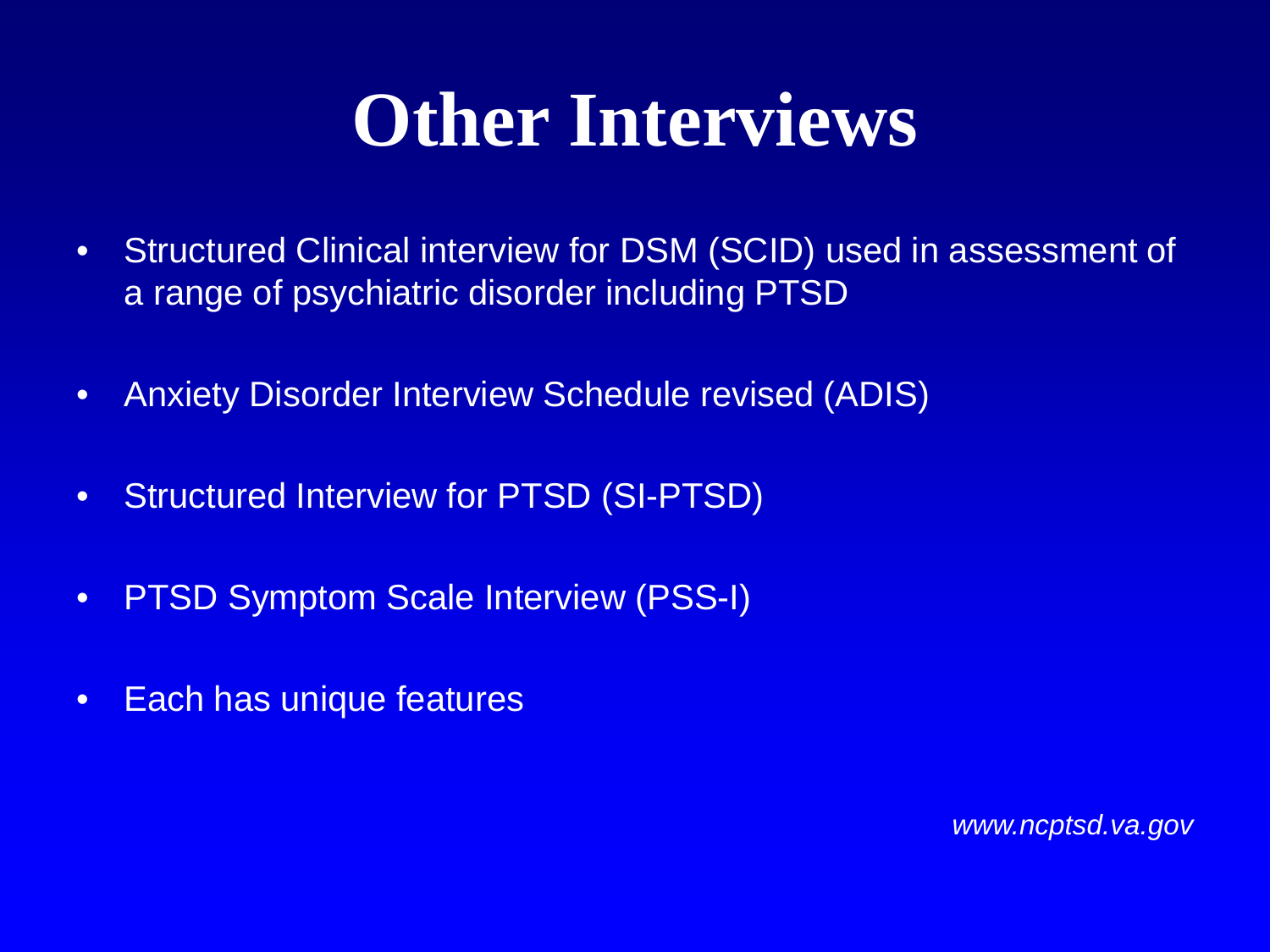# **Self Report Questionnaires**

- Several self-report measures have been developed as a cost and time efficient way of obtaining information about PTSD distress.
- These measures provide a single score representing the amount of distress an individual is experiencing.
- PTSD Checklist-- This measure comes in two versions. One is for civilians and another specifically designed for military personnel and veterans.
- Impact of Event Scale-Revised (IES-R)
- Kean PTSD Scale of the MMPI-2
- Mississippi Scale for Combat Related PTSD and the Mississippi Scale for Civilians
- The Post traumatic Diagnostic Scale (PDS)
- And many more...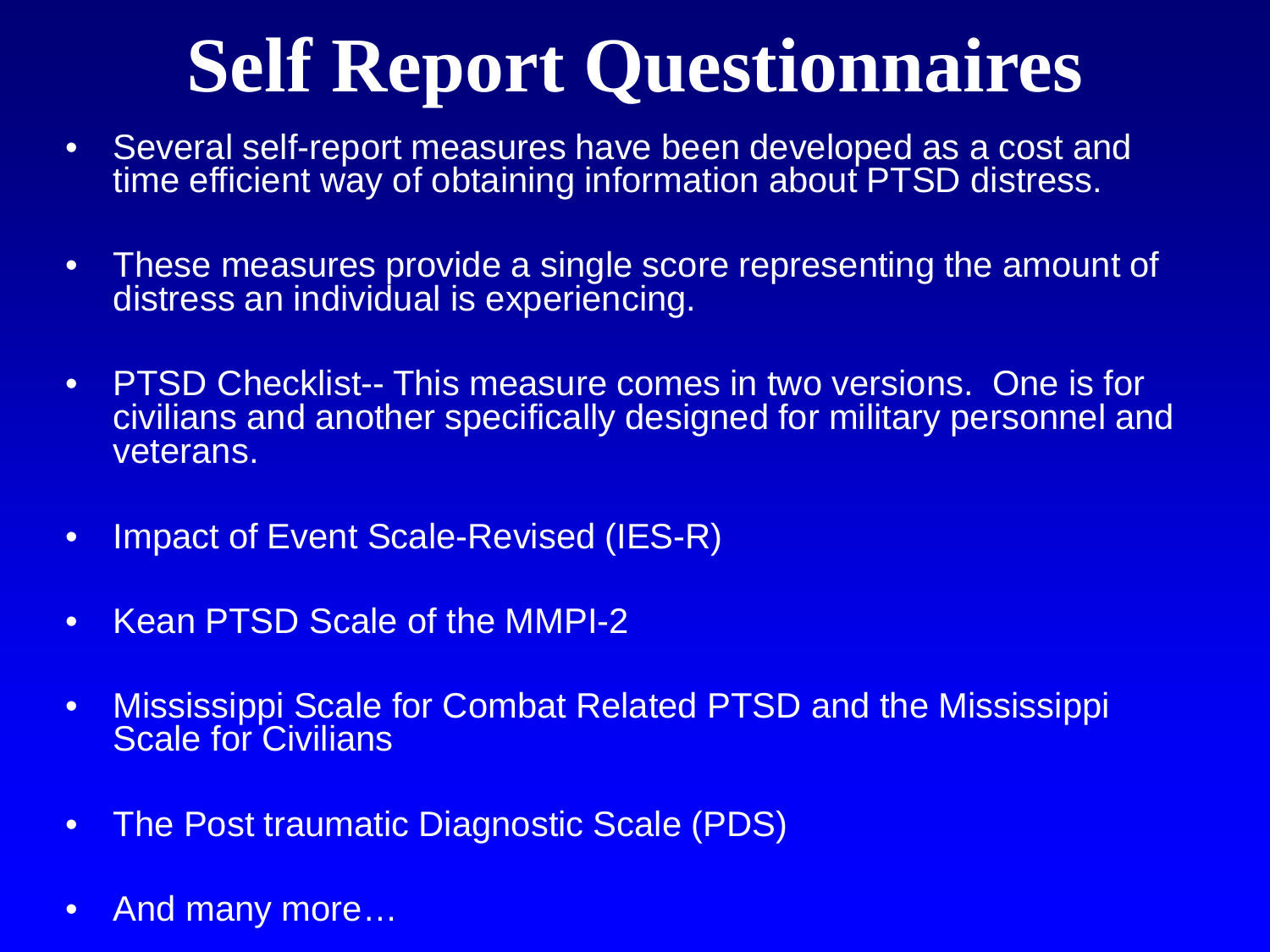## **Assessment Specific to Children**

- As current diagnostic criteria are not developmentally sensitive (Tierney, 2000), diagnosis of PTSD in children and adolescents depends on the psychologist's careful integration of knowledge regarding child development and symptom expression.
- Generally, symptoms become increasingly similar to that explicated by the adult criteria as children age.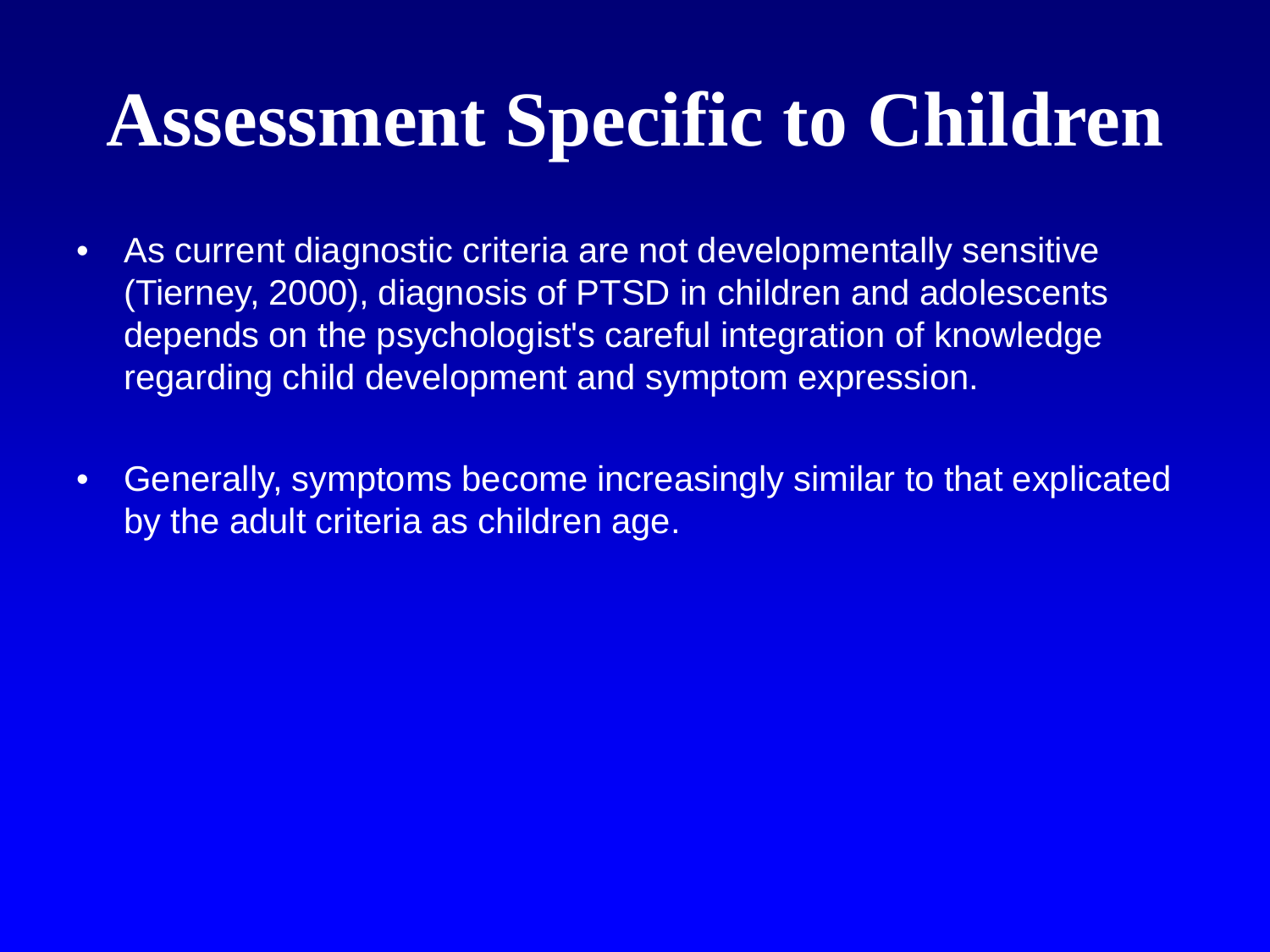#### **Preschoolers**

• For the verbally developing preschooler, symptoms are expressed in nonverbal channels. This age-specific, developmental feature creates diagnostic difficulties because more than one-half of the DSM-IV criteria for PTSD require a verbal description of a subjective state *(Scheeringa, Peebles, Cook, & Zeanah, 2001).*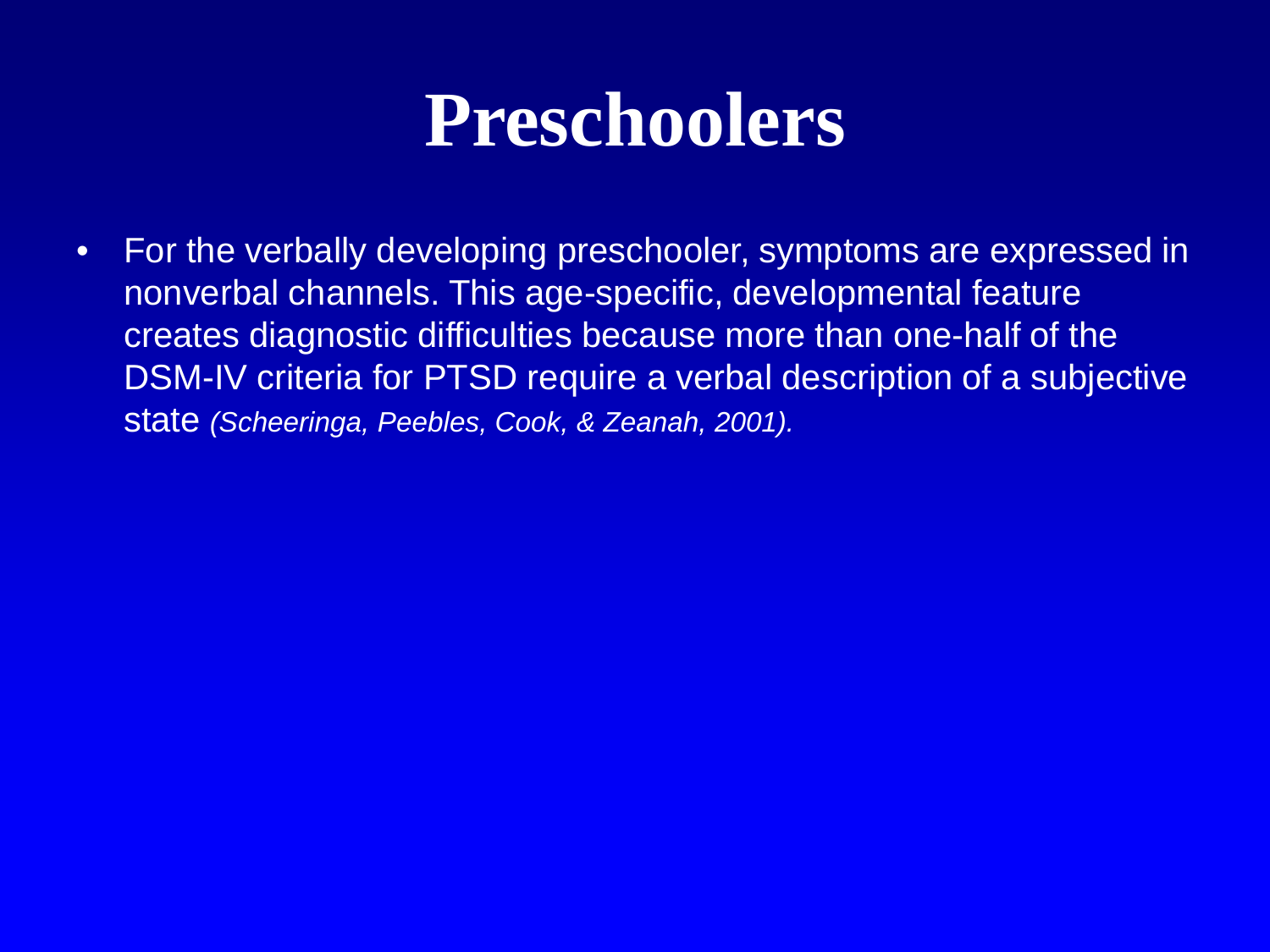### **Preschoolers Continued**

Symptomatic expression may include:

- acting out or internalized behaviors
- nightmare and disturbed sleep patterns
- developmental regression and clinging behavior *(Pullis, 1998; Yule, 2001)*

Re-experiencing trauma may be expressed as:

- generalized nightmares of monsters, rescuing others, or threats to self or others *(APA, 2000; Yule, 2001)*
- Traumatic play is often linked to themes of the traumatic events, is compulsive and repetitive in nature, and fails to relieve any of the accompanying anxiety (Cohen et al., 2000; Yule, 2001).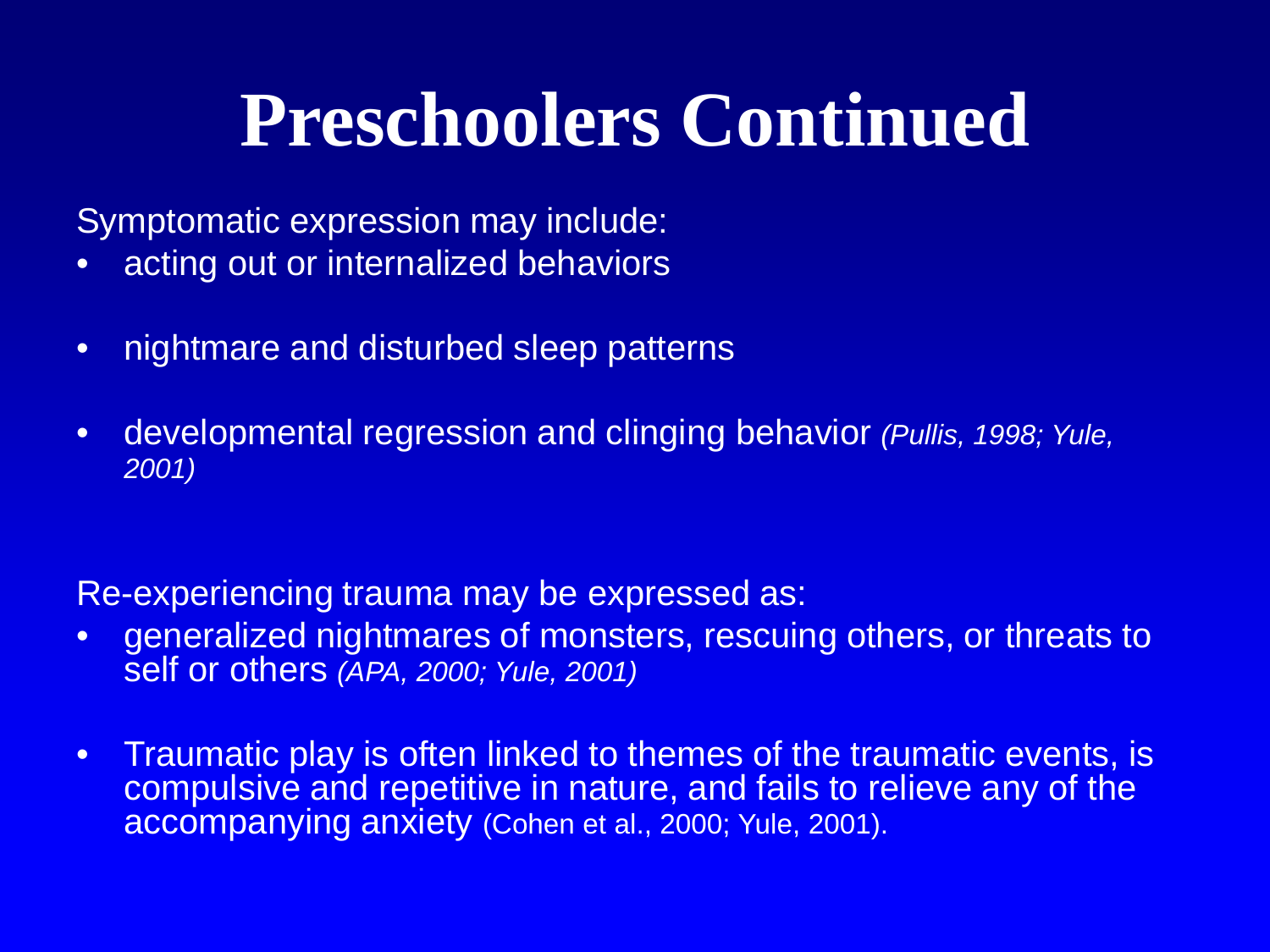# **School-Age Children**

At school-age, cognitive development presents with increasing verbal ability and difficulty with abstract conceptualization.

To a notable degree, symptoms continue to be expressed behaviorally and may include:

- regressions (e.g., bed wetting, clinging behavior or anxious attachment, school refusal) *(Terr et al., 1999; Webb, 1994; Yule, 2001)*
- less emotional regulation, and increases in externalizing or internalizing behavioral expression (e.g., fighting with peers, withdrawal from friends, poor attention, declining academic performance) *(Cook-Cottone, 2000; Yule, 2001)*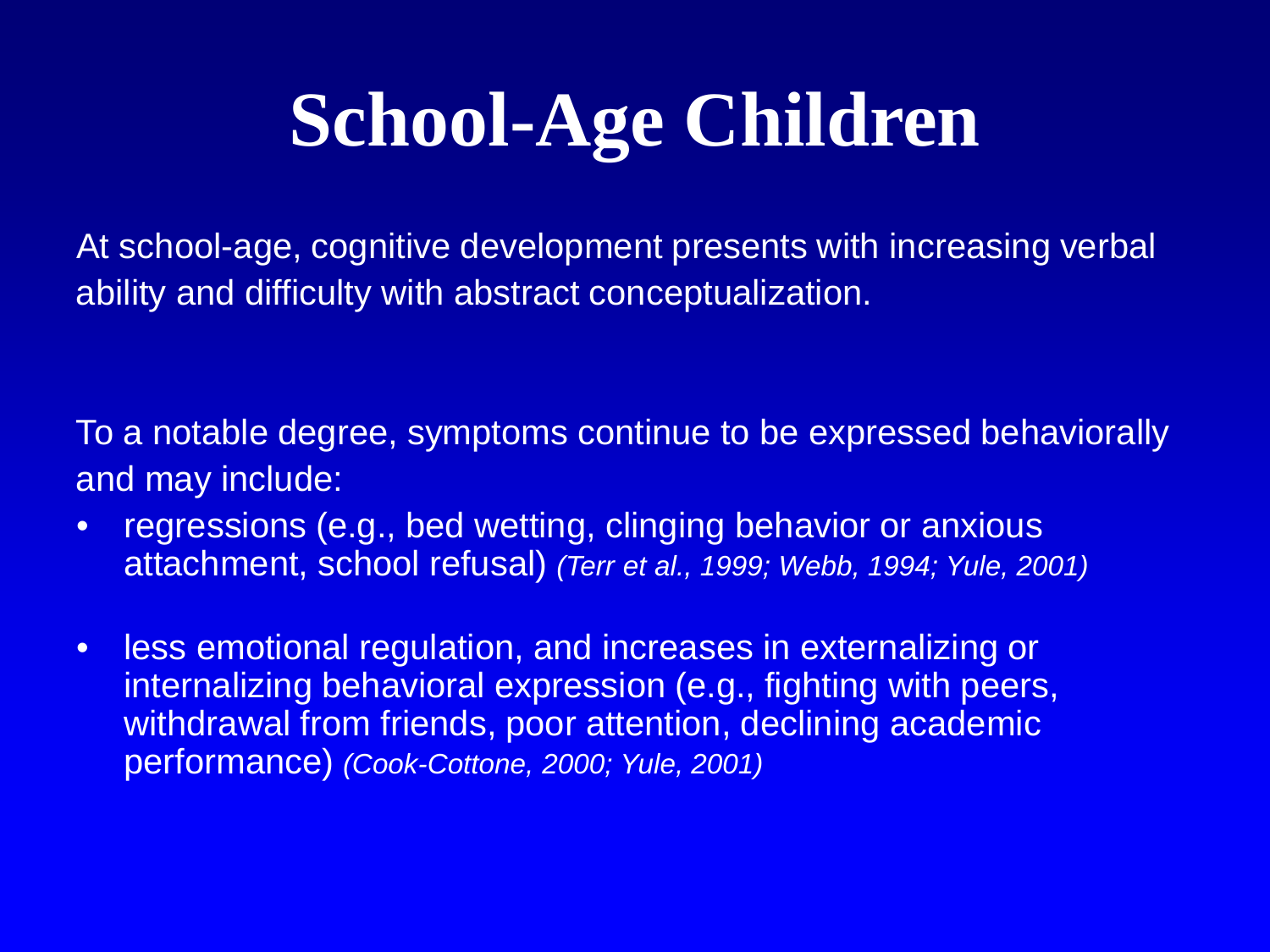# **School-Age Children Continued**

- In addition, school-age children may not yet be capable of abstractly interpreting somatic, affective experiences inherent in PTSD symptomatology (e.g., anxiety, reexperiencing) and consequently describes these experiences by listing concrete physiological complaints (e.g., stomach aches and headaches). (*Cook-Cottone, 2000)*
- Fears of going to sleep or being alone, sleep disturbance, clinging to others, and event-specific fears have also been reported. *(Cohen et al., 2000; Terr et al., 1999; Webb, 1994; Yule, 2001)*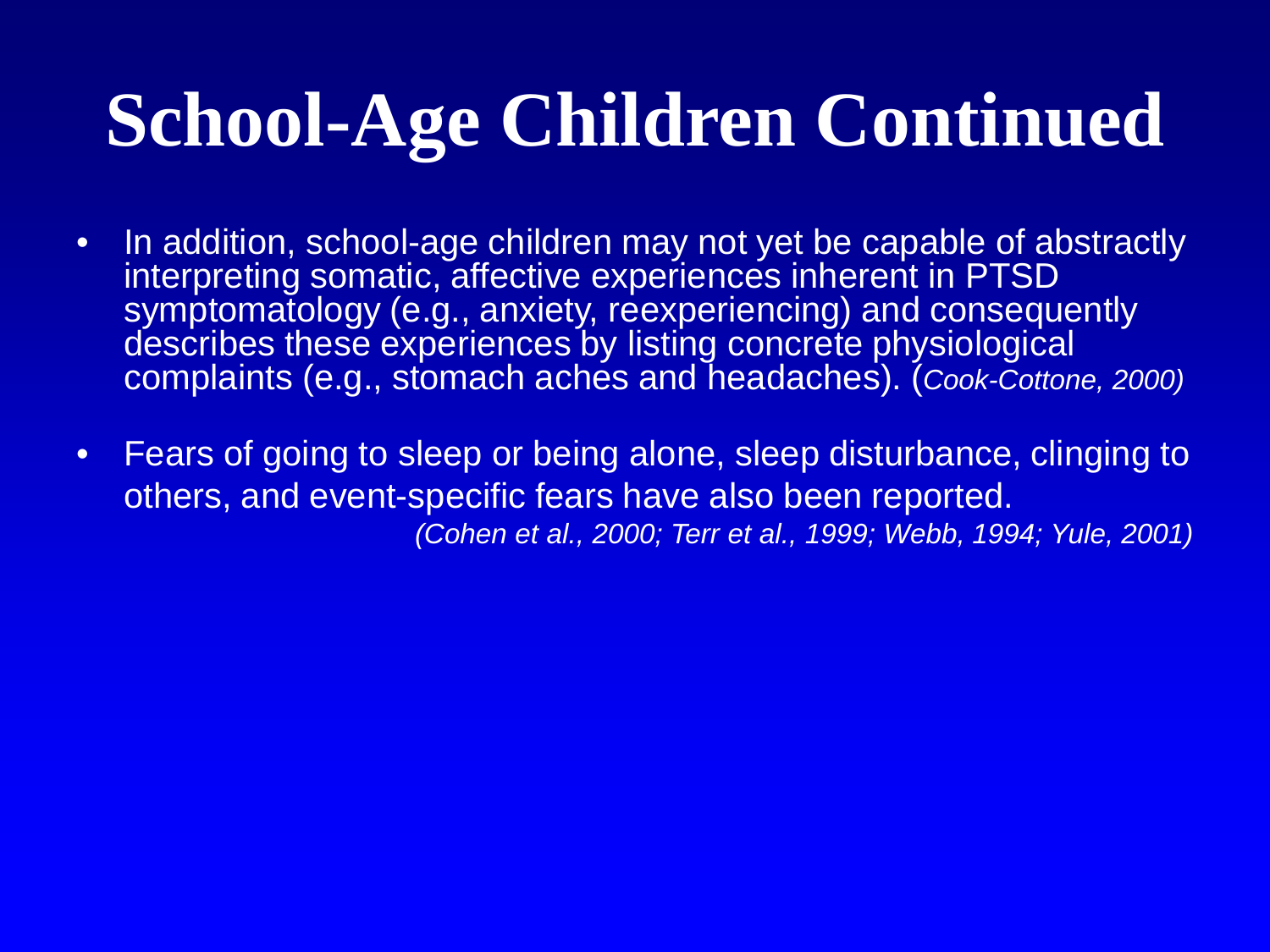## **Symptoms in Preadolescents and Adolescents**

- With age, symptoms become increasingly similar to adult manifestations *(Cohen et al., 2000).*
- However, for adolescents, abstract conceptions of identity, future, safety, and connection are vulnerable to alterations. *(Cook-Cottone, 2000; Johnson, 1998)*
- For example—a sense of foreshortened future (e.g., diminished expectations of getting married, establishing a career, and experiencing a normal life span).
- Those with chronic PTSD may present with self-injurious behaviors, suicidal ideation, conduct problems, dissociation, derealization, depersonalization, and/or substance abuse, which can mask the posttraumatic etiology of the disorder. *(Cohen et al., 2000; Johnson, 1998)*

*Childhood Posttraumatic Stress Disorder: Diagnosis, Treatment, and School Reintegration.*, By: Cook-Cottone, Catherine, School Psychology Review, 02796015, 2004, Vol. 33, Issue 1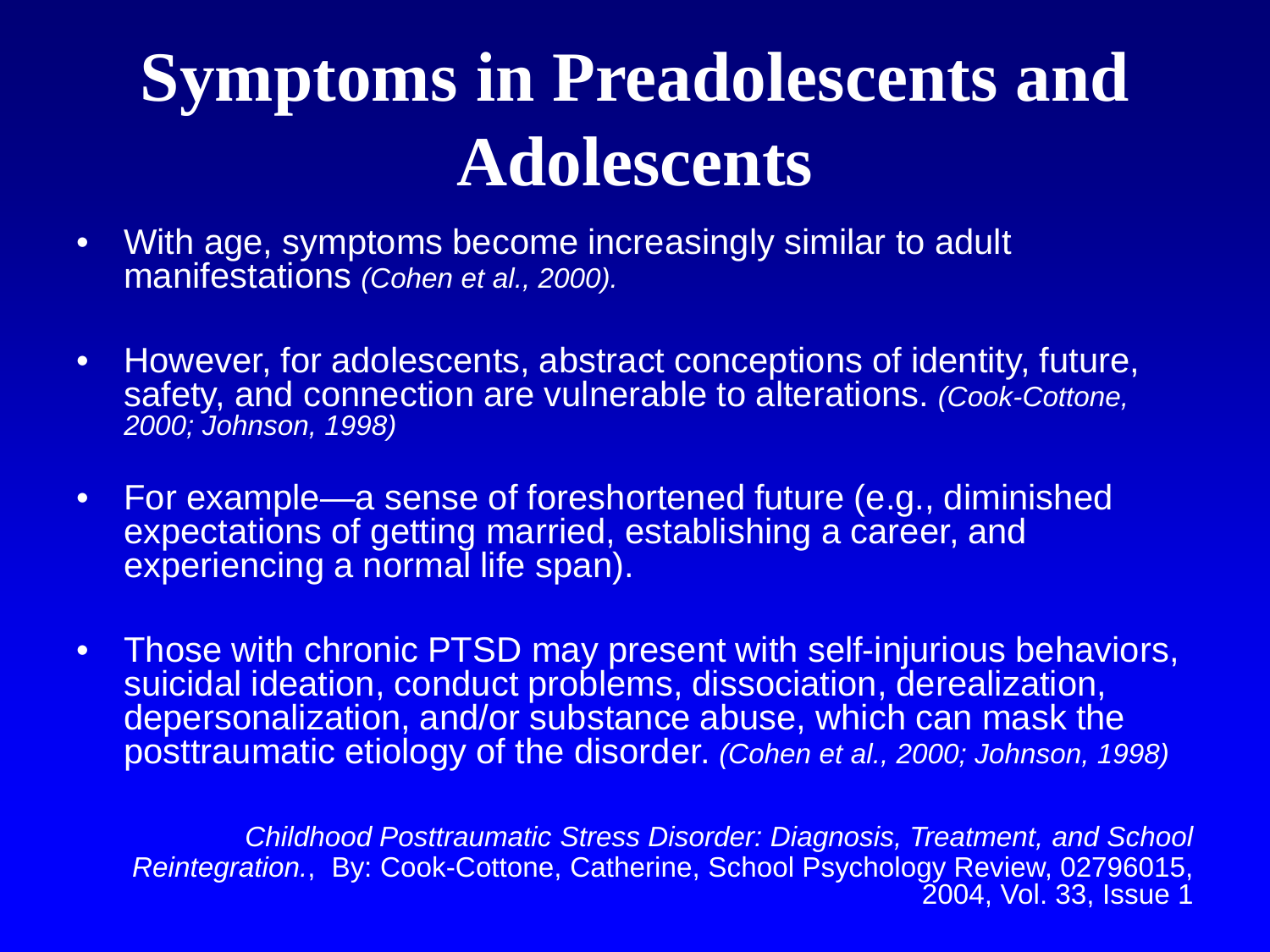#### **Post-trauma Assessment**

- Post-trauma assessment involves a complete review of the child's pre- and post-trauma presentation based on multiple sources of input and using multiple formats (i.e., direct observation, oral-report, test, interview, and questionnaire data; and reports of those familiar with the child)
- To assess the complete spectrum of trauma, comprehensive structured and/or semi-structured interviews as well as trauma-<br>specific measures are recommended

Finalized reports should include:

- academic functioning (i.e., review of records; cognitive and academic assessments; and parent, child, and teacher reports)
- behavioral functioning (i.e., behavioral assessments, observations, PTSD measures; and parent, child, and teacher reports)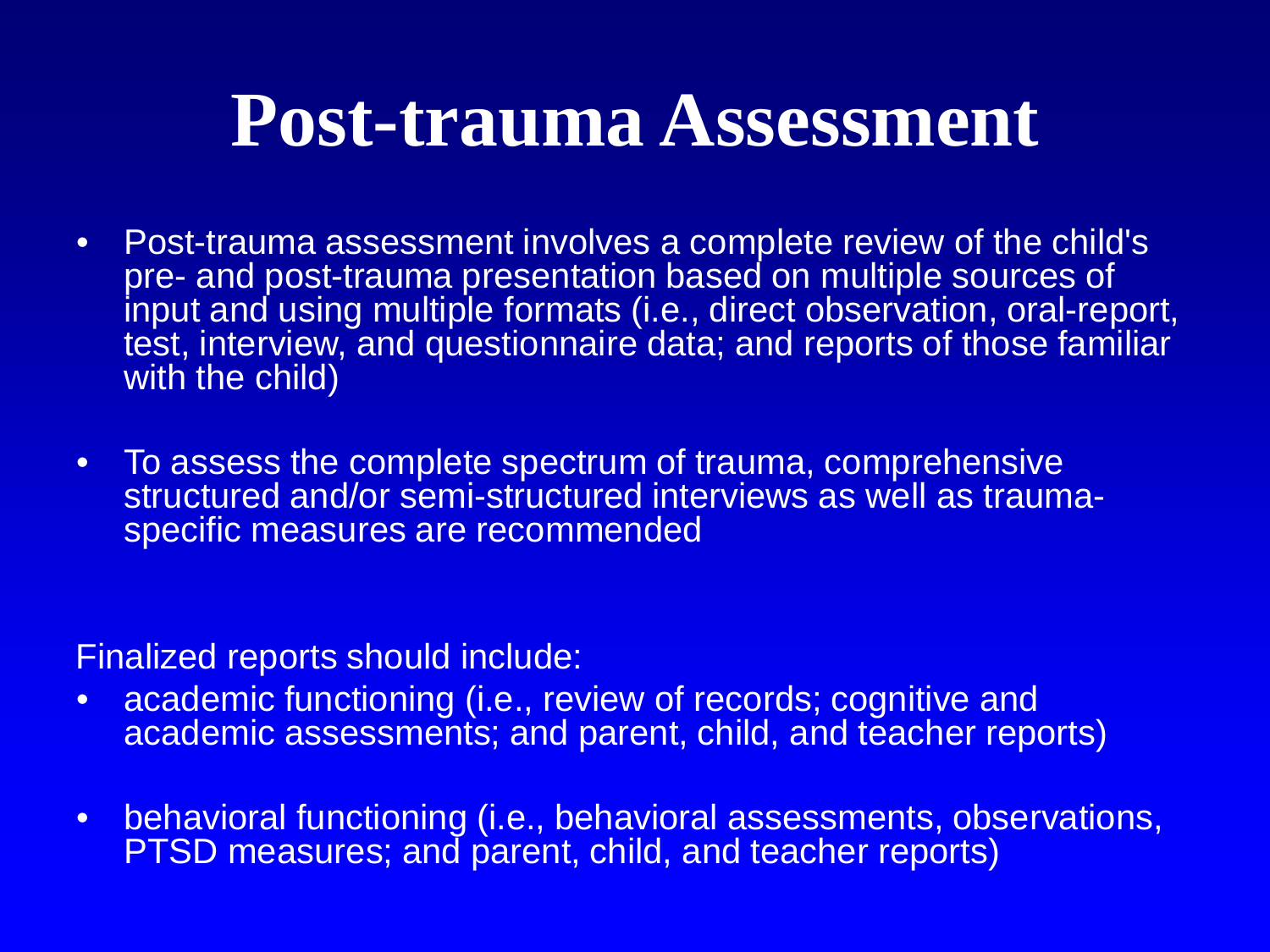#### **Post-trauma Assessment Continued**

- symptom severity (i.e., PTSD measures)
- diagnosis (i.e., comparison of child's presentation to age-specific diagnostic features, DSM-IV-TR criteria, and PTSD measures)
- developmentally sensitive recommendations including referral and/or in-school supports

*Childhood Posttraumatic Stress Disorder: Diagnosis, Treatment, and Reintegration., By: Cook-Cottone, Catherine, School Psychology Review, 02796015, 2004, Vol. 33, Issue 1*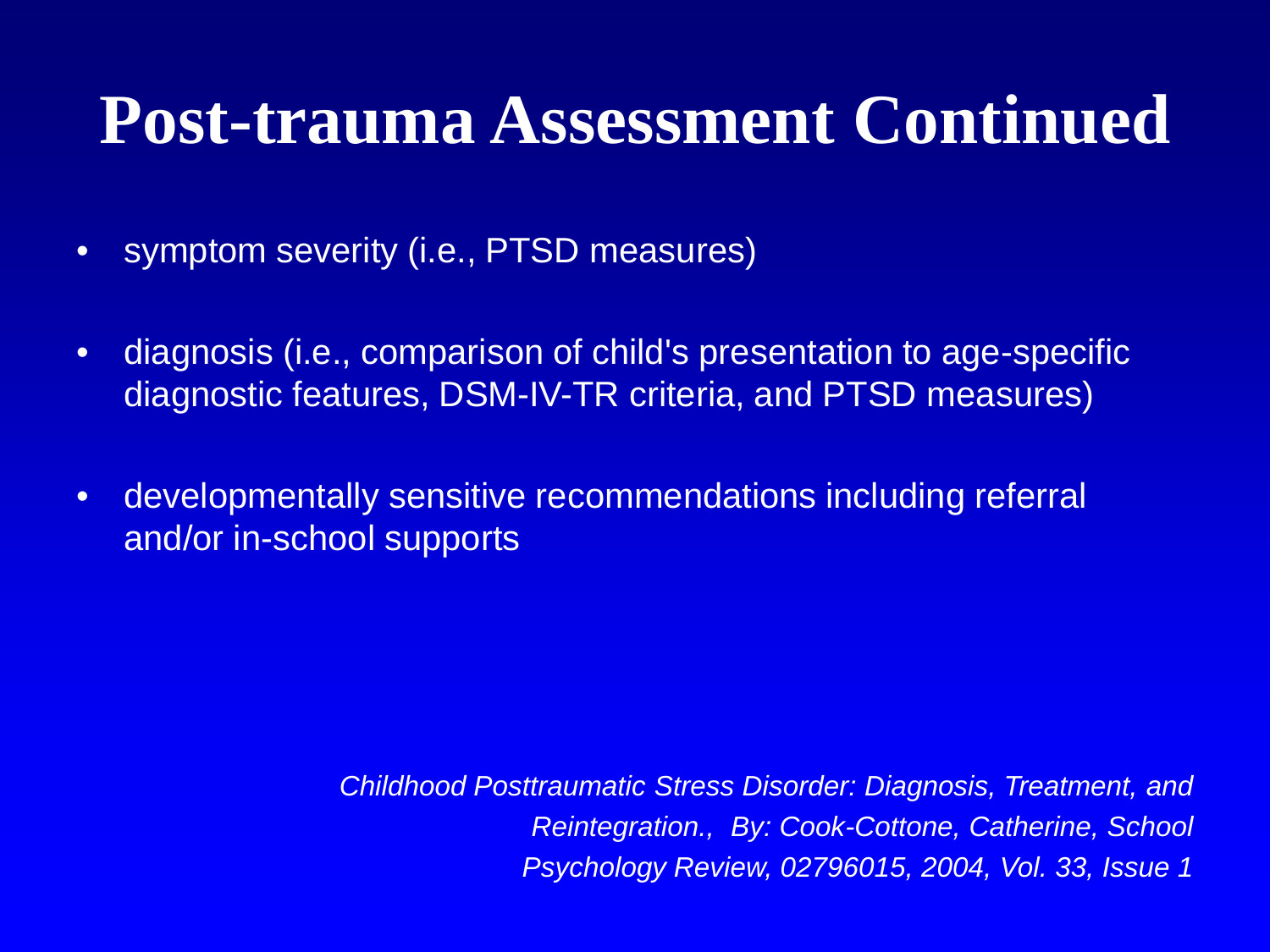## **PTSD and General Symptom Measures**

- Clinician-Administered PTSD Scale for Children and Adolescents (CAPS-CA)
- The Child PTSD Symptom Scale (CPSS)
- The CPTS-RI Revision 2
- Trauma Symptom Checklist for Children (TSCC)
- Trauma Symptom Checklist for Young Children (TSCYC)
- Child Posttraumatic Stress Reaction Index (CPTS-RI)
- Children's Impact of Traumatic Events Scale-Revised (CITES-2)
- Parent Report of Child's Reaction to Stress

*http://www.ncptsd.va.gov/ncmain/assessment/childmeas.jsp*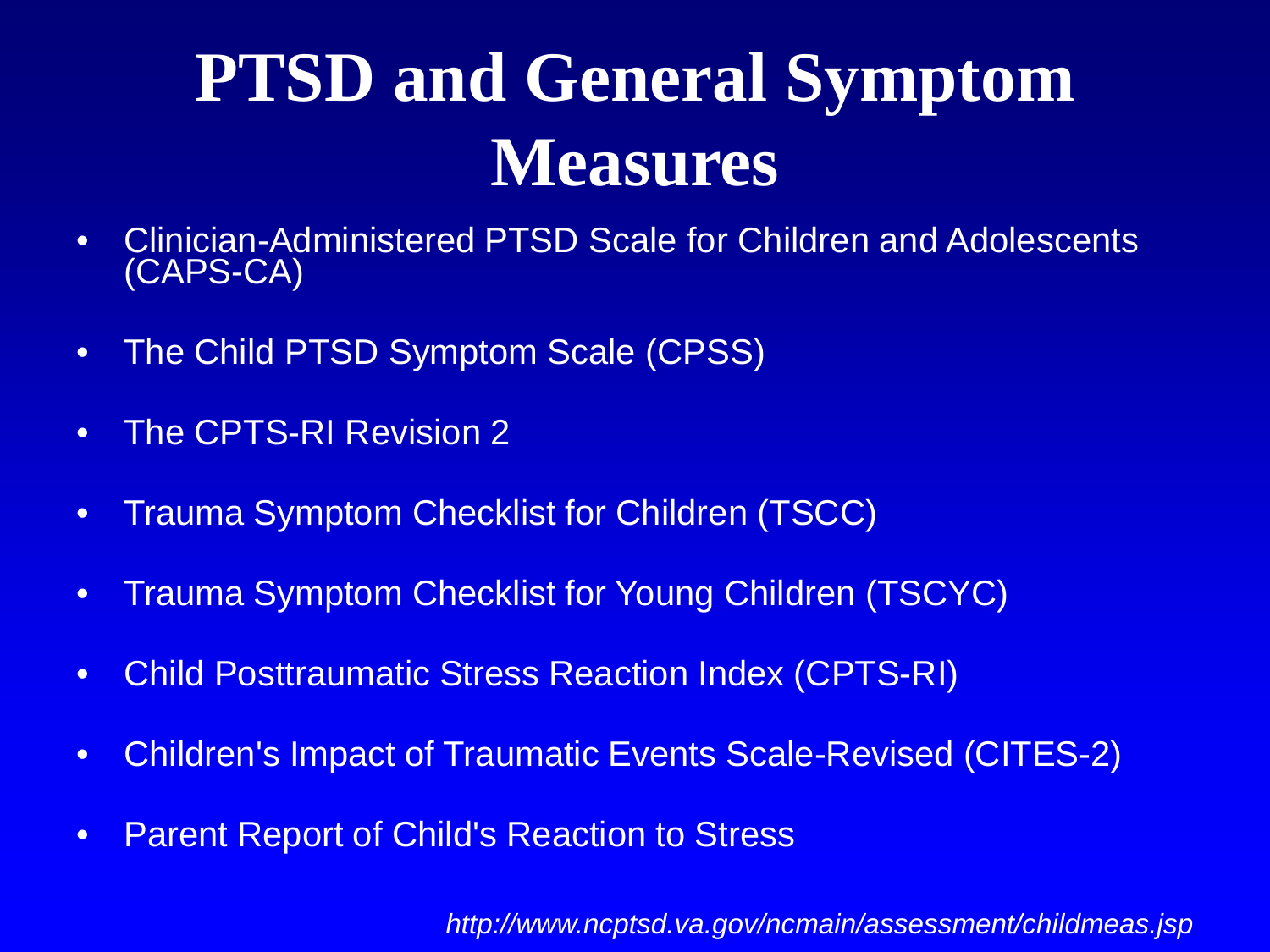# **Differential Diagnosis**

Differential diagnosis of the disorder or problem; that is, what other disorders or problems may account for some or all of the symptoms or features.

PTSD is frequently co-morbid with other psychiatric disorders including:

- Anxiety disorders
- Acute Stress Disorder
- Obsessive compulsive disorder
- Adjustment disorder
- Depressive disorders
- Substance Abuse disorders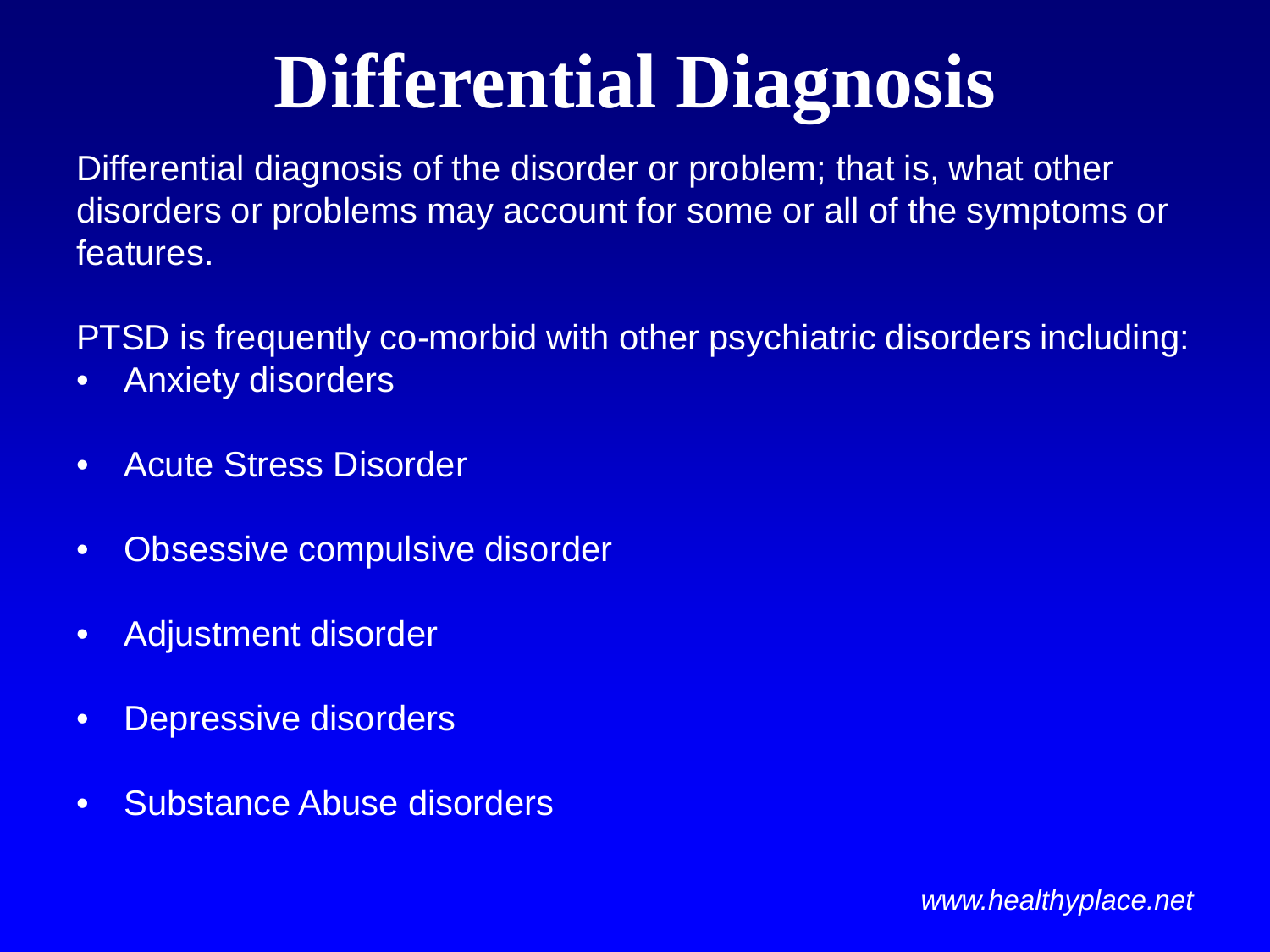#### **PTSD Compared to Other Disorders**

While the symptoms of posttraumatic stress disorder (PTSD) may seem similar to those of other disorders, there are differences.

- Acute stress disorder
- Obsessive-compulsive disorder
- Adjustment disorder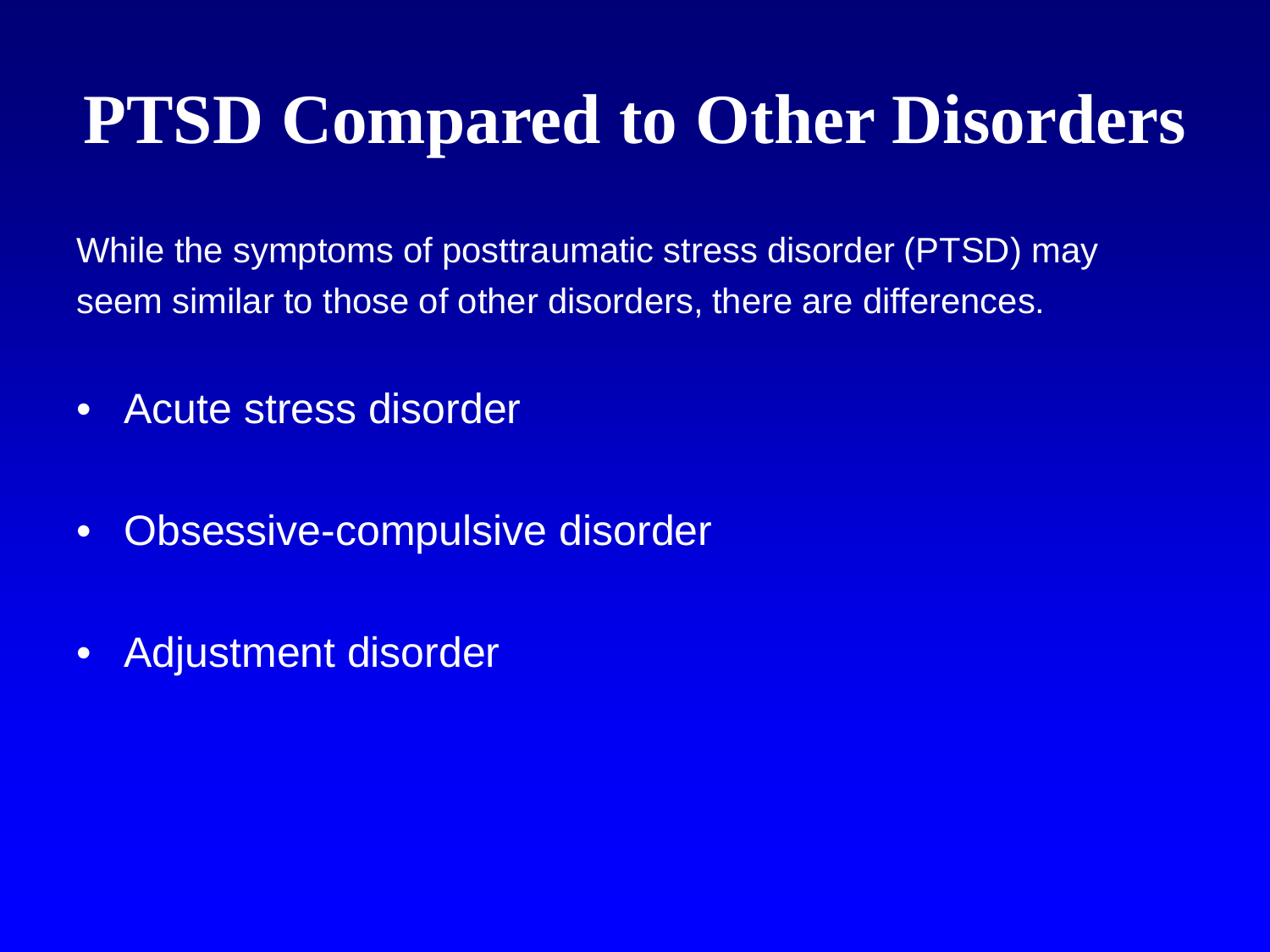### **Differences between Acute Stress Disorder**

- In general, the symptoms of acute stress disorder must occur within four weeks of a traumatic event and come to an end within that fourweek time period.
- If symptoms last longer than one month and follow other patterns common to PTSD, a person's diagnosis may change from acute stress disorder to PTSD.

*http://psychcentral.com/lib/2006/differential-diagnosis-of-ptsd-symptoms/*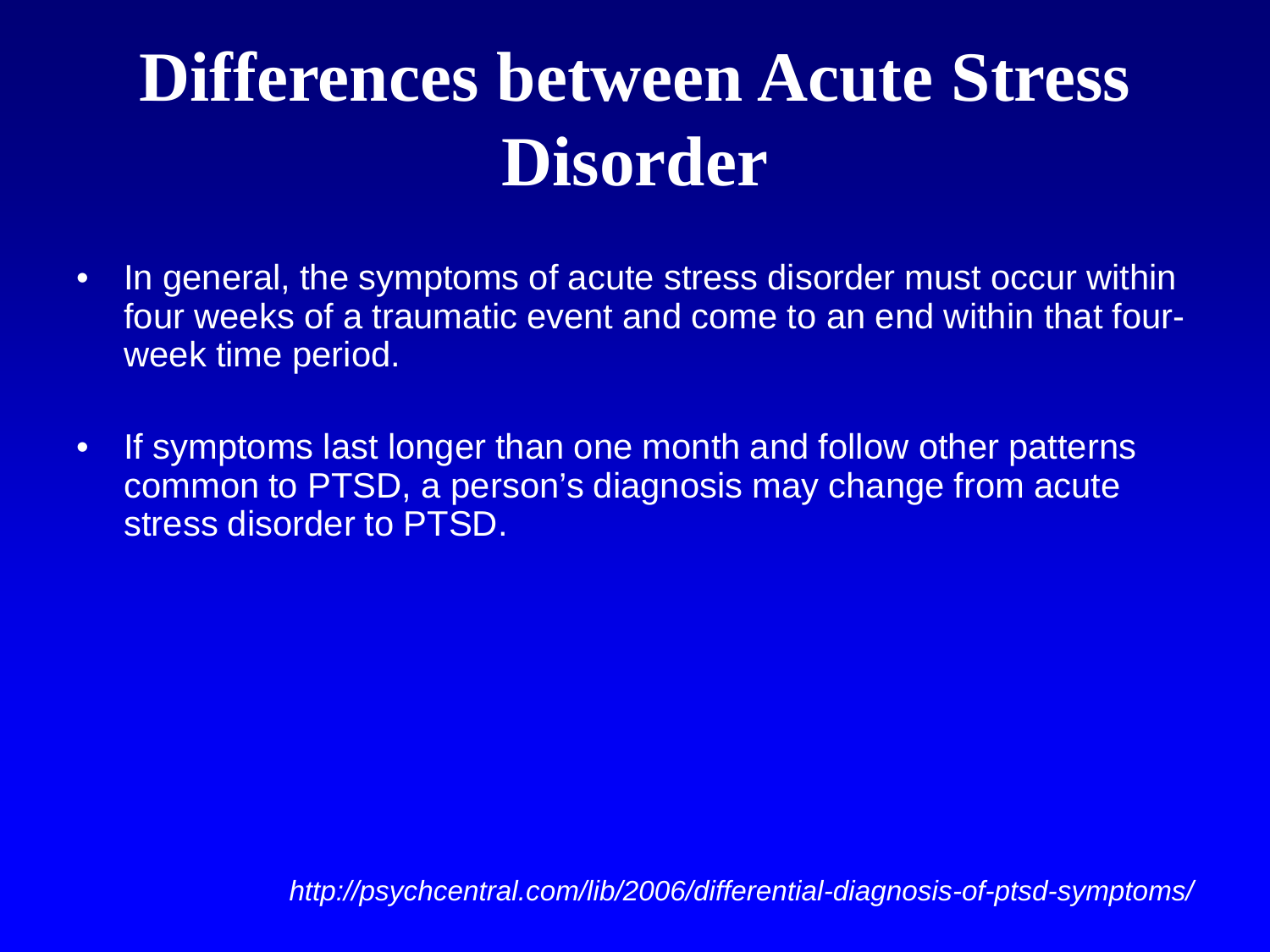## **Differences between PTSD and Obsessive-Compulsive Disorder**

• Both have recurrent, intrusive thoughts as a symptom, but the types of thoughts are one way to distinguish these disorders. Thoughts present in obsessive-compulsive disorder do not usually relate to a past traumatic event. With PTSD, the thoughts are invariably connected to a past traumatic event.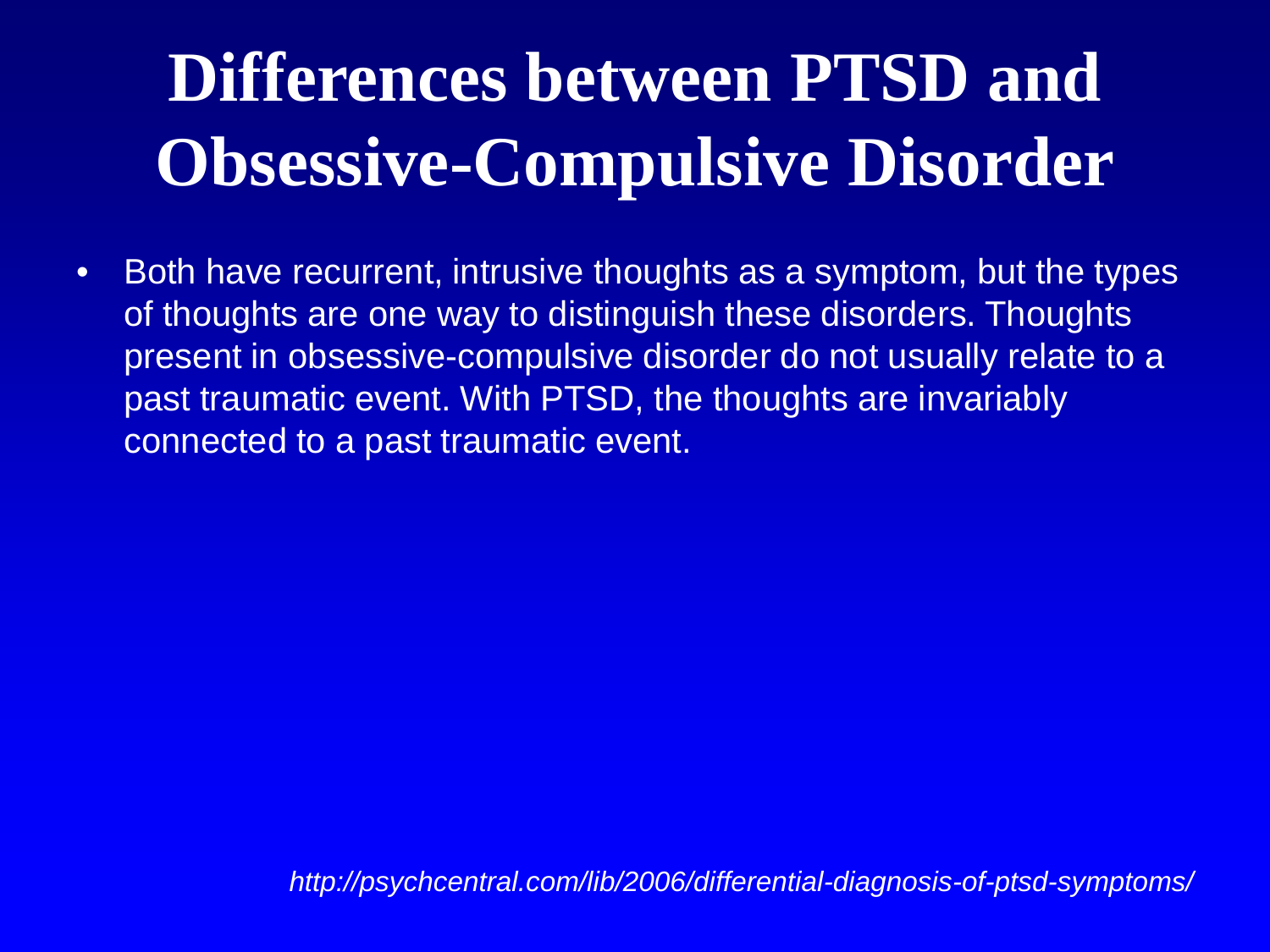### **Differences Between PTSD and Adjustment Disorder**

• PTSD symptoms can also seem similar to adjustment disorder because both are linked with anxiety that develops after exposure to a stressor. With PTSD, this stressor is a traumatic event. With adjustment disorder, the stressor does not have to be severe or outside the "normal" human experience.

*http://psychcentral.com/lib/2006/differential-diagnosis-of-ptsd-symptoms/*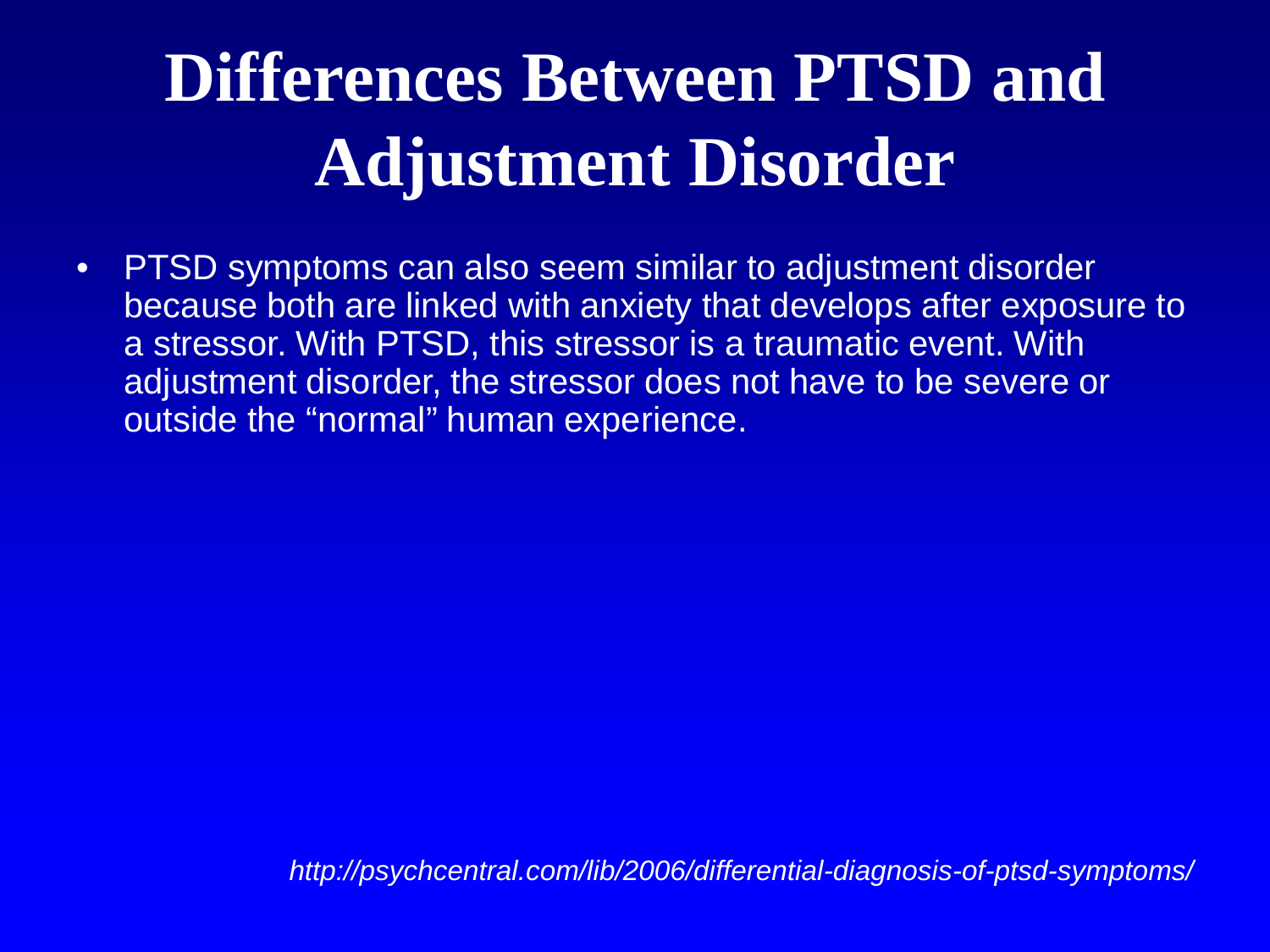## **Differences Between PTSD and Depression**

• Depression after trauma and PTSD both may present numbing and avoidance features, but depression would not induce hyperarousal or intrusive symptoms

*(FoCUS journal of lifelong learning in psychiatry summer 2003 vol1. no. 3)*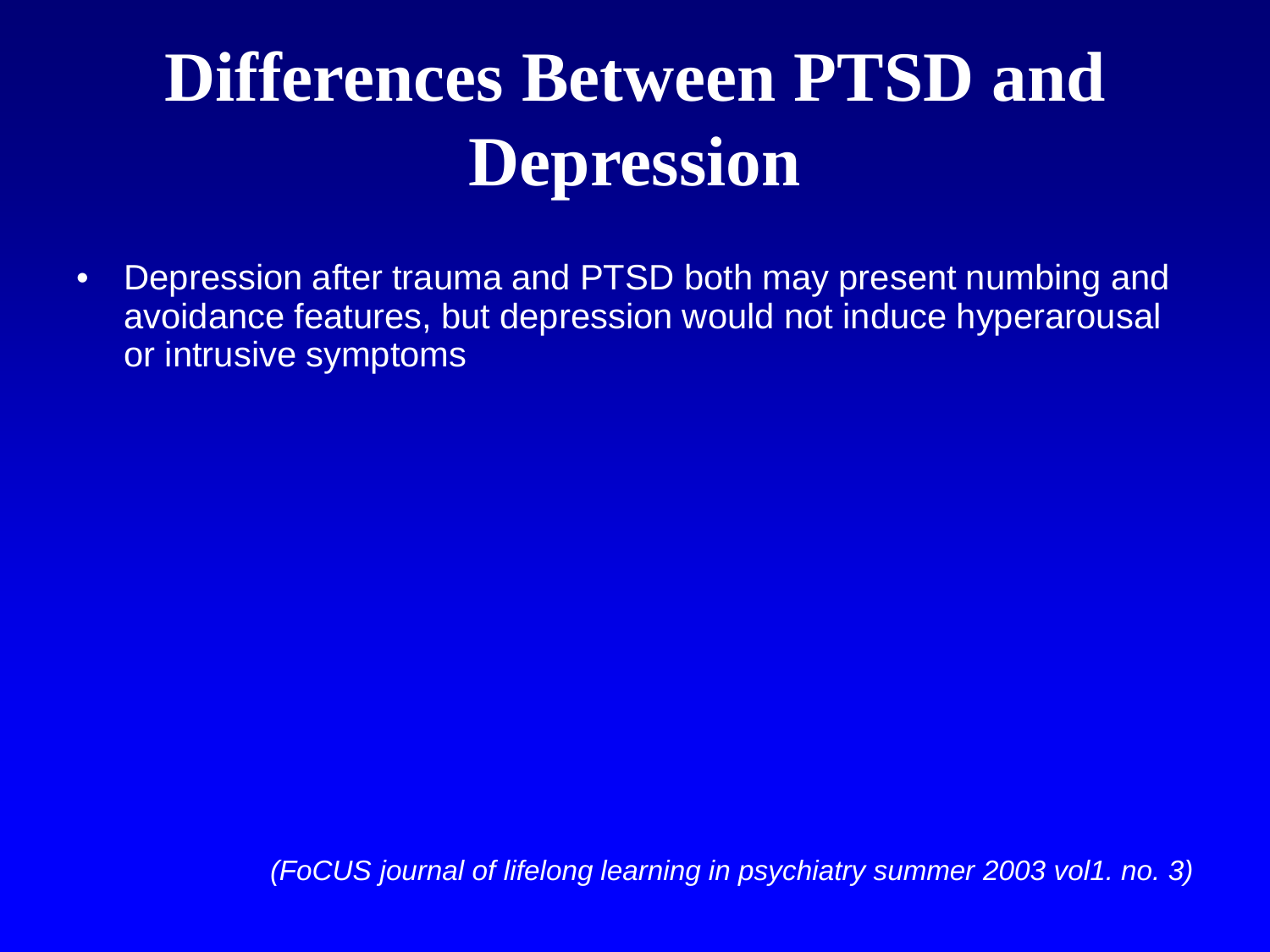# **PTSD Information**

• It is important to ask all patients with mental health symptoms about trauma, particularly women suffering from treatment –resistant depression and those with general medical complaints, since patients with PTSD often present with somatic symptoms.

*Can J Psychiatry, Vol 51, Sppl 2 July 2006*

#### NOTE:

• Although many who experience severe trauma will develop symptoms of PTSD, most individuals exposed to a traumatic event do not develop a psychiatric illness.

> *J Clin Psychiatry. Volume: 67Suppl2, Issue: 2006, Date: 2006 04 10, Pages: 26-33*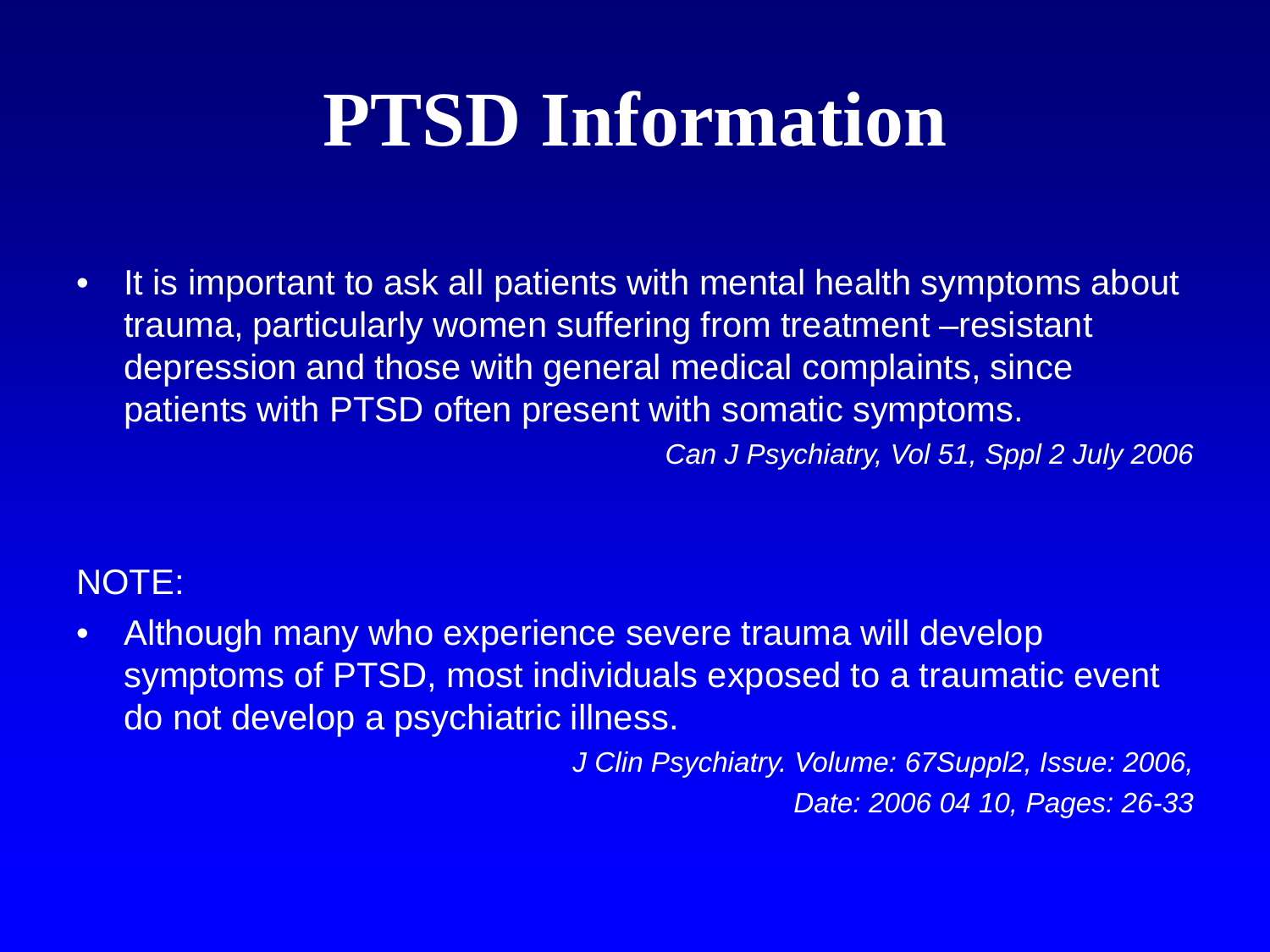# **Why PTSD Victims Might Be Resistant to Getting Help**

- Sometimes hard because people expect to be able to handle a traumatic even on their own
- People may blame themselves
- Traumatic experience might be too painful to discuss
- Some people avoid the event all together
- PTSD can make some people feel isolated making it hard for them to get help
- People don't always make the connection between the traumatic event and the symptoms; anxiety, anger, and possible physical symptoms
- People often have more than one anxiety disorder or may suffer from depression or substance abuse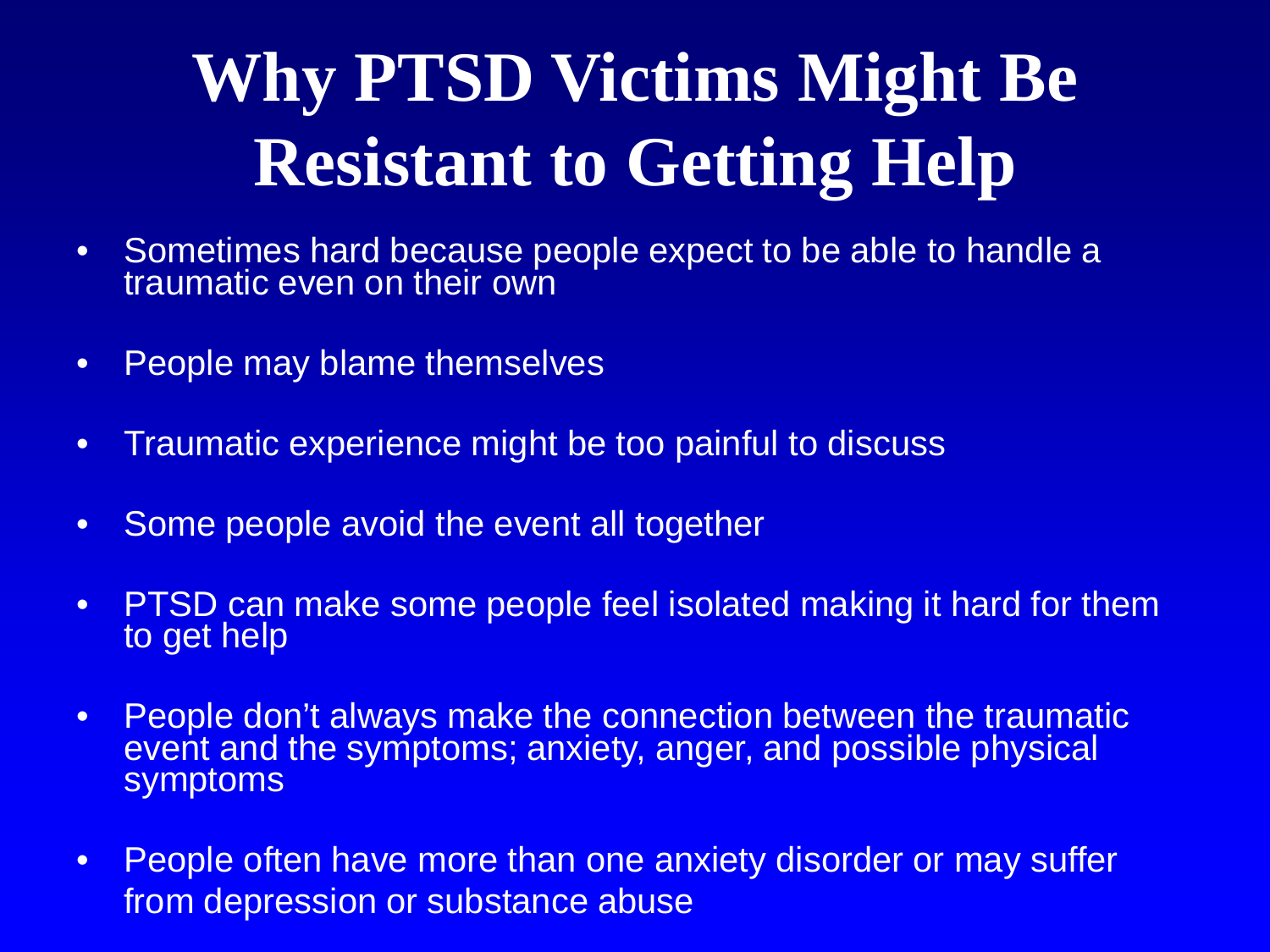# **During a Traumatic Event**

- Norepinephrine- Mobilizing fear, the flight response, sympathetic activation, consolidating memory
- Too much = hypervigalence, autonomic arousal, flashbacks, and intrusive memories
- Serotonin- self- defense, rage and attenuation of fear
- Too little = aggression, violence, impulsivity, depression, anxiety
- PTSD victims switch is stuck on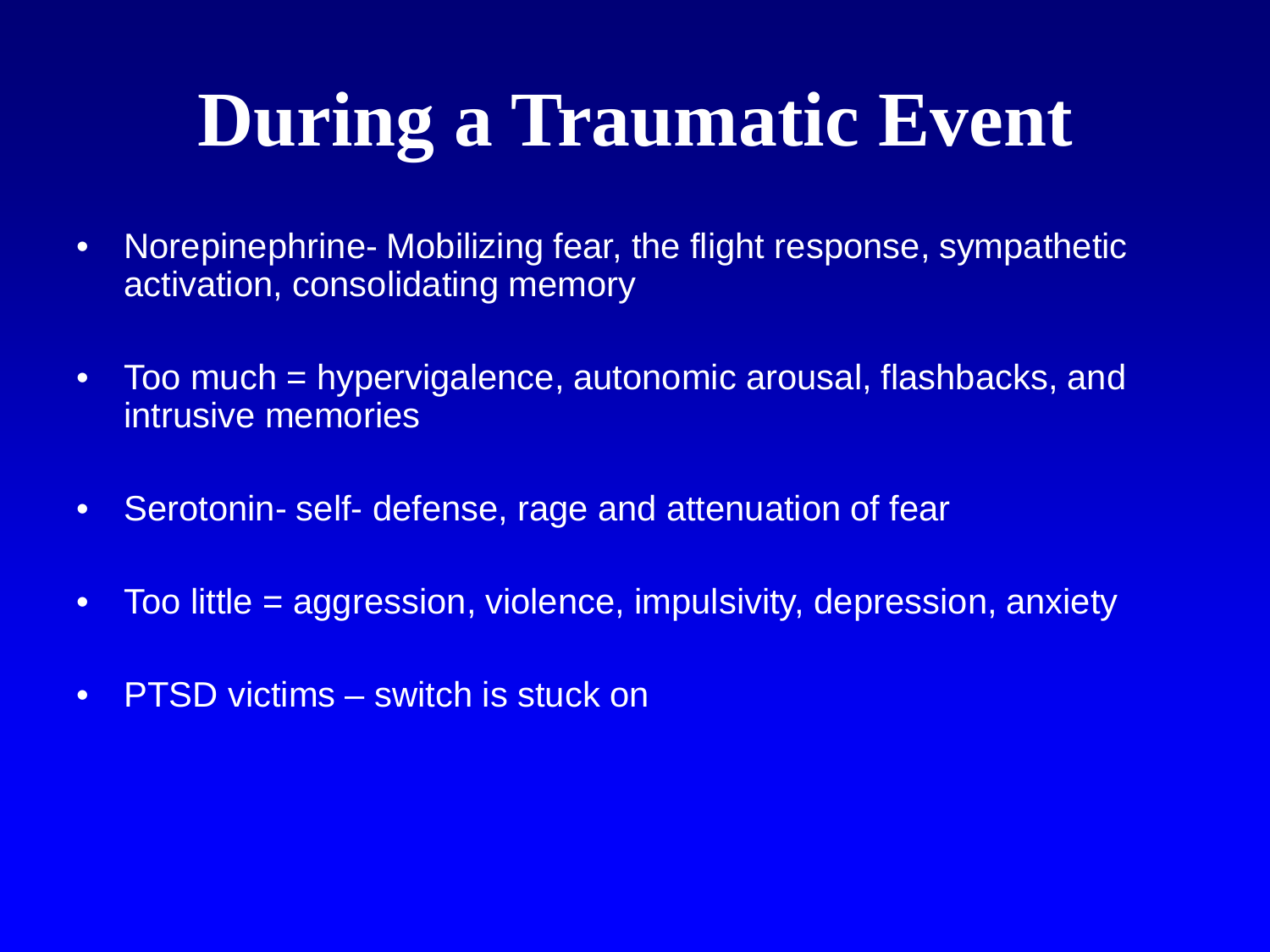### **Causal Attributions**

- "PTSD is typified by both automatic, involuntary symptoms, (e.g. flashbacks, intrusive thoughts, autonomic hyperarousal) and consciously mediated attempts to make meaning of the trauma experience. The automatic and involuntary symptoms appear to represent conditioned responding to environmental triggers associated with the trauma."
- However, much less is known about the origins and consequences of victims' efforts to understand their traumas or about how best to treat the symptoms associated with personal beliefs about traumas. The most comprehensive and widely cited guidelines for treating PTSD include using variants of cognitive therapy (including attribution retraining and cognitive restructuring)."

Massas., Phillip M and Hulsey, Timothy L. (2006)Causal Attributions in Posttraumatic Stress Disorder: Implications for Clinical Research and Practice, *Psychotherapy: Theory, Research, Practice, Training* 43, 201-215.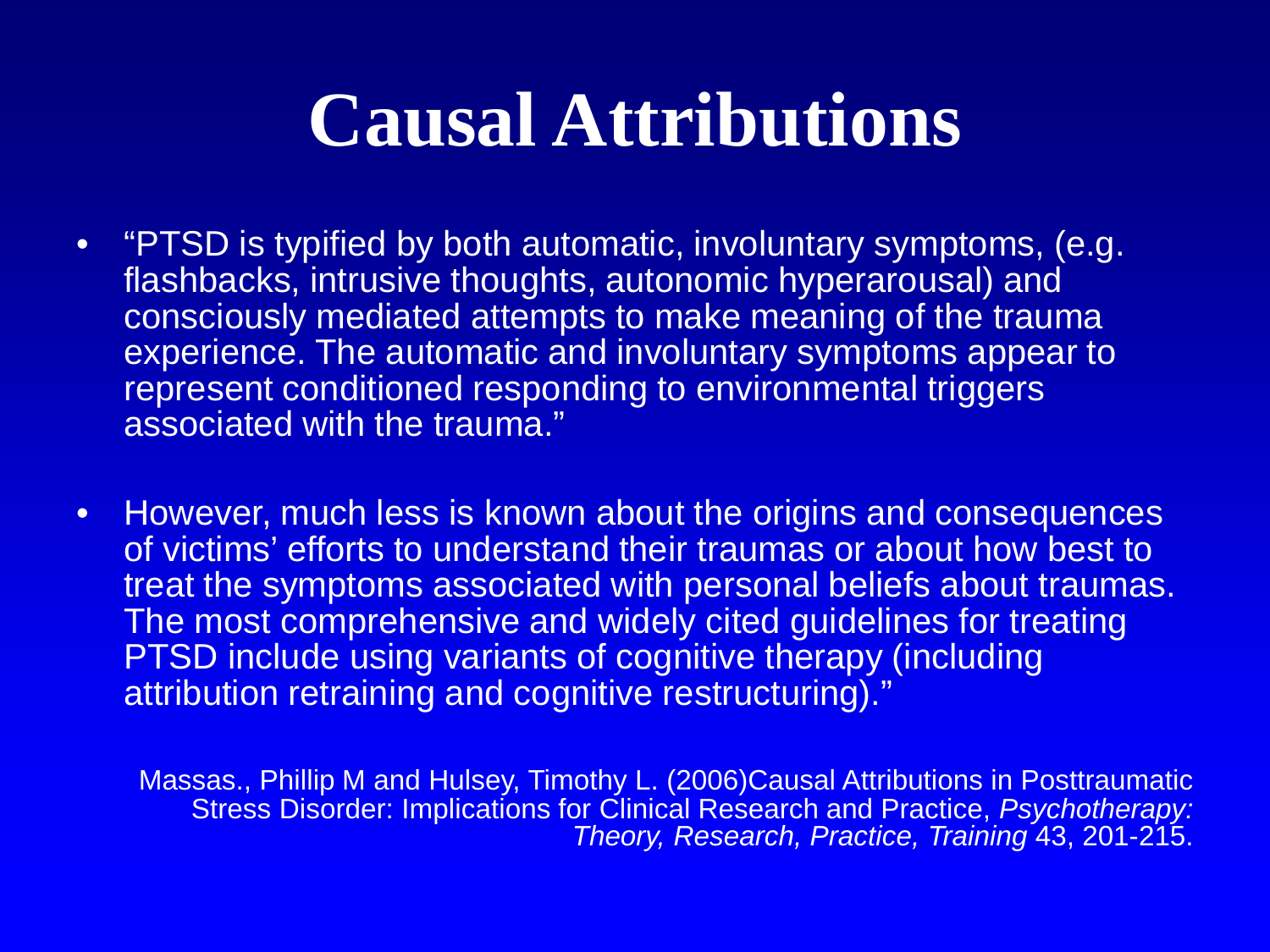#### **Treatment**

- Individual Therapy
- Group Support (especially for Chronic PTSD)
- Medication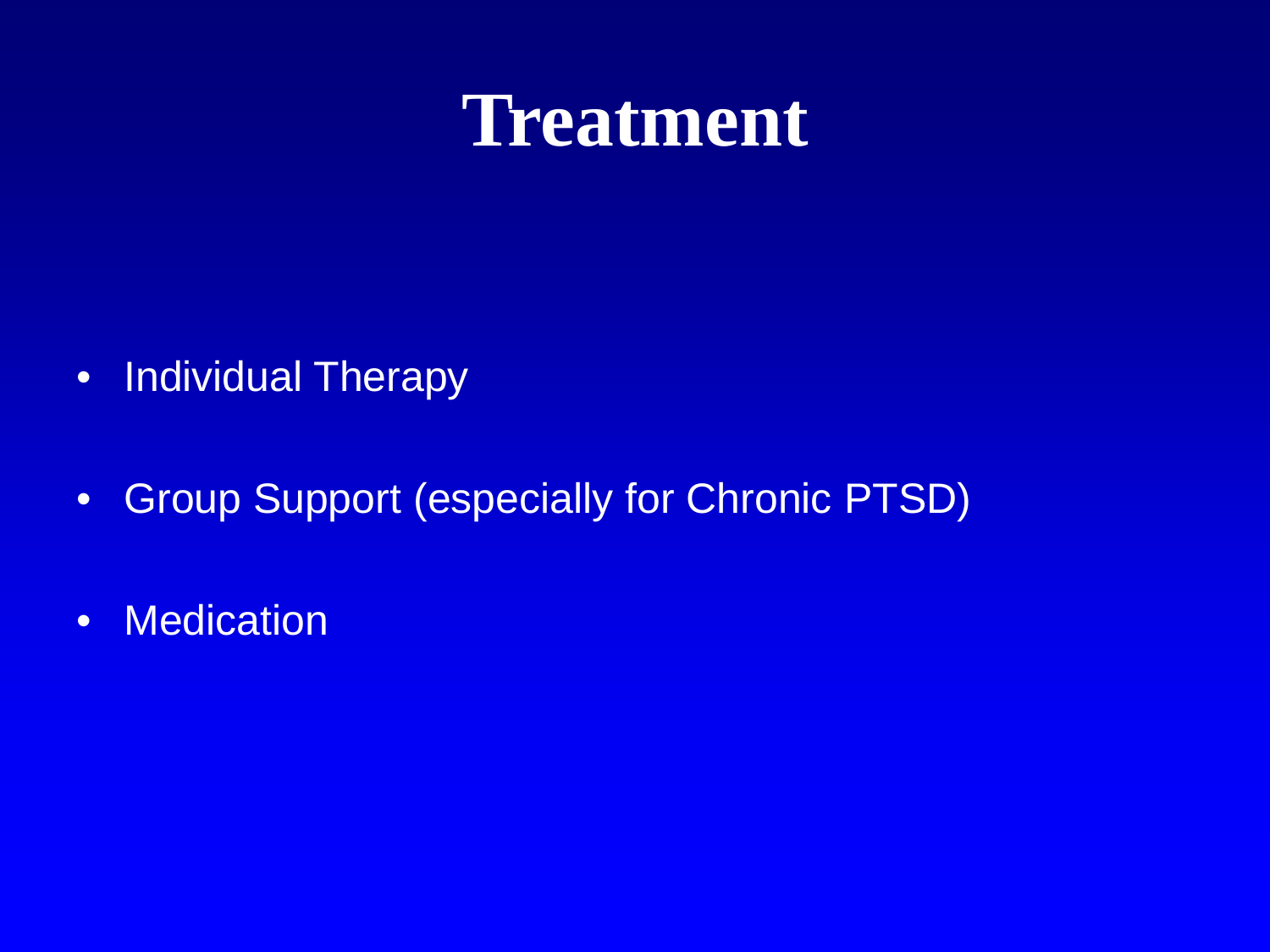#### **Treatment Continued**

- Acute PTSD Stress debriefing and psychotherapy
- Severe Acute PTSD Stress debriefing, medication, group and individual psychotherapy
- Chronic PTSD Stress debriefing, medication, group and individual psychotherapy
- For PTSD in children, adolescents, and geriatrics the preferred treatment is psychotherapy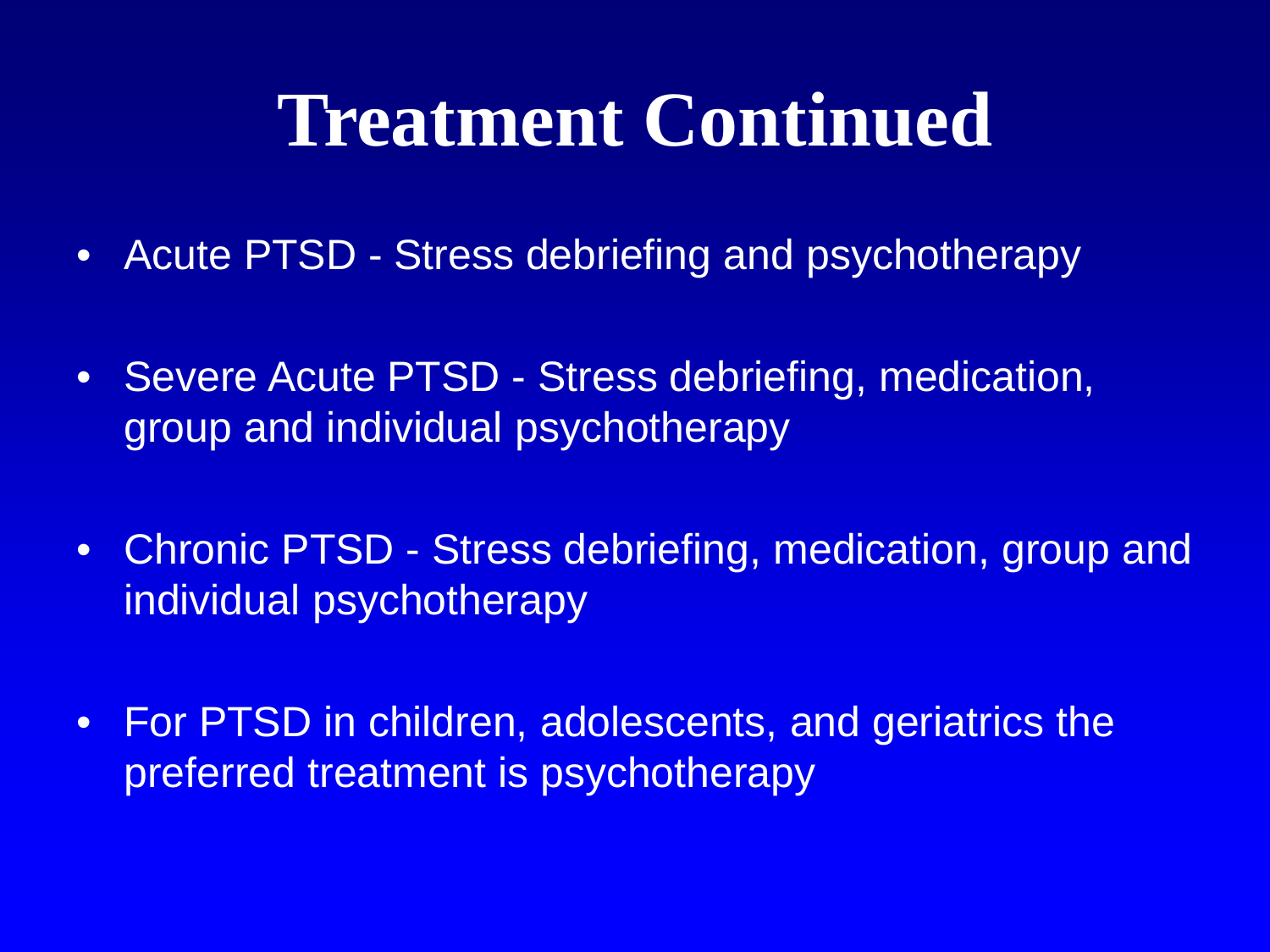### **Treatment Continued**

- Exposure Therapy- Education about common reactions to trauma, breathing retraining, and repeated exposure to the past trauma in graduated doses. The goal is for the traumatic event to be remembered without anxiety or panic resulting.
- Cognitive Therapy- Separating the intrusive thoughts from the associated anxiety that they produce.
- Stress inoculation training- variant of exposure training teaches client to relax. Helps the client relax when thinking about traumatic event exposure by providing client a script.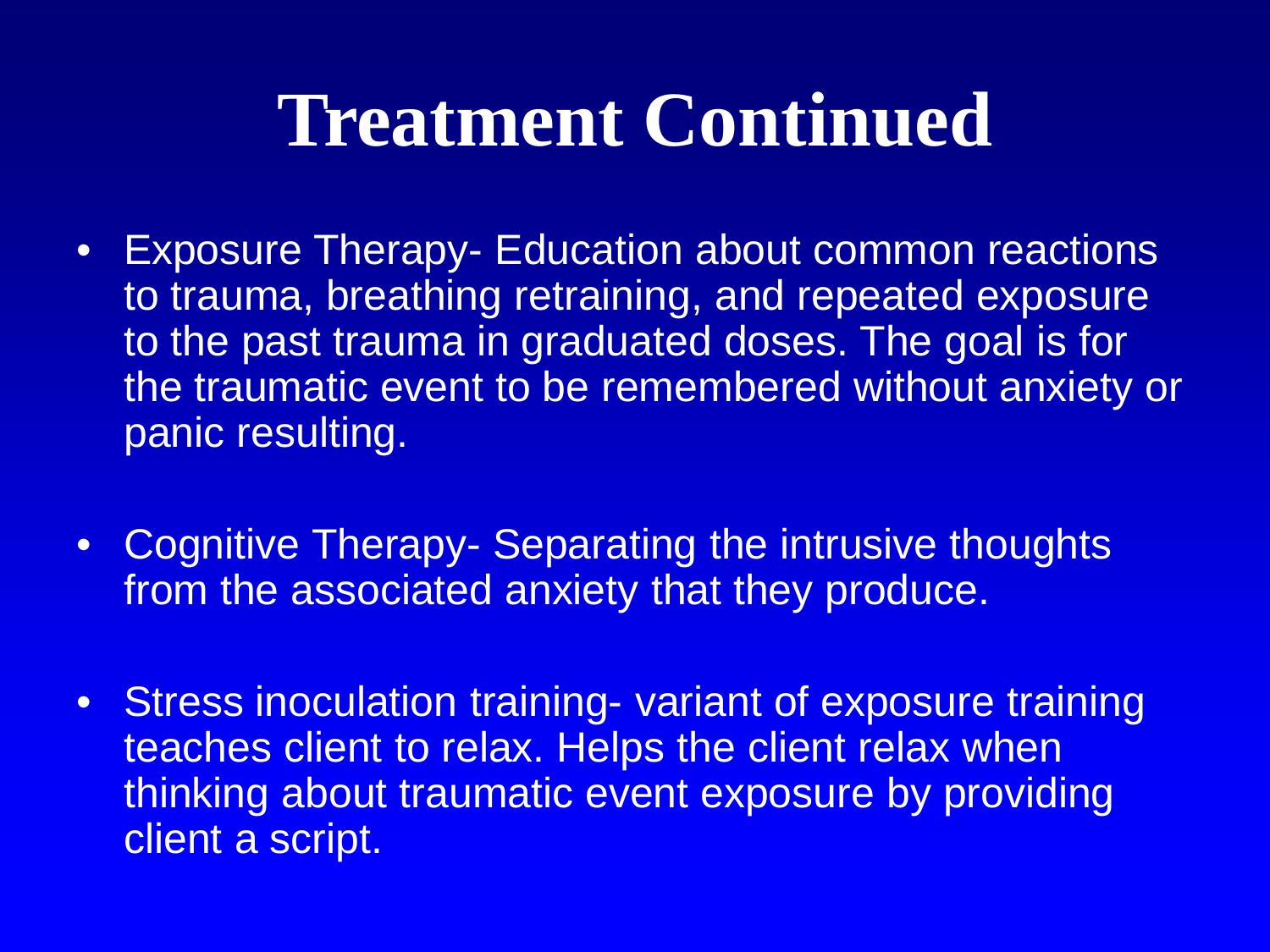#### **Treatment Continued**

- "Cognitive Restructuring involved teaching and reinforcing self-monitoring or thoughts and emotions, identifying automatic thoughts that accompany distressing emotions, learning about different types of cognitive distortions, and working to dispute the distresscognitive distortions, and working to dispute the distress-<br>enhancing cognitions, with a particular focus on abuse-<br>related cognitions, for which the therapist remained alert during the personal experience work."
- "In summary for women who did not drop out, CBT treatment was highly effective for achieving remission of PTSD diagnosis, ameliorating PTSD symptom severity, and reducing trauma-related cognitive distortions, compared with a WL control Group."

(McDonagh, A., McHugo, G., Sengupta, A, Demment C.C., et al., (2005) Randomized Trial of Cognitive-Behavioral Therapy for Chronic Posttraumatic Stress Disorder in Adult Female Survivors of Childhood Sexual Abuse. *Journal of Consulting and Clinical Psychology*, 73, 515-524.)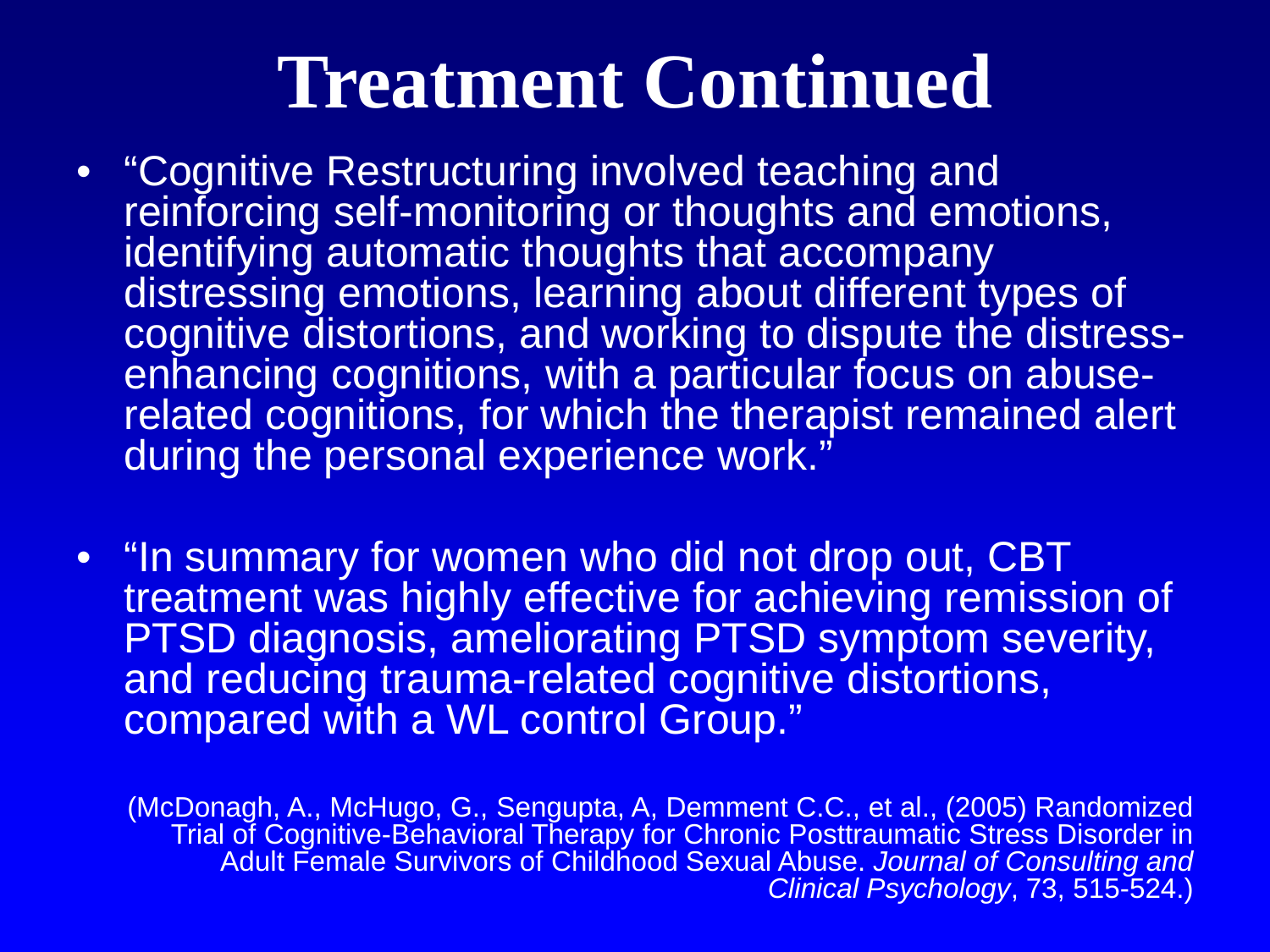### **Medications**

- SSRIs Sertraline (Zoloft), Paroxetine (Paxil), Escitalorpram (Lexapro), Fluvoxamine (Luvox), Fluxetine (Prozac)
- Affects the concentration and activity of the neurotransmitter serotonin
- May reduce depression, intrusive and avoidant symptoms, anger, explosive outbursts, hyperarousal symptoms, and numbing
- FDA approved for the treatment of Anxiety Disorders including PTSD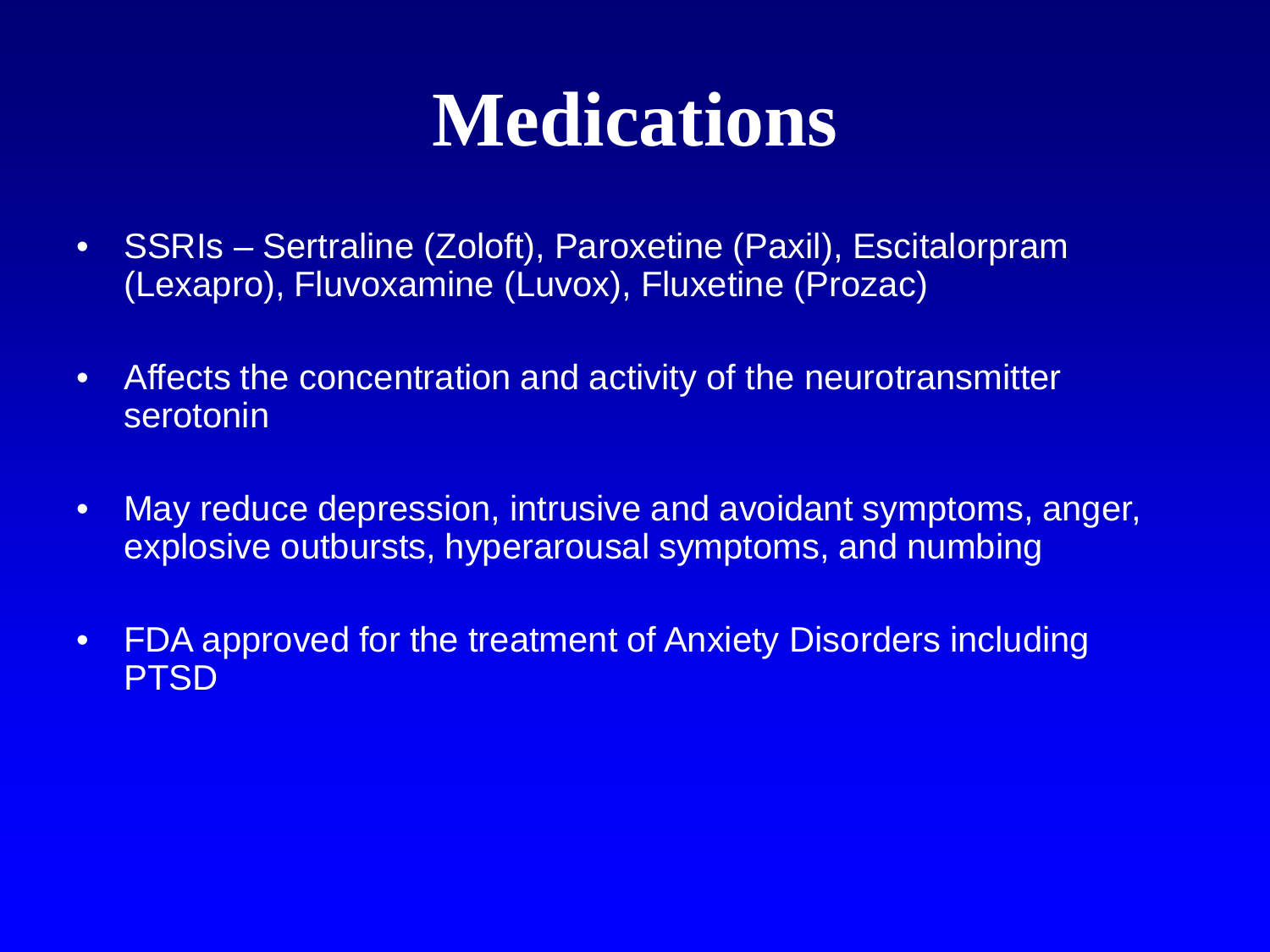## **Medications Continued**

- Tricyclic Antidepressants- Clomiprimine (Anafranil), Doxepin (Sinequan) Nortriptyline (Aventyl), Amitriptyline (Elavil), Maprotiline (Ludiomil) Desipramine (Norpramin)
- Affects concentration and activity of neurotransmitters serotonin and norepinephrine
- Have been shown to reduce insomnia, dream disturbance, anxiety, guild, flashbacks, and depression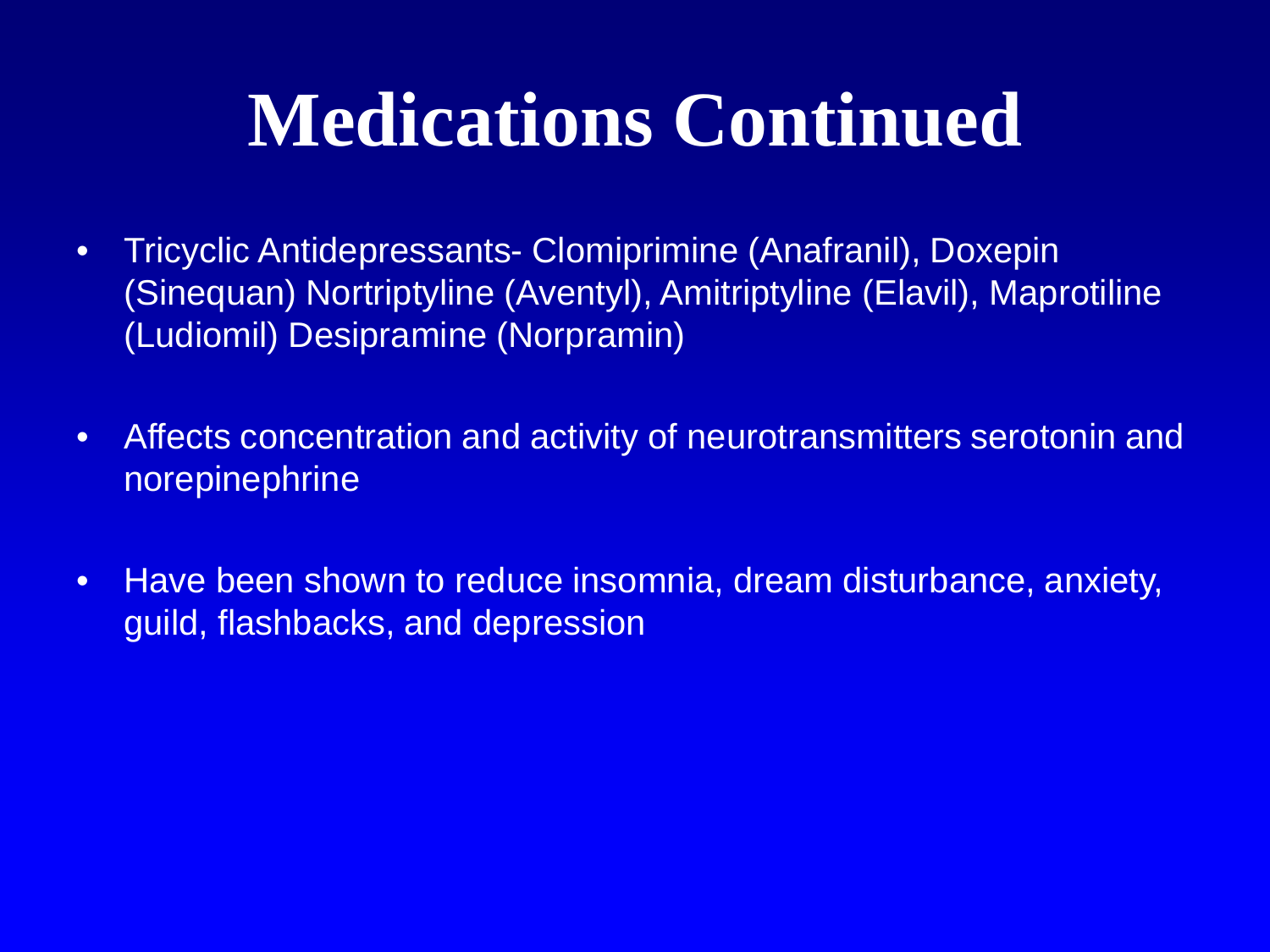## **Treatment for Children**

- FDA approved Prozac for depression in children
- FDA approved Zoloft for OCD in children
- Cognitive-Behavioral therapy- exposure, anxiety management, Cognitive restructuring
- Play Therapy
- Parental influence and involvement in very important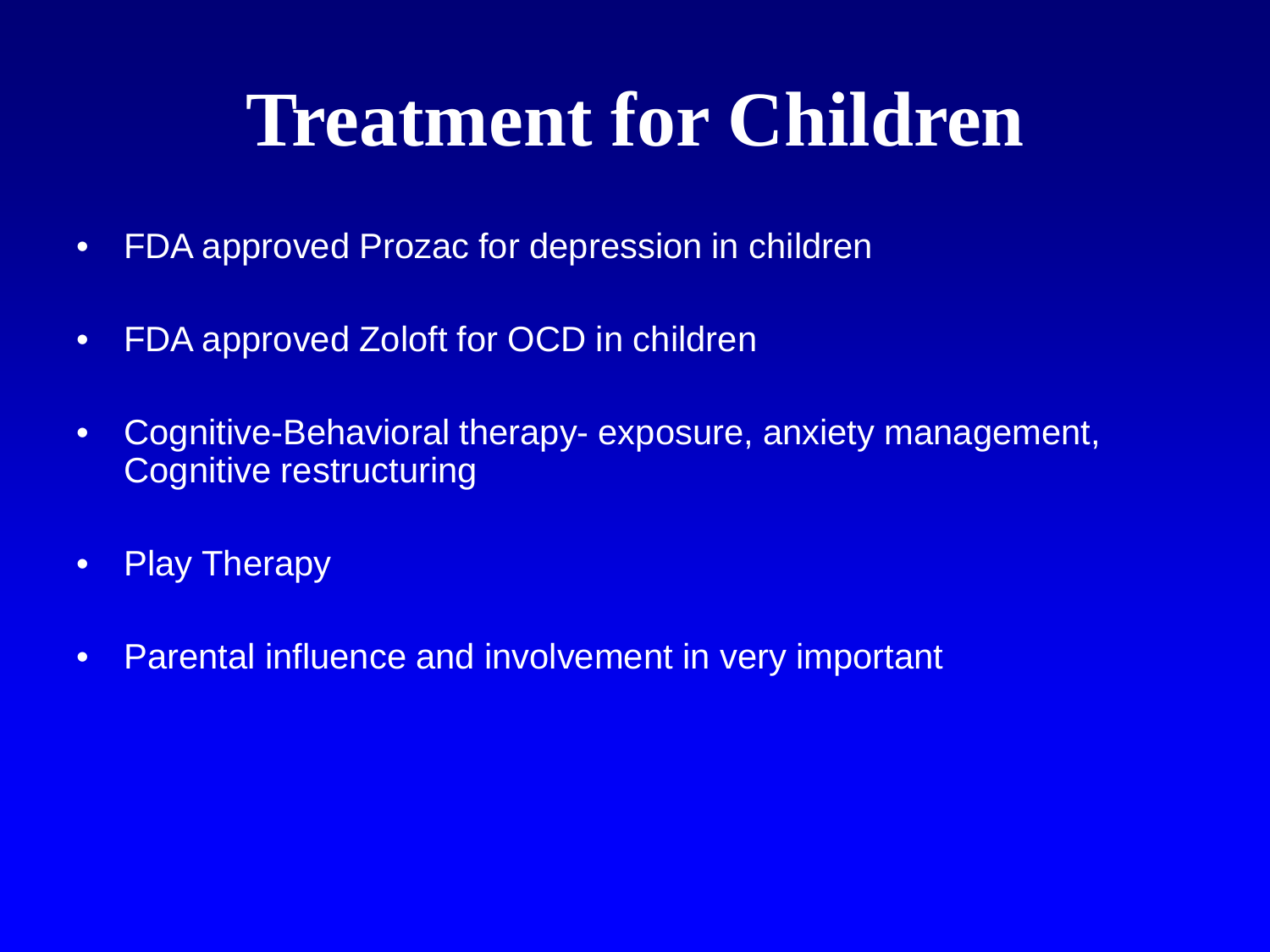#### **Treatment**

- With treatment, symptoms should improve after 3 months
- In Chronic PTSD cases, 1-2 years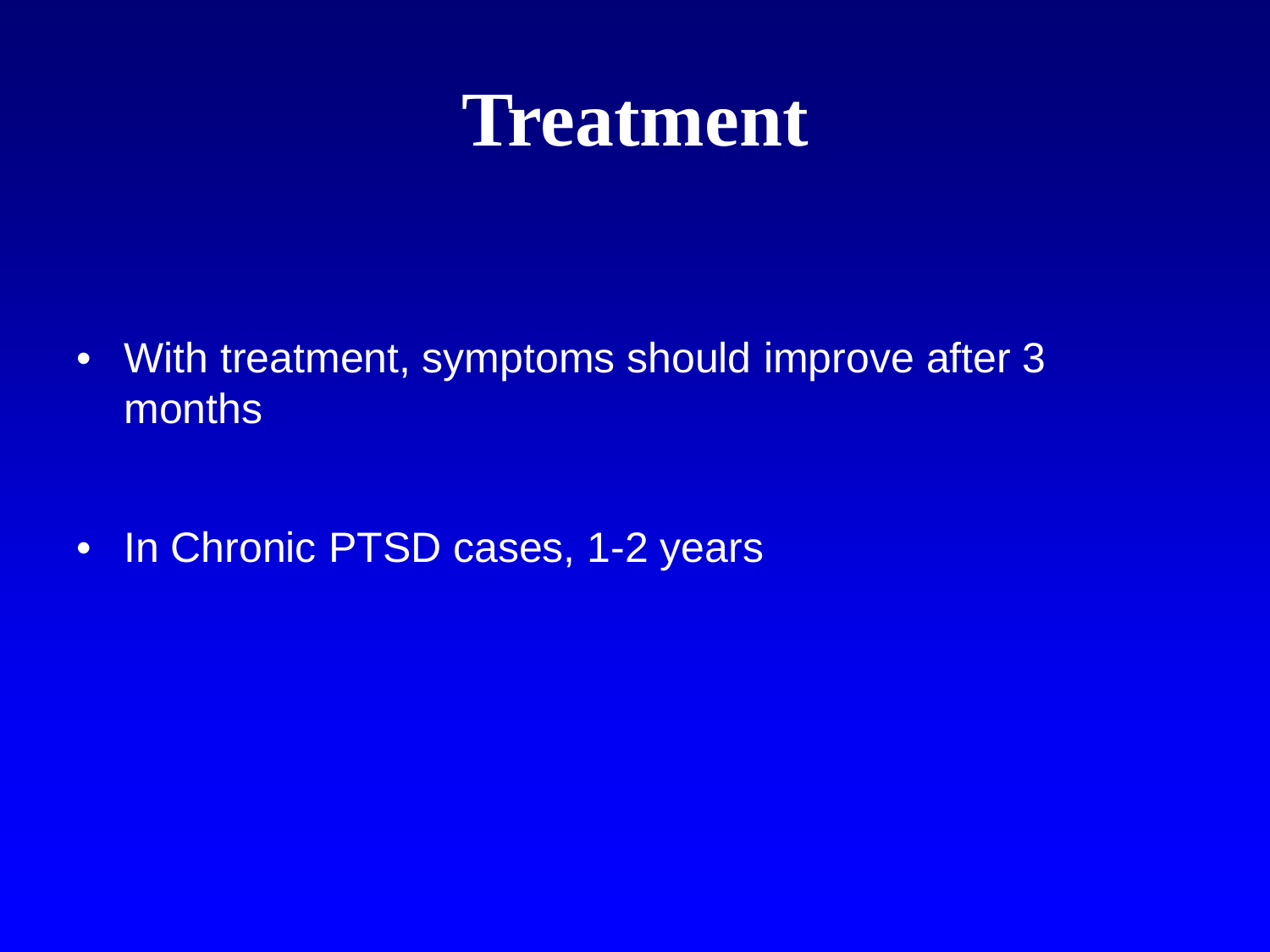#### **Future Direction of Treatment**

- Noradrenergic Agents
- Beta Blockers Propranolol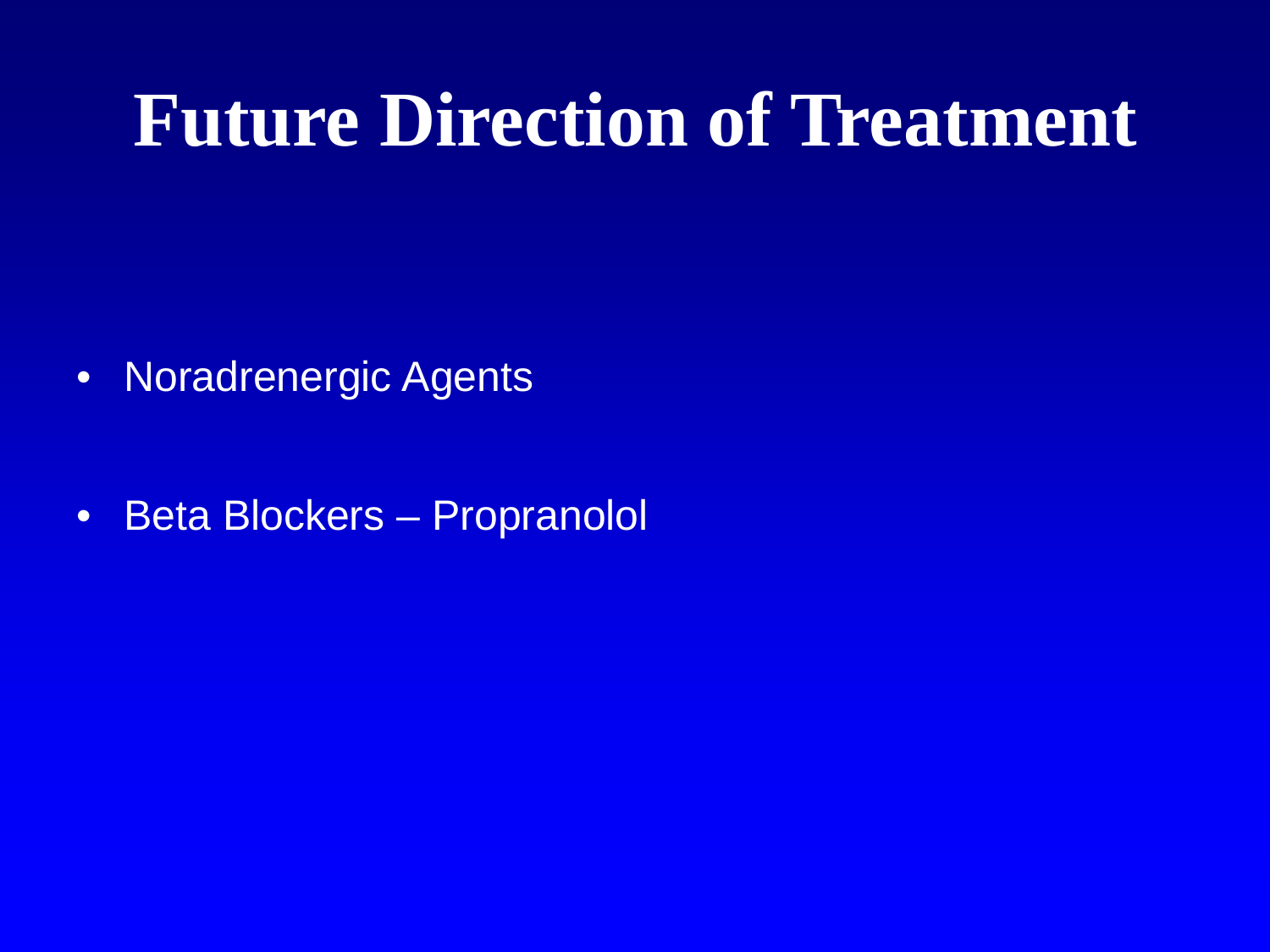### **Future Direction of Treatment Continued**

- "Early Diagnosis and intervention- either psychotherapeutic or pharmacological- following trauma may some day reduce symptoms of posttraumatic stress disorder."
- "Cognitive models- how the victim understands and appraises the stressful experience- are influential, and cognitive style also helps predict the occurrence of PTSD."

(Levin, Aaron, Experts Seek Best Way To Treat Trauma Reactions, *Psychiatric News*, 2006, 41)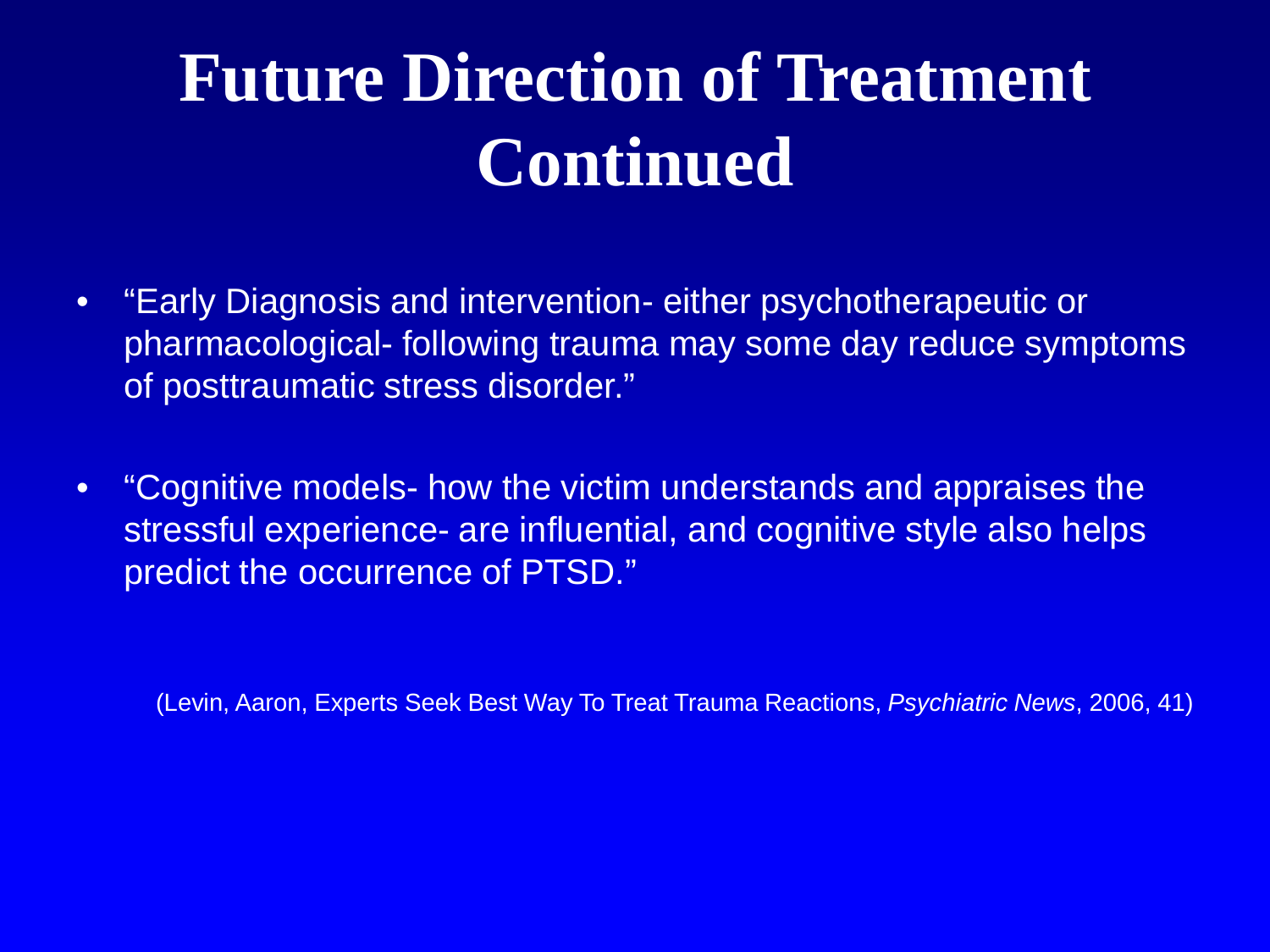## **Treatment in Schools**

- Primary Anxiety/Stress management education
- Secondary- Stress debriefings
- Tertiary- Referral for psychotherapy and medical treatment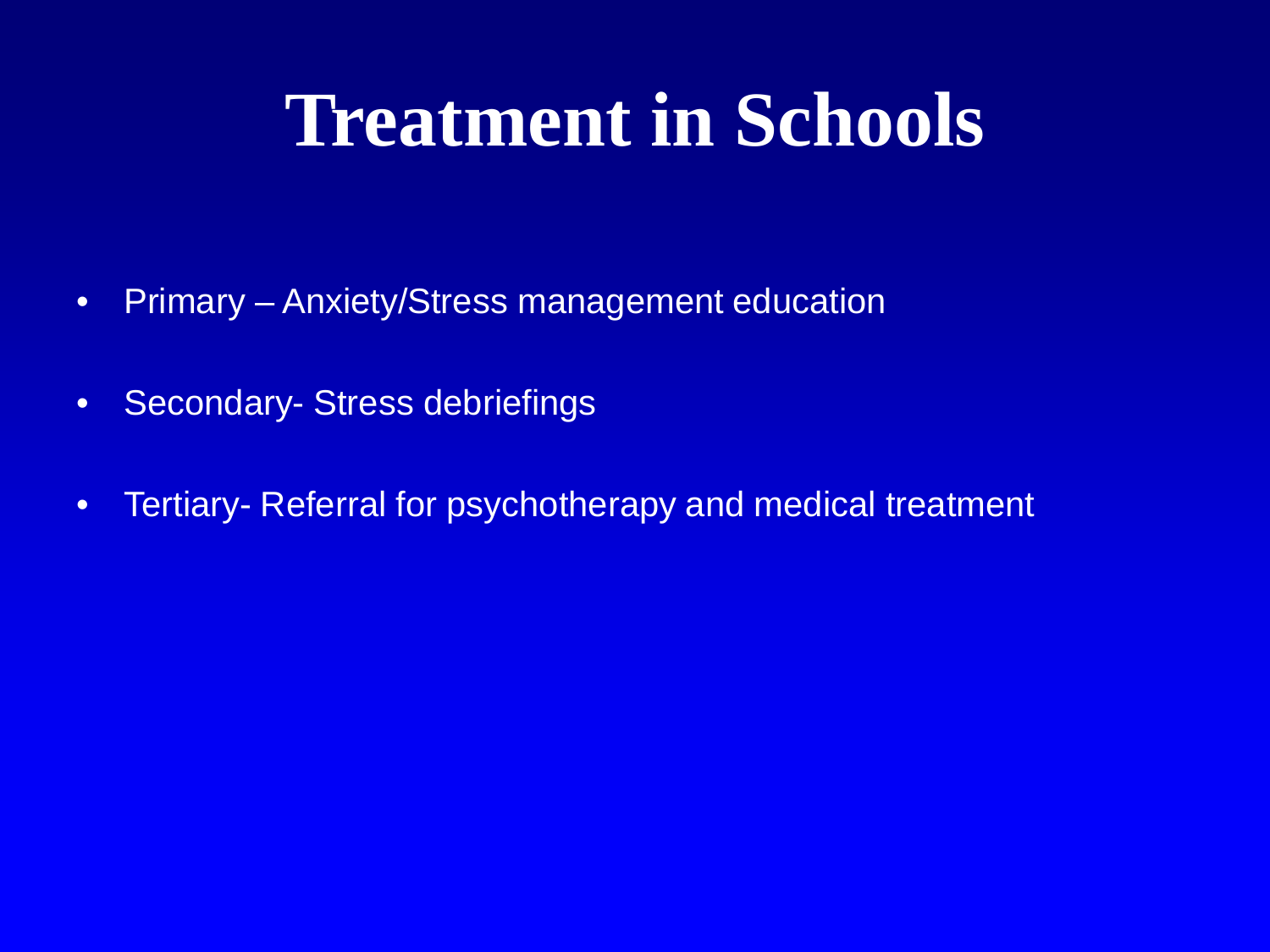#### **PTSD Myths**

PTSD is a complex disorder that often is misunderstood. Not everyone who experiences a traumatic event will develop PTSD, but many people do.

#### *MYTH:*

PTSD only affects war veterans.

#### *FACT:*

Although PTSD does affect war veterans, PTSD can affect anyone. Almost 70 percent of Americans will be exposed to a traumatic event in their lifetime. Of those people, up to 20 percent will go on to develop PTSD. An estimated one out of 10 women will develop PTSD at sometime in their lives.

Victims of trauma related to physical and sexual assault face the greatest risk of developing PTSD. Women are about twice as likely to develop PTSD as men, perhaps because women are more likely to experience trauma that involves these types of interpersonal violence, including rape and severe beatings. Victims of domestic violence and childhood abuse also are at tremendous risk for PTSD.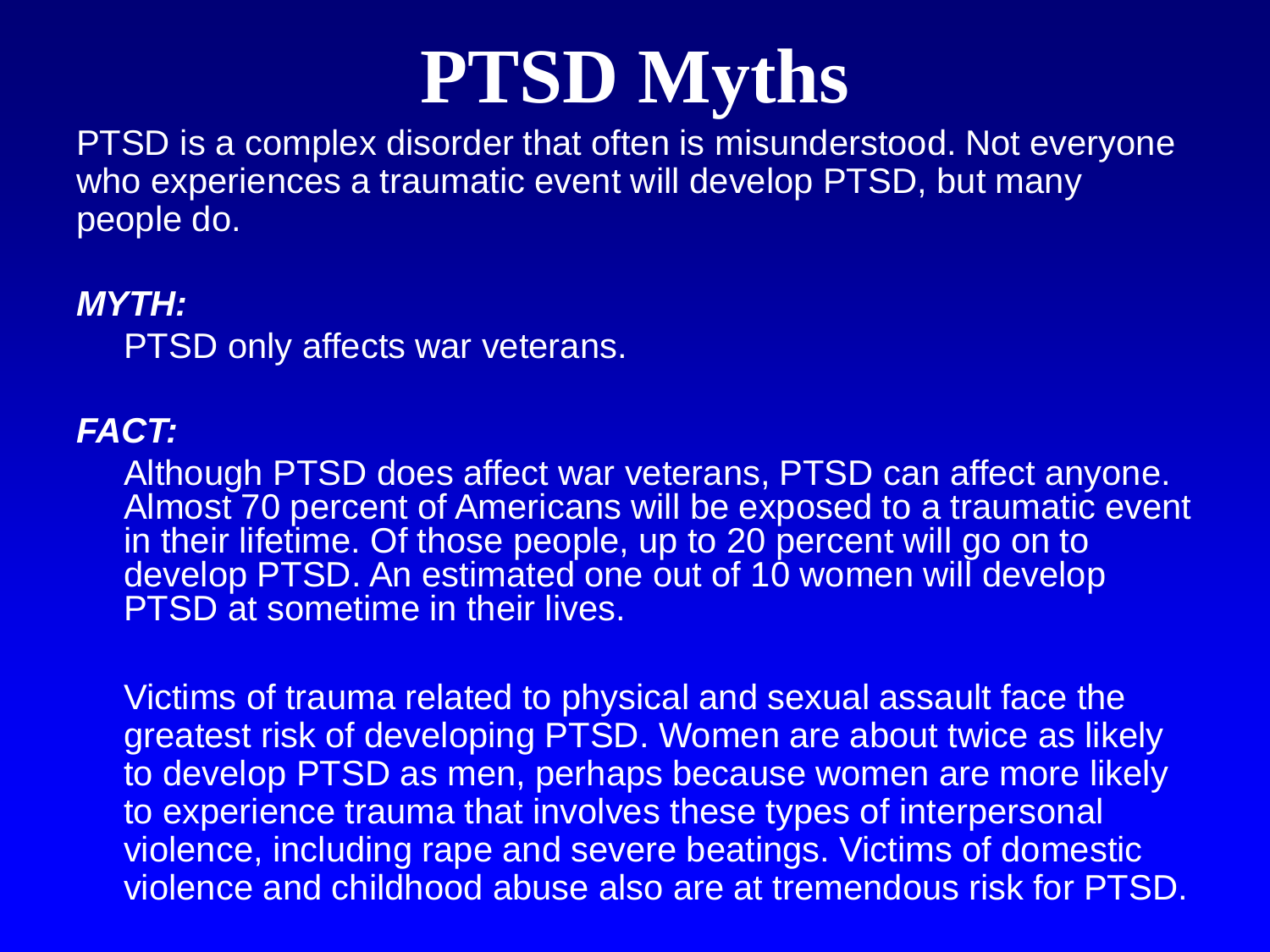## **PTSD Myths Continued**

#### **MYTH:**

People should be able to move on with their lives after a traumatic event. Those who can't cope are weak.

#### **FACT:**

Many people who experience an extremely traumatic event go through an adjustment period following the experience. Most of these people are able to return to leading a normal life. However, the stress caused by trauma can affect all aspects of a person's life, including mental, emotional and physical well-being. Research suggests that prolonged trauma may disrupt and alter brain chemistry. For some people, a traumatic event changes their views about themselves and the world around them. This may lead to the development of PTSD.